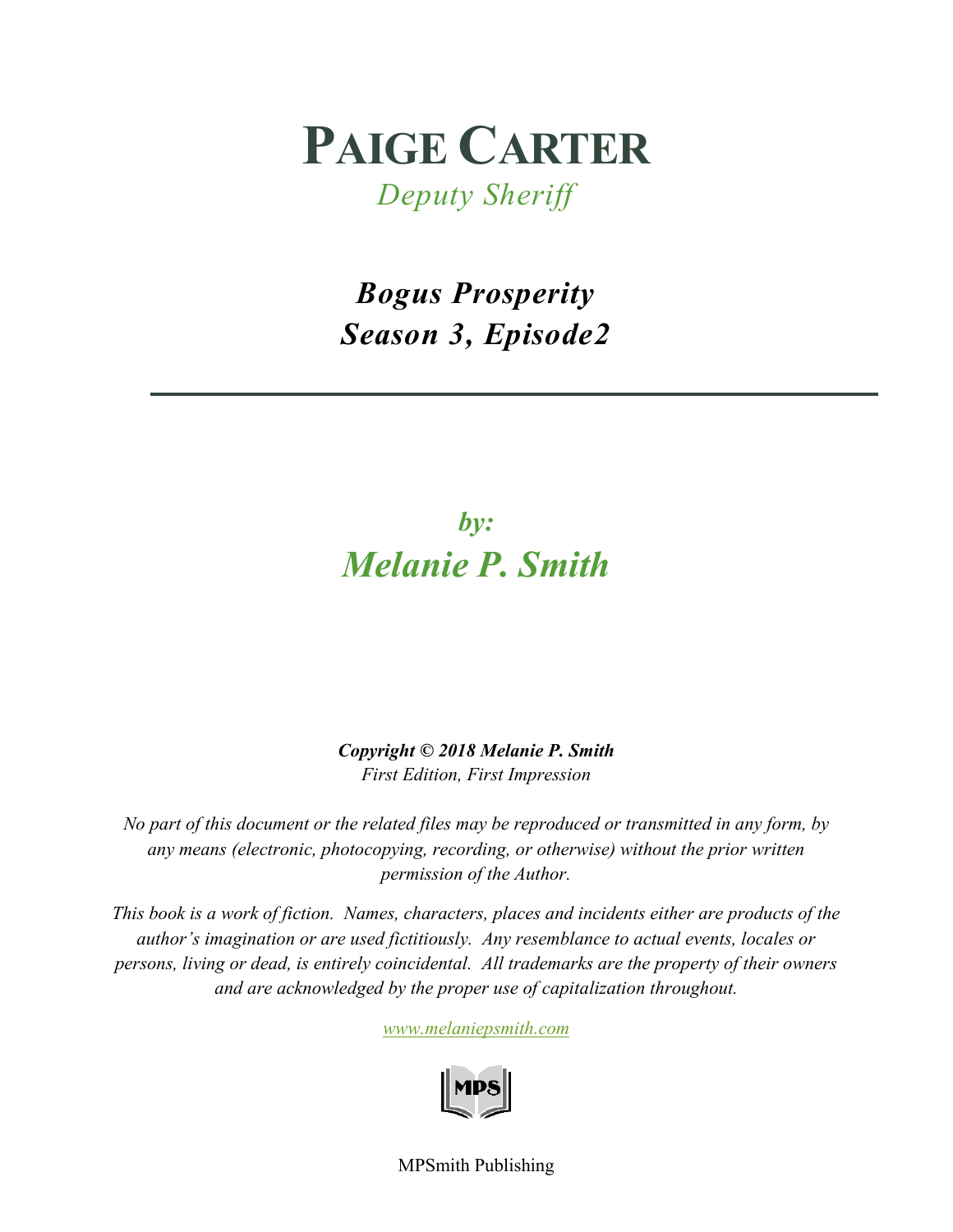Paige pulled into Carmen's driveway and got as close to the back door as she could. She was halfway around the vehicle when Dax shoved open the passenger door and worked to pull himself to his feet. It took more effort than it should have, but with Paige's help, he was finally upright. Paige wrapped an arm around his waist for support as they made their way to the door.

Before Paige had a chance to figure out how she would get him inside, the door swung open and Zeus rushed out. "I got this."

"Thanks," Paige took a step back and Zeus moved into her place.

"I can walk on my own," Dax grumbled.

"Yeah," Zeus smiled. "I know, just like I could when you brought me back from Mexico. But, I'm here... might as well lend a hand."

Dax bit his tongue and let his friend usher him into the house. It wasn't the same. He wasn't anywhere near the condition Zee had been that night when they returned from Mexico. Not even close. But his ankle was broken and his ribs were still healing. He'd cracked a couple when he tumbled off the wall and hit the hard dirt below. Funny, the gunshot wound seemed to be the least of his problems. He wasn't sure that was anything to brag about. "Help me to that chair," he pointed to a recliner in the living room. "I want to sit up for a while."

Once Zeus got Dax situated, he returned to Paige's vehicle to help unload all the hospital stuff. "I haven't figured out how to get Dax some clothes without the guys knowing, but I'll figure something out. In the meantime, I'll loan him a few t-shirts and some PJ's. You doing okay?"

"I'm fine," Paige sighed. "He's grumpy. I wish you luck with that one, he's not used to being laid up for more than a day."

"I can handle Hamilton," Zeus shrugged. "What's the word on our favorite General?"

"I actually need to head out," Paige glanced at her watch. "He wants to have a quick meeting before I drop him at the airport. He's arranged for another private flight back, but we're running out of time."

"Go," Zeus gave her a little push. "I've got this. I'll get Dax settled and let Carmen know about the meeting. How many should we expect?"

"Me, Nathan, Jericho and Sean for now," Paige decided. "I know where you stand, Zeus but we have to be sure."

"I get it," Zeus grumbled. "I don't like it, but I get it."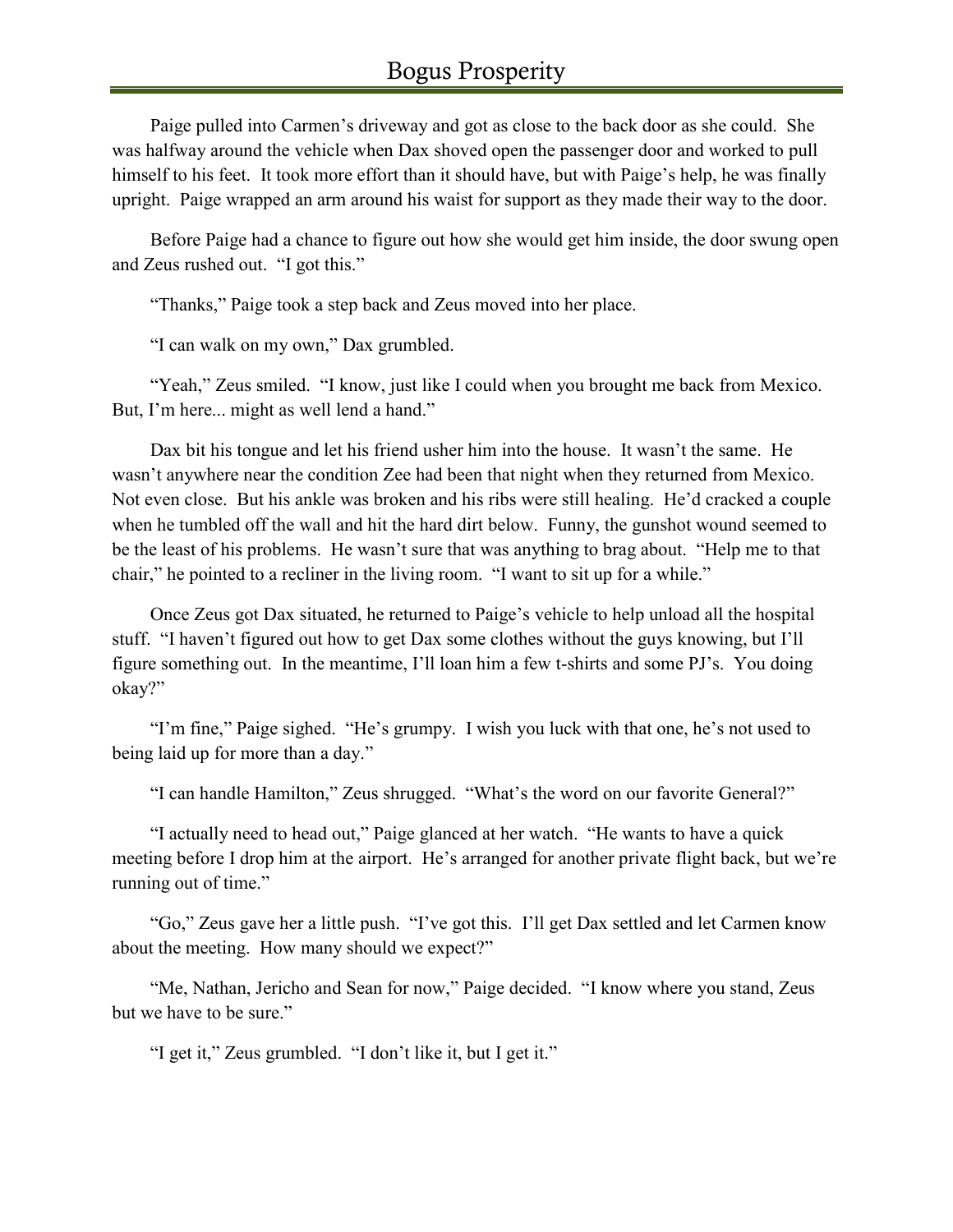#### \*\*\*\*\*

Paige was halfway across her front yard when she was stopped by Hawk calling her name. The tone of his voice told her he was not happy. "Can I help you with something?" she asked.

Hawk took another step forward, deliberately crowding her space. "You shut me out," he said angrily. "The hospital won't tell me a thing. They said I have to talk to Zeus."

"What does that have to do with me?" Paige didn't react to the looming figure, he was trying to intimidate her. It wasn't going to work.

"It has everything to do with you," Hawk growled. "Zeus isn't answering his phone. Where is Dax? He's not in his room. Did they move him to a new room? A care center? Has his condition changed?"

"All questions you are going to have to take up with Zeus," Paige took a step backward. "Now, if you'll excuse me... I'm in a hurry." She turned and made it to the front door before Hawk responded.

"You're breaking up our team," Hawk accused. "If Dax survives this, he won't like what you're doing. You might want to think about that."

Paige stepped inside and almost collided with Nathan.

"Ignore him," Nathan said in greeting. "He's used to being in control. He's not used to someone like you, and he sees his team slipping away from him. How is Dax this morning?"

"Grumpy," Paige sighed. "How are we going to get you out of here without them seeing you?"

"Oh, I don't think we'll have to wait long," Nathan smiled. "Blaze Hawthorn, is not a patient man. See, he's already headed back home."

Paige glanced out the window and saw that Hawk was already approaching Dax's front porch. "I'm going to pull the car down the driveway," Paige decided. "The house will block their view and we can load up your luggage and hit the road before any of them notice I'm leaving again."

Within minutes Paige was back on the road with Nathan sitting in the passenger's seat. She had tried to talk him into hunkering down, out of sight, in the back seat; but he refused. Apparently, that was not dignified enough for General Porter. *Men!* Sometimes she just wanted to throttle them.

\*\*\*\*\*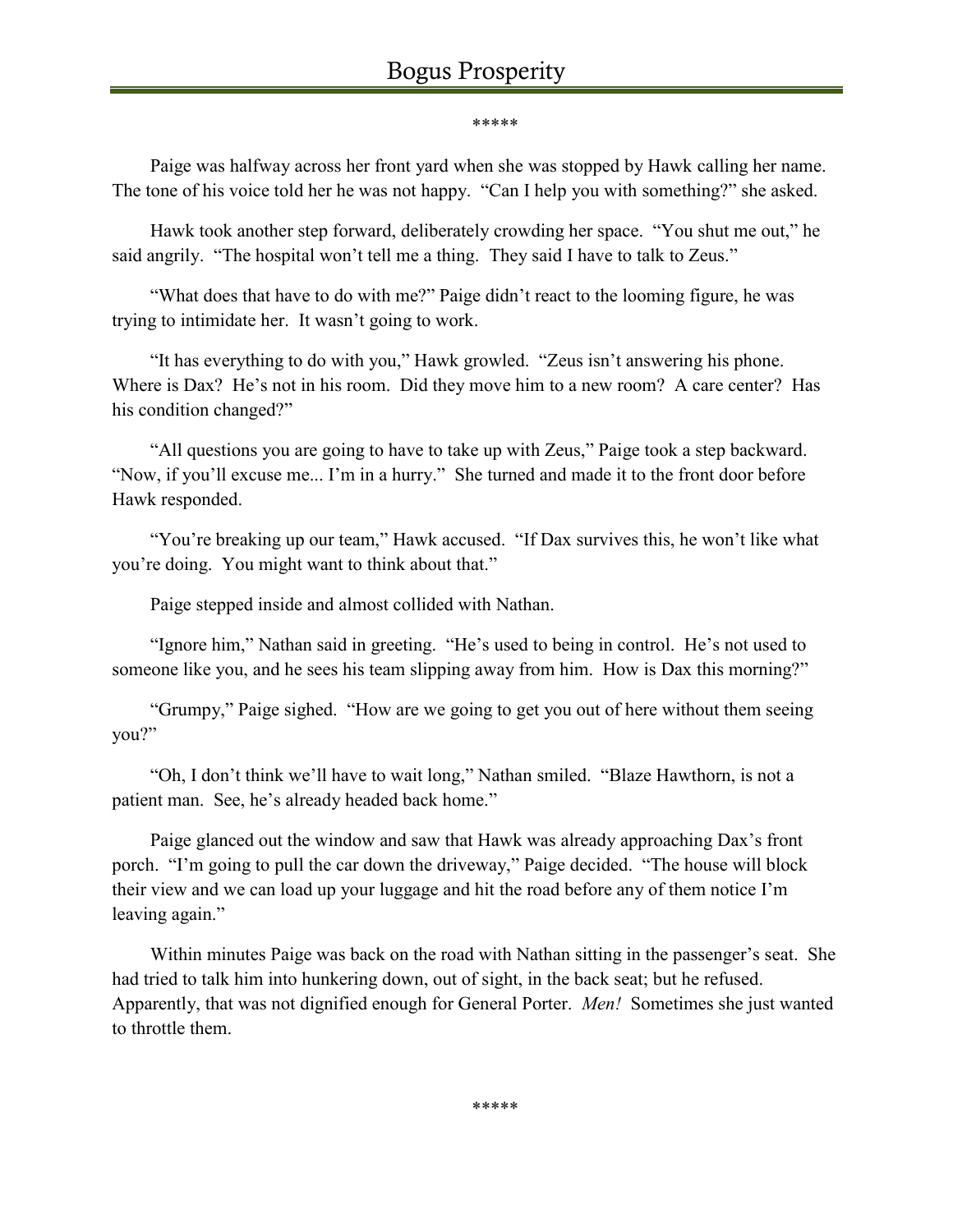The group was gathered in Carmen's living room discussing the situation, catching Dax up on everything that had happened since his injury, and listening to the details about his capture and imprisonment.

"So," Zeus said; disappointed. "There's no chance you mistook Vato's voice? There's not even the slightest chance it was someone else?"

"Someone that knows me well enough to give Nassar direction? You know, 'he won't break... abduct someone he cares about and he'll talk.' Who else sounds like Vato that would know that?"

"I still say there has to be another explanation," Zeus insisted. "I know it looks bad, but we've all done things that look bad. Didn't mean we betrayed the team. Vato struggled after Maverick died, more than the rest of us. But, that's just because they were so close. He would never join up with Nassar... a known terrorist. He hates them more than we do, they killed his best friend. There has to be another explanation."

"Find it, then." Nathan glanced at his watch, he was running out of time. "Look into your friend, clear him, convince us he's still one of the good guys."

"Maybe I will," Zeus grumbled.

"Okay," Dax began. He was abruptly interrupted by pounding on the front door.

"Looks like the team is invading," Carmen sighed. "What do we do?"

"We can't ignore them," Sean decided. "They looked pissed. I think they'll just storm the door."

"Let them in," Dax decided. "Now's as good a time as any to confront them head-on."

"Are you sure you're ready?" Paige asked, concerned.

"I'm ready," Dax gave Sean a nod.

Sean slid the door open, then stepped back to let the group inside.

"Zeus," Hawk bellowed before he spotted Dax. His eyes grew wide, but he recovered quickly. "Dax, what's going on here?"

"I was having a meeting," Dax said casually. "Apparently, you needed something. From the looks of things, it must be urgent. Please, by all means, take the floor."

Hawk took Dax's cold stare like a punch to the gut. Had Paige Carter already turned their lifelong friend against them? Had Dax picked sides, and it wasn't the team? He didn't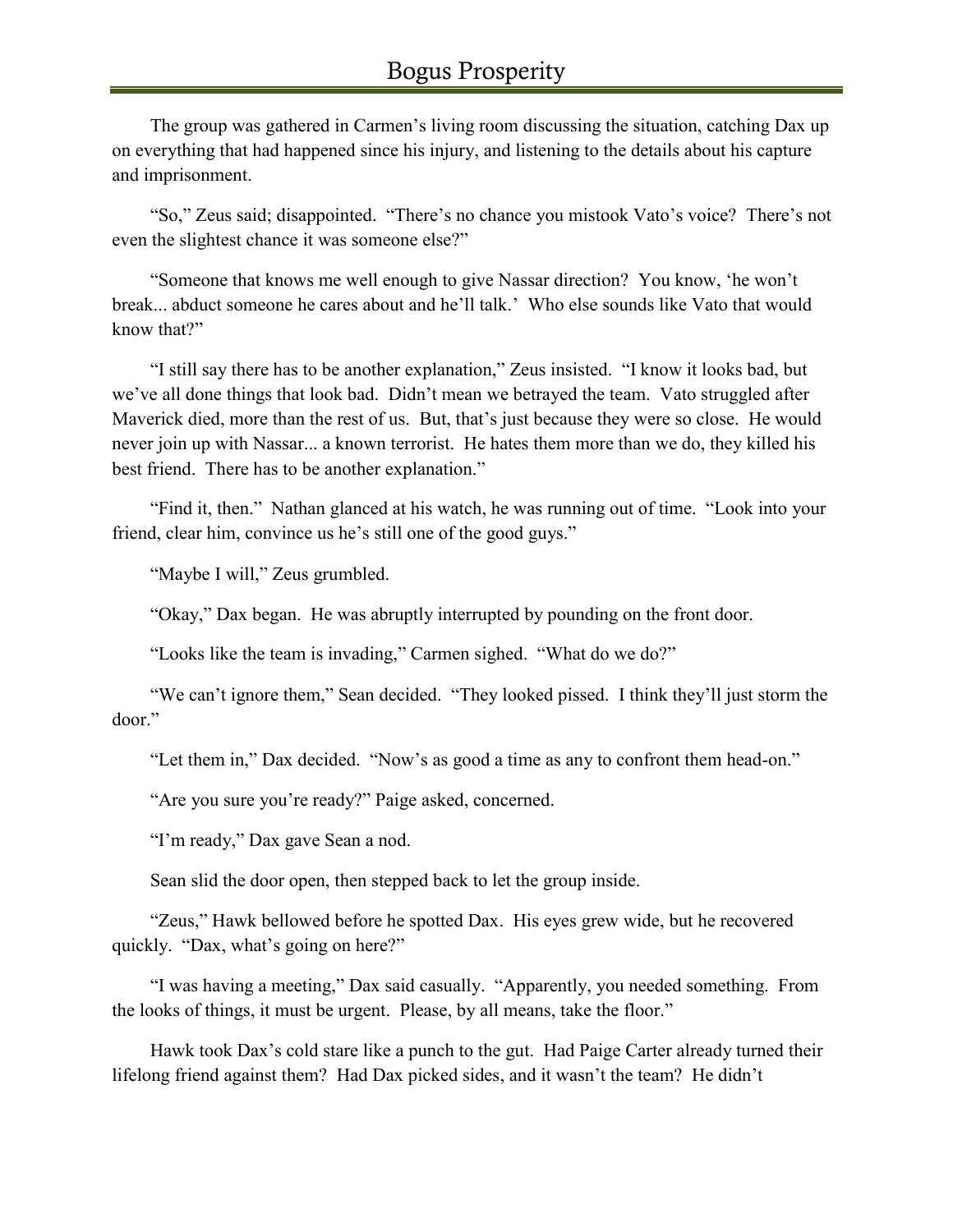understand what was going on here. "I'm glad you're okay." Hawk began. "It would have been nice if someone had called us. We're here for you, after all."

Ken was across the room in a matter of seconds. "Man is it good to see you," he pulled Dax into a huge bear hug. "We've all been worried sick."

Dax smiled at his friend. He hadn't really believed Ken was in on the deception but everyone had to be vetted, just in case. From Ken's greeting, Dax was sure he could be taken off the list. "Paige said you had to return to Nephi, some family emergency. Everything okay?"

Ken frowned, "Yeah, I think so."

"Are Jaimie and the boys okay?"

"Oh, yeah. They're fine," Woolly said quickly. "It's my mom. She was shopping and someone shoved her while she was on the escalator. She went down hard and had to have her hip replaced. The surgery went really well but her recovery is slower than it should be. Needs constant care and with the boys and all... well Jaimie was having a hard time managing. I thought since you were..."

"I understand," Dax smiled at his friend. "Glad to hear the old lady is okay. She's strong and resilient. I'm sure she'll be up and around soon. Don't stay on my account if you need to get back..."

"No," Woolly shook his head. "I need to be here for you, at least for a few days."

"Alright, just be sure to take off if you need to. I'm fine now and family comes first." Dax glanced up and saw Jeeves had moved in behind Ken. "Jeeves."

"Hey, Dax." Jeeves wasn't sure what to say. Things were strained within the team and he didn't like it.

"I'm told you saved my life... a couple times," Dax held out a hand. "Thanks for that."

Jeeves stepped forward and pulled Dax into a hug. "No thanks necessary. We've been through too much for too many years. It goes without saying. I just wish we'd gotten there sooner and avoided the stint in the hospital altogether. I could have done without the coma as well."

Dax laughed. "Yeah, you and me both. Thanks for coming out on such short notice. As usual, Zee went off the rails instead of sticking to the plan."

"You needed the team," Hawk began just as the door flew open and Thor walked in.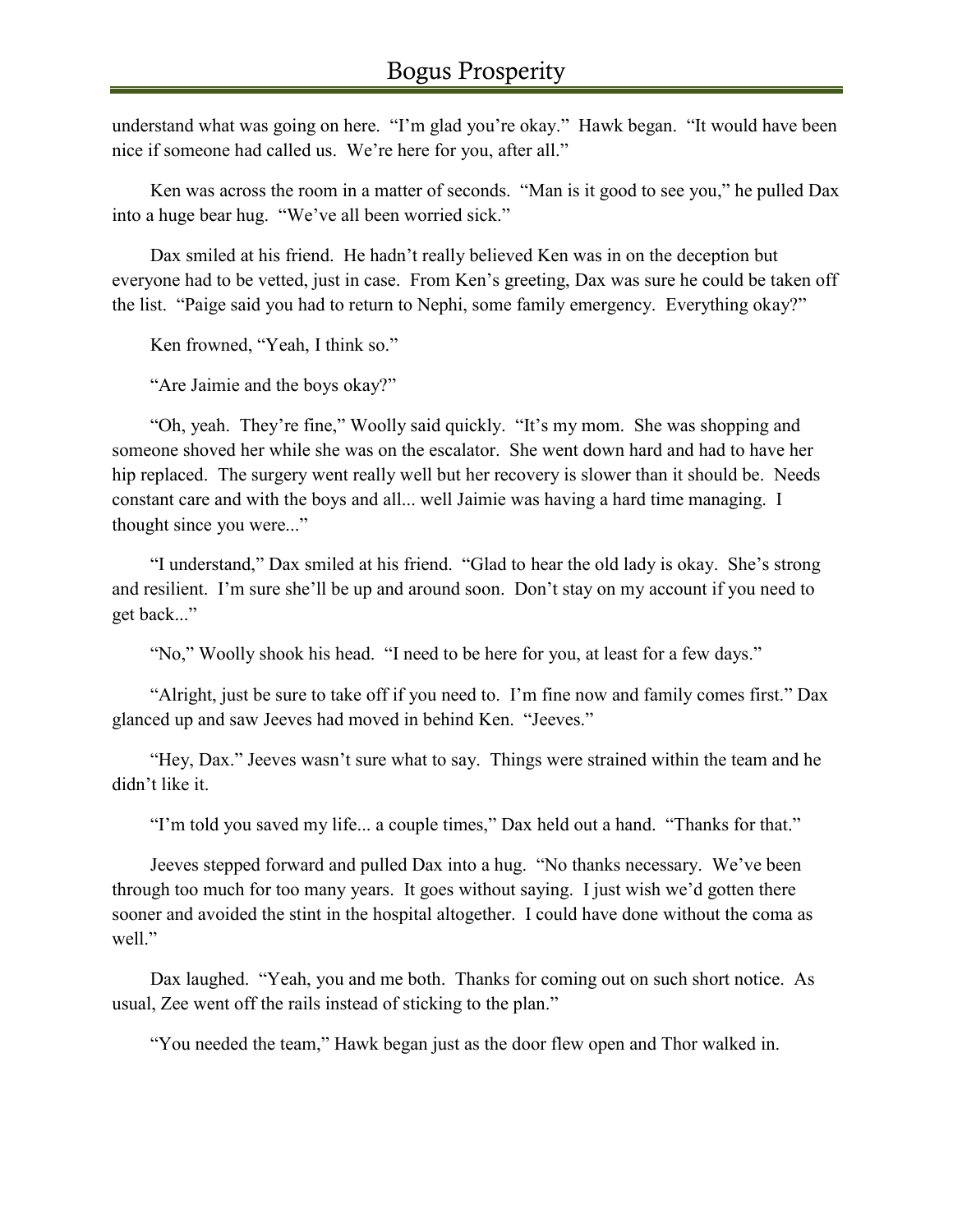"You're...oh, man. Welcome back," Thor crossed the room, yanked Dax out of his chair and nearly off his feet. He stood there for several seconds, just holding on as if his life depended on it.

Hawk cleared his throat and Thor set Dax back into the chair.

"Sorry," Thor took a step back. "I'm sorry boss, but it's so good to see you. How come nobody called me?" He swung around and glared at Hawk. "You should have called."

"I would have," Hawk focused on Dax. "If I'd known."

"You didn't know?" Thor looked back at Dax in confusion.

"Where have you been, Thor?" Dax asked in response. "Zee said you just took off."

"Oh," Thor glanced around but his gaze stopped when it landed on Nathan Porter. "Can't tell you that. It's... classified."

Dax frowned at the reaction Thor had to Porter. What was that all about?

"Paige," Hawk said coldly. "I need a minute with my team and our commander. Do you mind escorting... your group of friends outside for a few minutes?"

"That's up to him," Paige motioned to Dax.

The two men stared at each other for several seconds. Hawk was clearly challenging Dax and his leadership. "No, Paige and the rest of these guys stay. Whatever you have to say, you can say it in front of them."

"This is team business," Hawk protested. "We don't discuss team business in the presence of civilians."

"Last I checked," Nathan responded. "You retired. Guess that makes you one of us civilians."

"I wasn't referring to you, sir," Hawk backpedaled. "It would be an honor to have you join us."

"If he stays, I'm leaving," Thor cut in.

Nathan narrowed his eyes at the large man. "I don't believe we've officially met, Mr. Baxter. And yet, you seem to have some sort of complaint you'd like to lodge. Is this a personal attack or a professional one?"

"No complaint," Thor shrugged. "Just won't talk if you're in the room."

"Why is that?" Dax cut in.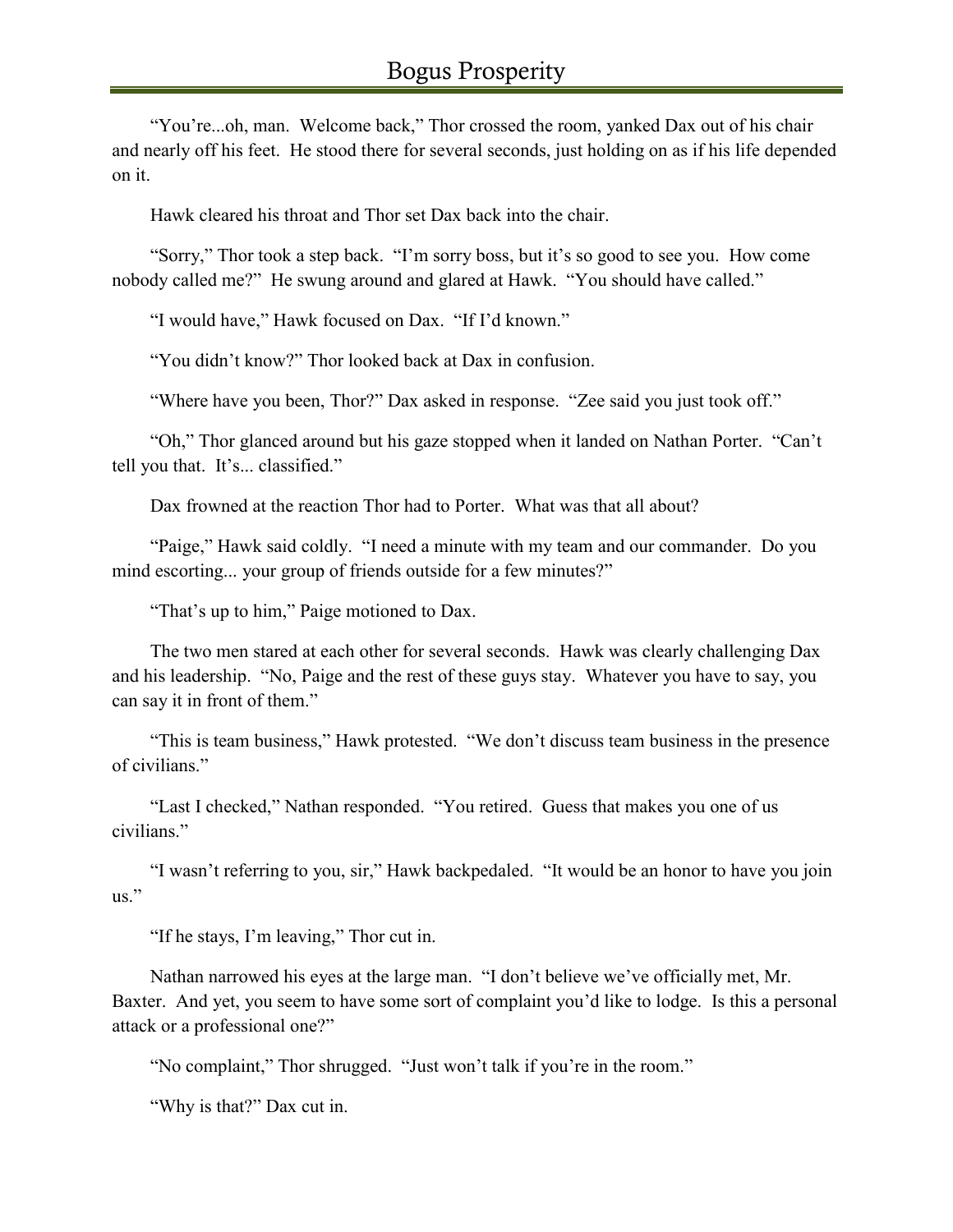"I'm done here," Thor turned and headed for the door.

"Thor, we need an answer," Hawk tried.

Thor just kept walking. He made it to the door, swung it open and disappeared.

"Does someone want to tell me what that was all about?" Dax demanded.

"I don't think any of us knows," Hawk stared at the closed door, then focused on Porter. "Do you know?"

"Not a clue," Nathan stood. "But, on that note... I have a plane to catch. Paige, you ready to head out?"

"Yeah," Paige glanced at Jericho, who had been terribly quiet throughout this entire ordeal. "I think this meeting is over if you want to bolt. We'll continue this at a later date."

"I'm coming, too," Sean put in. "I've got plans."

Carmen gave Paige a panicked look. The last things she wanted was to be left alone with a bunch of hot-headed soldiers.

"Carmen, why don't you come with us?" Paige offered. "I'm sure Nathan wouldn't mind and you can say your goodbye's in private."

"Good idea," Carmen grabbed a jacket and the three of them left the room.

\*\*\*\*\*

"Tell me I'm wrong, Dax," Hawk said as soon as Paige and her friends had left. "Because from where I'm sitting it looks like you're taking sides and it's not ours."

"I'm curious," Dax settled back in his chair. "Why are there sides, Hawk? Paige and Zee live here. Zee and Carmen were there when Nassar burst into my house and held me hostage. Paige is an officer of the law. It's her job... her obligation to find and rescue me. She would have done that even if we weren't dating. So, why exactly have you drawn a line in the sand and shut out the locals?"

"It's the way we work, you know that."

"It's the way we used to work," Dax corrected. "And we didn't have a choice. Those missions were top secret. This mission, locating me? There was nothing top secret about it."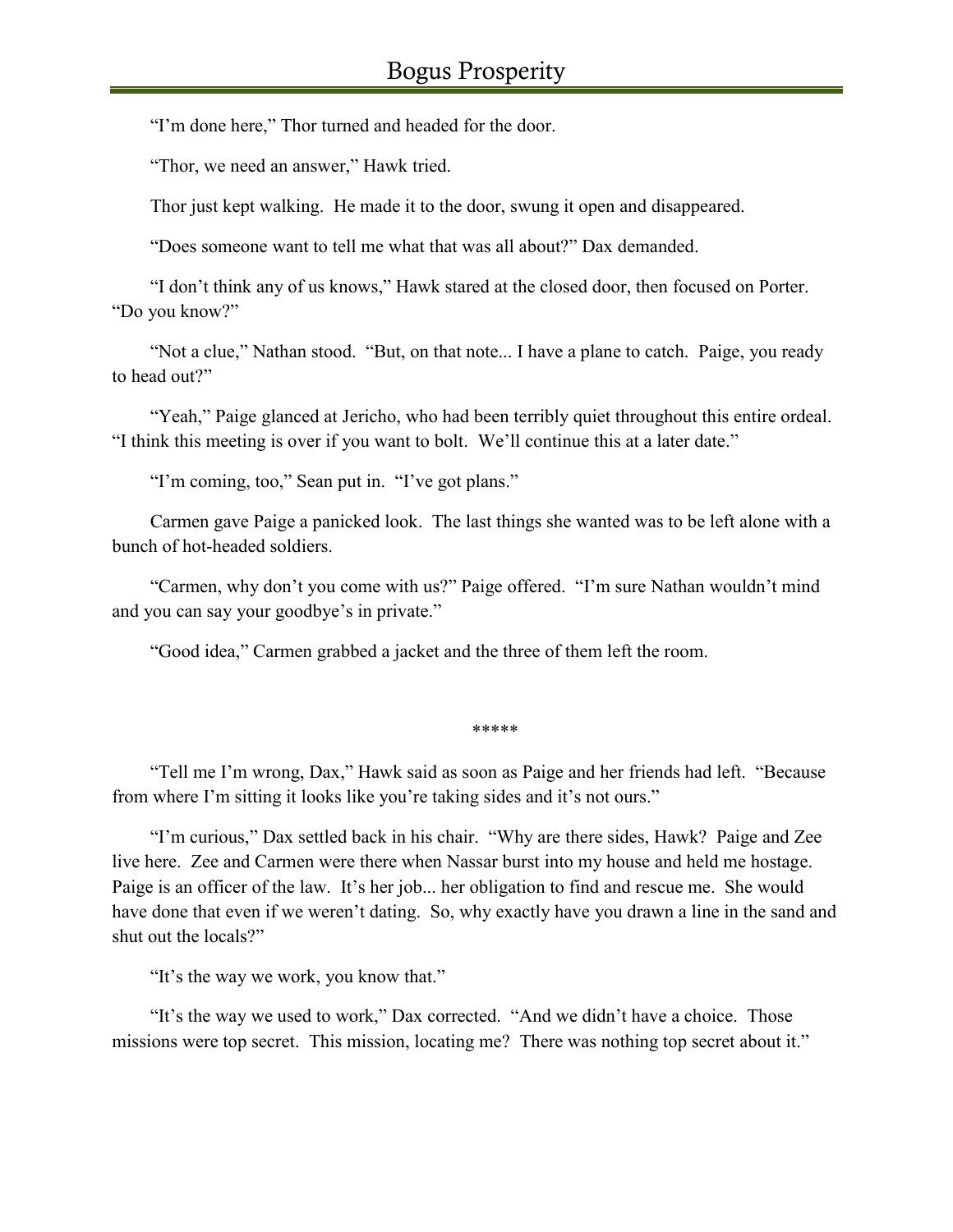"Looks pretty secret to me," Hawk glared at Dax, then focused his anger on Zeus. "Did you plan to tell us at all? How long were you going to let us think Dax was dead before you filled us in?"

"Don't take your anger out on Zee," Dax ordered. "He did what I told him to do."

"Yeah?" Hawk dropped onto the couch. "And does that include having Carmen run backgrounds on the team, their financials? And..."

"And everything," Dax finished. "Yes, it does. I find it interesting that you are so upset that Carmen ran a deep check on you, when you did the exact same thing on Paige, Carmen, Jericho and even Porter. I'm not sure what you thought you'd find on him. His information is more protected than ours."

"That's different," Hawk insisted.

"How?"

"Because we always do a check," Hawk said defensively. "We need to know who we're working with; if they can be trusted. You know that."

"I do," Dax let that sink in. "Which is why I asked Carmen to do a more thorough check on you."

"That's BS and you know it," Hawk jumped to his feet. "Are you seriously going to sit there and tell me you don't trust your team? After everything we've been through? Years of honor, integrity and... Brotherhood thrown out the window for what? A woman?"

"No," Dax was having a hard time holding back his temper. "For trust and... respect."

"I don't even know what that means," Hawk stomped to the door. "But, you should remember this... it was us... this team that came running when Zeus put out the call. We dropped everything to save you. We didn't hesitate, we didn't even stop to think about it. We just came. Can you say the same for them? People you barely know. I'm done with this. Have a nice life, Dax." Hawk threw open the door, slammed it behind him and stomped down the stairs.

The room remained silent for several seconds.

"I'll come back tomorrow," Jeeves also stood. "If that's okay, I'd like to come back and check on you tomorrow. You look tired, I think you should try to get some rest."

"Thanks, Giles." Dax rarely used his teammate's real names, but he wanted a closer connection with Jeeves today. And, if he came back the following day, maybe Dax could rule him out as well. He wanted to rule them all out, but his gut told him if Vato was involved... other members of the team could be as well.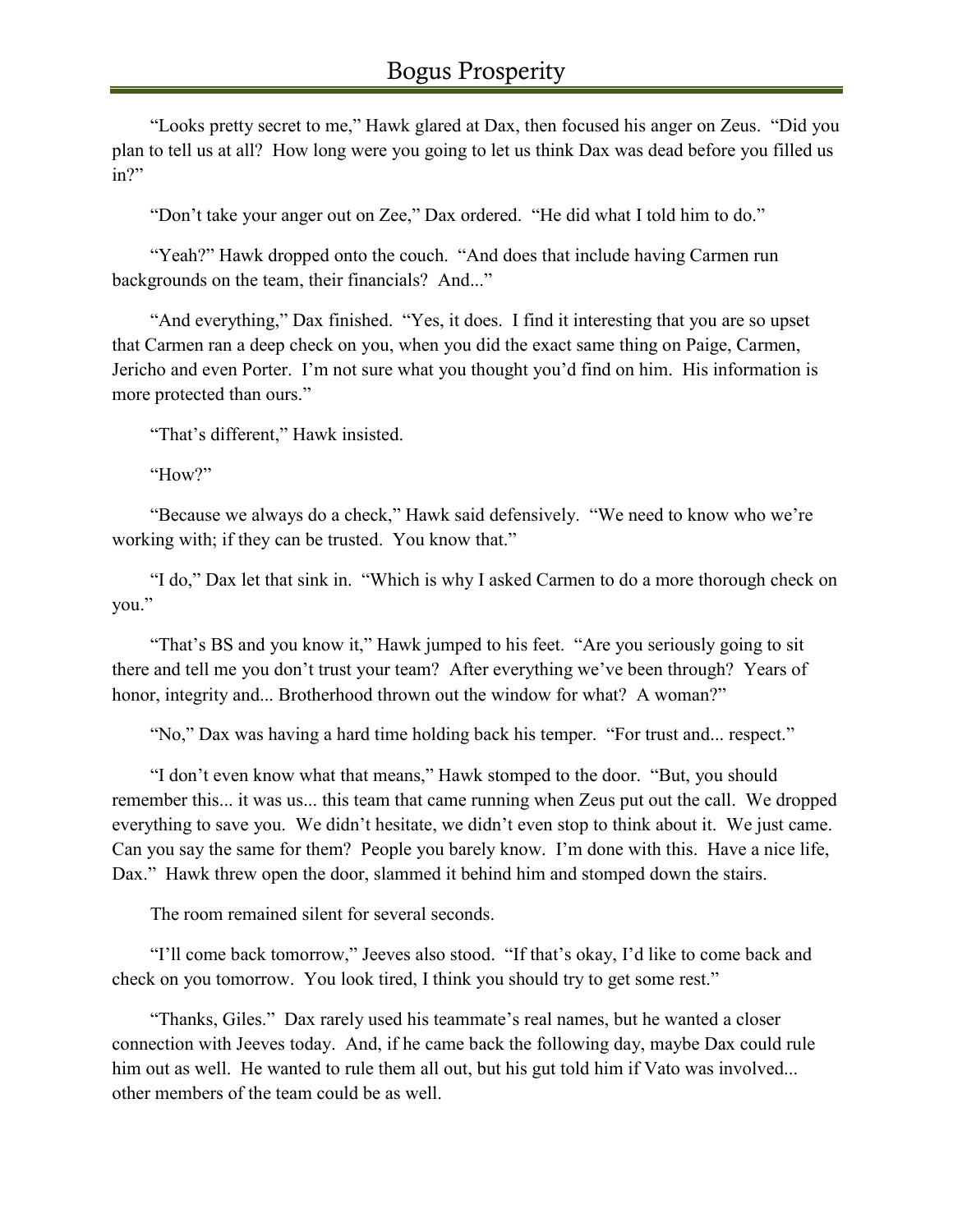Ken waited until Jeeves was gone before he spoke. "Can you tell me why?"

Dax studied Ken for a long time before he responded. "I have reason to believe I've been betrayed by someone close to me. No, that's not right. I know I've been betrayed by someone close to me. I've been betrayed by someone I would have trusted with my life. Have trusted with my life. Someone on my own team. This team. Now, I need to know if he's acting alone or if more of you are involved. I don't like it, but I don't have a choice."

"You can't seriously believe any of us were involved," Ken began. "You think we set you up? That one of us helped that monster do this to you?"

"I know Vato did," Dax told him. "And, I know you haven't been in touch with him for months. I also know, because I had Carmen check, that he called you and me while we were in Mexico rescuing Zee."

"He called me, too." Zeus was sick about all of this. "Tried to reach me several times, but I was a little preoccupied... you know, rotting away in a cell, getting beat on just for kicks. Didn't get the message until I got back and he was long gone."

"Jamie told me he called when I got back, but by then he had already been deployed," Ken provided. "I figured he'd get back in touch when his tour was over. I sort of wondered if he volunteered for this one. He's been having a hard time lately. With all of us gone, he's even more lost than before. I think he feels abandoned by all of us... especially now that Maverick's gone."

"I know," Dax sighed. "But, that's no reason to turn."

"How can you be sure he did?" Ken pushed. "I mean, pissed off and abandoned is one thing but this... I'm having a hard time believing he's involved."

"I'm sure, because I heard it with my own ears," Dax sat back in frustration. "He called Nassar during one of our sessions. Told him torturing me to death wouldn't work. I'd just hold out to prove I was the better man or some nonsense. He suggested Nassar kidnap someone important to me if he wanted answers."

Ken dropped onto the couch in shock. "There has to be another explanation. Dax, there has to be."

"I also know, Thor is in regular contact with Vato," Dax continued.

"Now you suspect Thor?" Ken ran his hands through his hair in frustration. "That man dropped everything, even went to Mexico to help me deliver Williams to Mo...." he trailed off and Dax knew there was more, something Ken didn't want to say.

"And $"$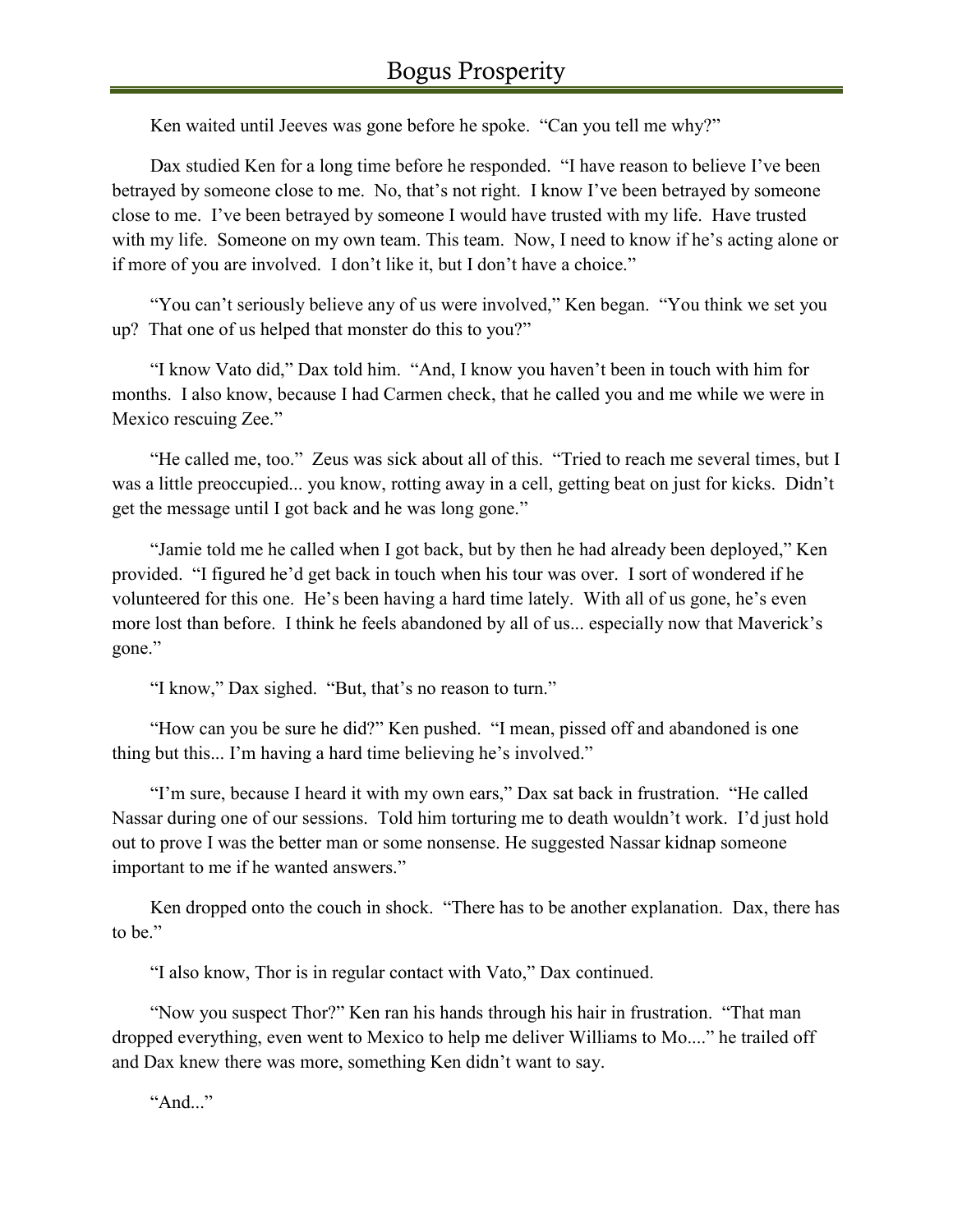"I just remembered something, but it doesn't mean anything. I know it doesn't mean a thing," Ken insisted.

"Tell me," Dax ordered.

"Williams wouldn't talk," Ken began. "He didn't say a word with me and Thor in the helicopter. Mo took Thor with him, to the safe house where he interrogated him. They left me at the village to guard the chopper. That's when I left and met up with Ramin Trevils."

"You did what?" Dax barked. "You met with Trevils, alone? After what he did to Zee?"

"Because of what happened to Zee," Ken corrected. "It was safe, probably the safest trip I ever took if you get right down to it. He couldn't risk anything happening to me because of what happened to Zeus."

"I agree," Zeus added.

"Oh, good. You agree."

"It's done, Dax. Let it go," Zeus said softly.

"Fine, continue."

"On our way back, Mo called," Ken picked up where he left off. "Said Williams was starting to talk. I just thought it was strange at the time, and it hit me again when you said Thor is working with Vato. Williams wouldn't talk when Thor was there, but as soon as he was alone with Mo, he sang. I just assumed it was because Mo used... well, tactics that we would never approve of."

"And that's probably the reason," Zeus insisted. "Don't condemn Thor on that. We have no idea how Mo got the guy to talk."

"And then Thor shot Nassar," Dax concluded. "Seems like a good way to make sure you're not discovered. And what was the deal with Thor and Porter?"

"That was strange," Ken agreed. "I've never seen Thor like that before."

"Yeah, me either," Dax focused on Zee.

"Don't look at me," Zeus barked. "I don't believe Thor or Vato betrayed you. I think there's an explanation. And if you took my advice and just talked to them, you'd probably hear what it is."

"So," Ken said hesitantly. "When you're finished investigating me and decide I can be trusted again, will you let me know? I'm on your side, Dax and I'd like to be on your team. This thing is big and if we don't stop it... I'm worried nobody will."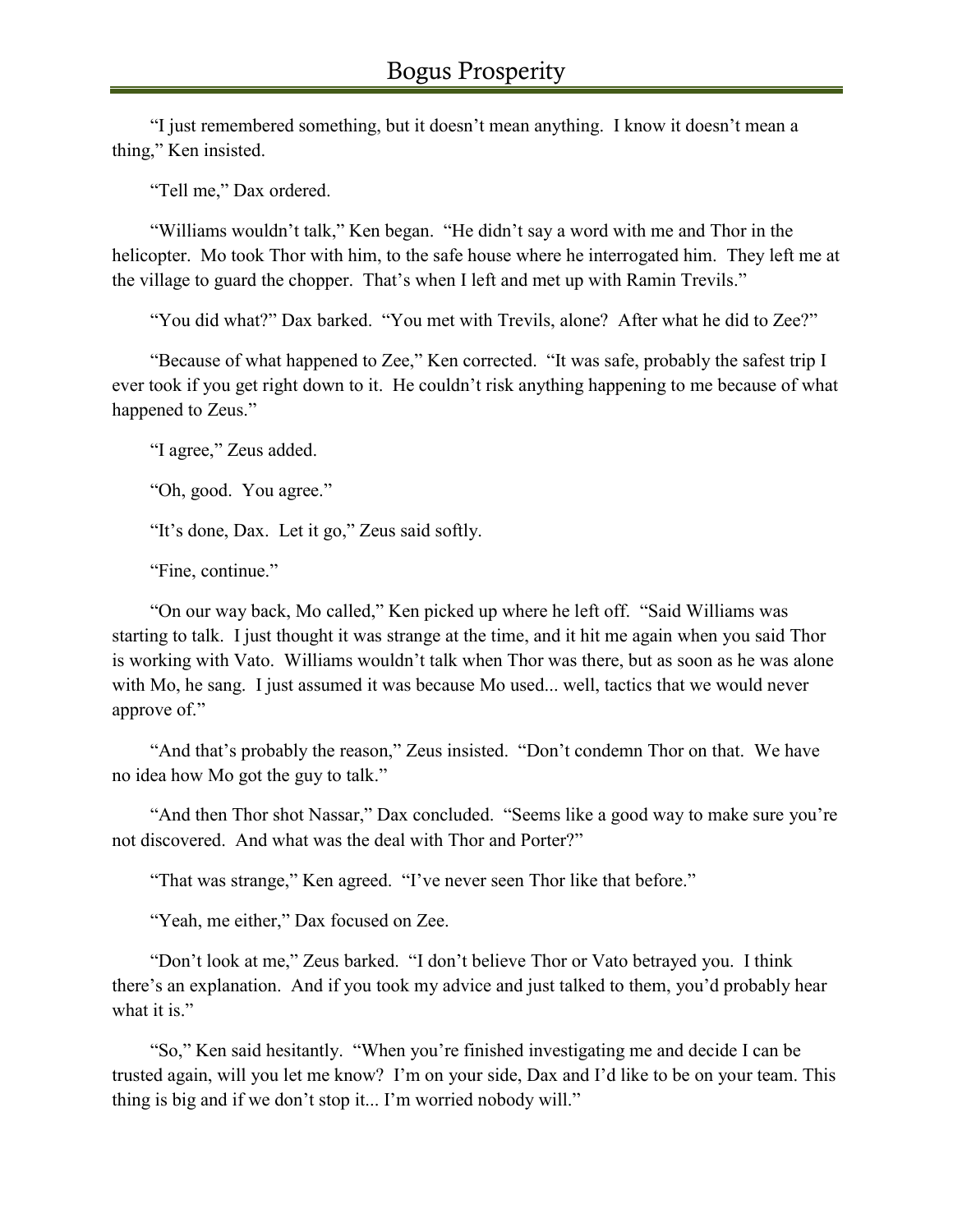"You're cleared," Dax said. "I want to clear all of you, but I have to do this my way. Can you live with that?"

"I trust you," Ken stood. "Now, I'm going to head back and see if I can talk Hawk down. Give him some time, I think he's just feeling betrayed. I can understand where he's coming from. I wasn't only shocked when I walked in and saw you here, I was hurt. We've always trusted each other, risked our lives for each other, and Hawk's... well, if I had to guess, he's also hurt that you didn't come to him."

"I know," Dax sighed. "And, I would have. But, I'm having a hard time understanding why he's treating Paige and the rest of these guys like they're the enemy."

"Dax," Ken shook his head. "It was easy for you. I think you'd been preparing yourself to leave since the moment you signed up. The rest of us...well, we all felt a little lost once we got out. The real world, it's not the same as the corp. Hawk is still trying to find his place and what happened here tonight, well it hit him harder than the rest of us because it's all he knows. And, I think what you did was a condemnation of sorts. You hurt him, in his mind you betrayed him. He got sucker punched and he never saw it coming."

"You don't think he's involved?"

"I know he's not," Ken shrugged. "But that's something you have to figure out for yourself. I'm sure hearing Vato call Nassar while you were being tortured by the monster was its own kind of sucker punch. I tend to lean the same direction as Zeus. I think there's an explanation, but it's going to be hard to get as long as Vato's in Iraq."

\*\*\*\*\*

Paige had just settled in behind her desk the following morning when a call came in. Clerk at the Top Stop had a suspicious hundred and thought it might be fake. Easy call, if it turned out to be counterfeit, she'd just call in the Secret Service. When she exited the building, she nearly collided with Agent Sean Wilkens.

"Hey," Sean said in greeting. "Just the woman I was here to see."

"In the mood for a road trip?" Paige asked. "I got a call."

"Sure," Sean pivoted and followed Paige to her patrol car. "What's the call?"

"Possible fake hundred," she told him as she shifted into gear and left the lot. "Should be quick and easy. If the bills legit, I'll just short-form it. If the calls legit, I'll confiscate the bill and call in the Service to take over. What brings you out this morning?"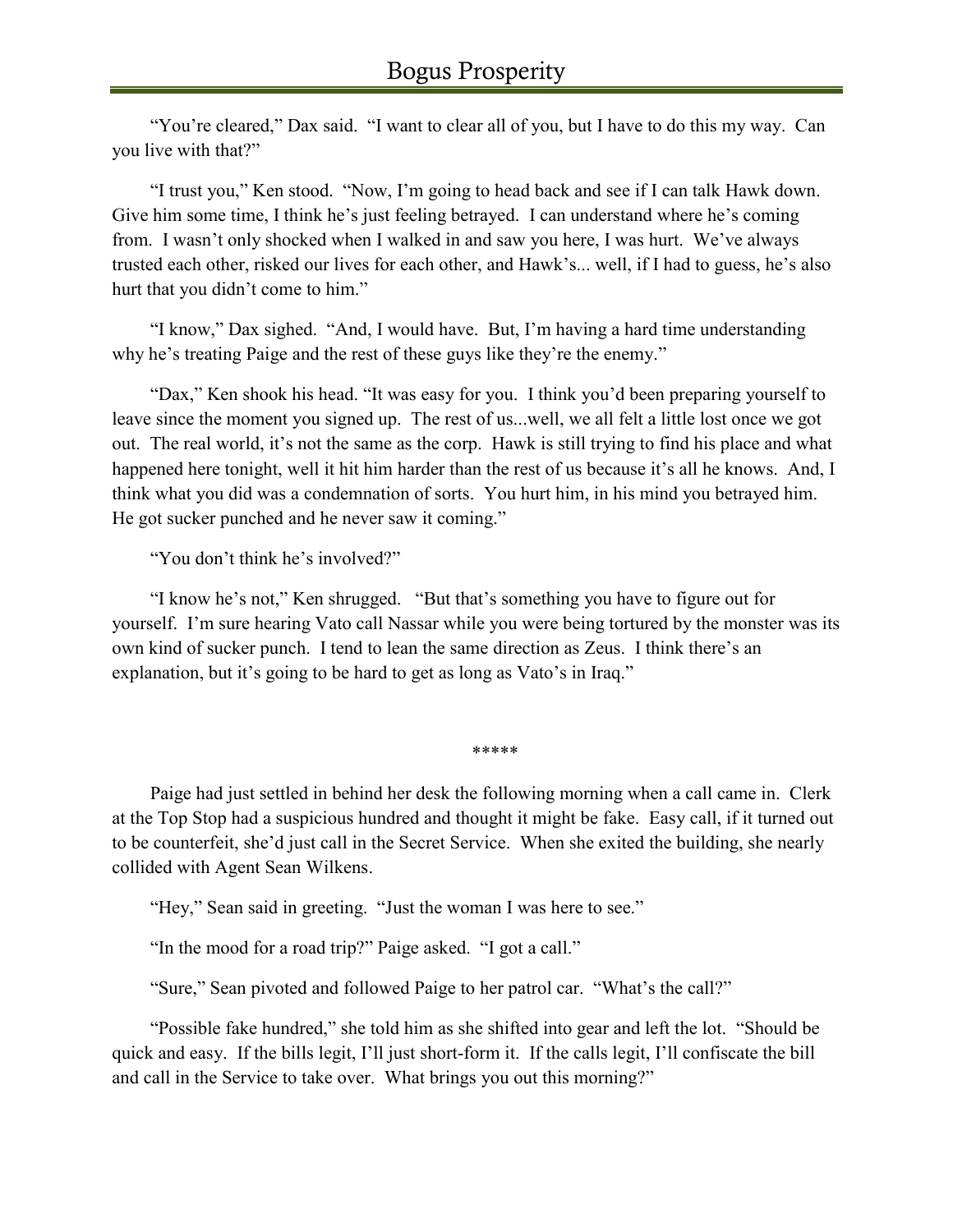"I thought I'd let you know Nathan made it back to DC in one piece," Sean adjusted the seat to get more comfortable. "Apparently, he hit the ground running. I got the official letter this morning confirming my suspension has been lifted and I am officially assigned to Nathan Porter's committee until further notice. It was crystal clear and drafted by the director himself. I work for Porter, answer to Porter, get my assignments from Porter and am only subject to disciplinary action initiated by Porter or the director himself. Rickman was a little put off by the entire thing, but I guess he'll get over it... eventually."

"Nathan said he'd get it resolved, looks like he kept his word," Paige glanced at Sean as she pulled into the parking lot of the local Top Stop. "You look worried."

"A little," Sean admitted. "Word is going to get around. I don't want a rep, you know. I don't want people thinking I have an in with the top dog. And, the last thing I need is for Rickman to think I'm getting some sort of special treatment. Once I'm reassigned back to the Bureau, he'll be relentless in making sure I know my place."

"Yeah," Paige exited the car and waited for Sean to join her. "He's a lot like Grey that way. And the only way to get Carmen out of the doghouse was to transfer her to Porter. Rickman might see this as the same sort of deal and take it out on you." She smiled at him before entering the store. "But, I have faith in you. I'm sure you can take it."

"But, do I want to?"

"What does that mean? You're not thinking of quitting are you?"

"No," Sean assured her. "But I might have to request a transfer if it gets too difficult. Rickman can hold me back if he wants to. I love my current assignment, the location is perfect and I get to spend time with my sister and her kid, more than I ever thought I could."

"But, we're talking about your career and you have to do what's best for you and hope your family understands."

"Exactly," Sean knew Paige would understand.

Paige took a minute to glance around the store before approaching the store clerk. There were a couple patrons browsing the isles, but nobody that looked like a threat. "You called in a suspicious bill?"

"Yeah," the clerk pulled an envelope from under the counter. "I also pulled the tape... our surveillance video. I thought you might need it to identify the woman that brought this in."

Paige slipped on gloves before gripping the edge of the bill and holding it up to the light. It was a good replica of the original. Not perfect, but good enough it would pass most cashiers.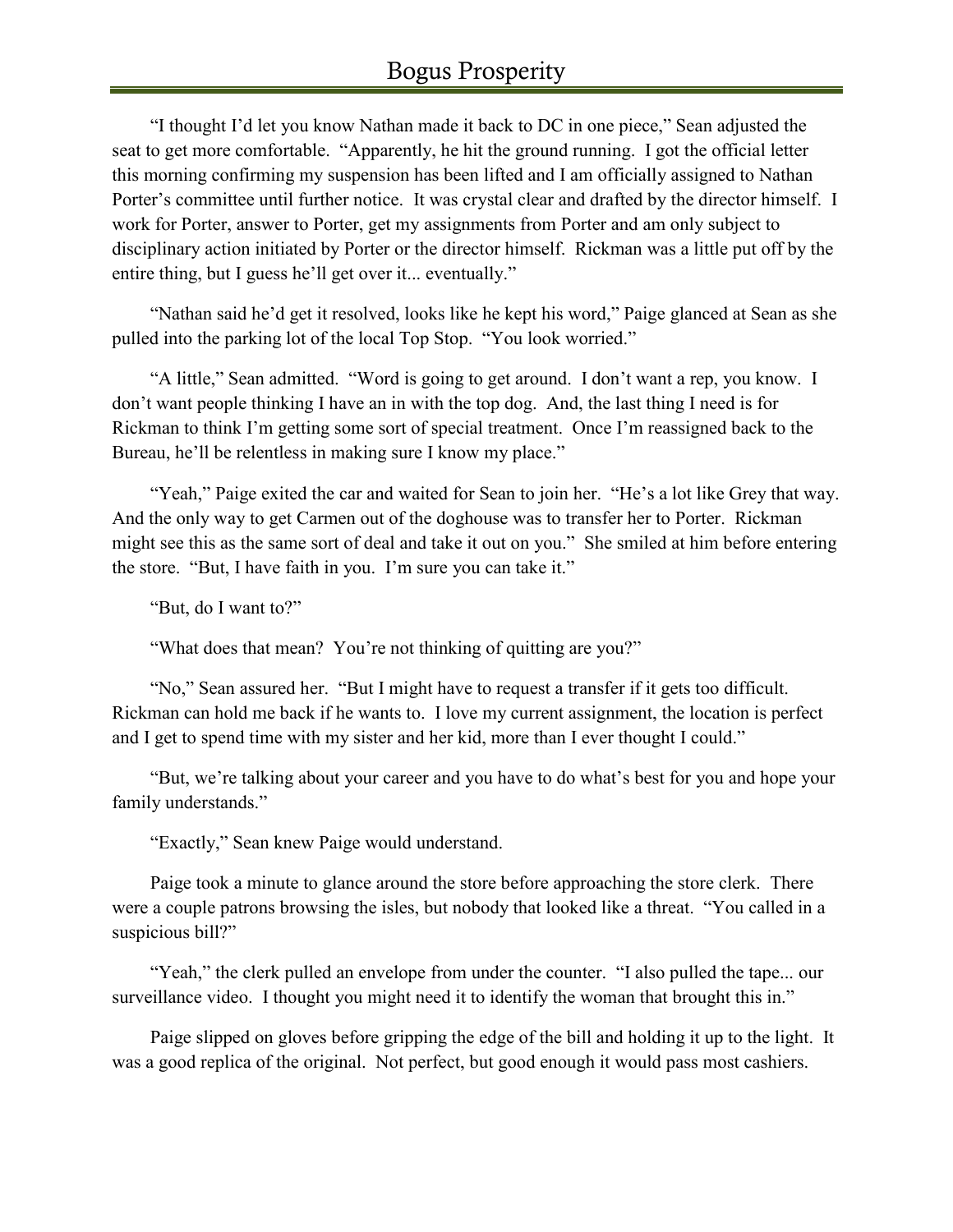"Good eye," Paige focused on the woman behind the counter. "What made you think it was a fake?"

"At first, it was the woman," the clerk began. "She was a little off. It's hard to explain, but she was impatient, tried to rush me through, you know. That only made me work slower. I thought maybe she had a partner in the store and was trying to distract me while they bolted with some merchandise. When I realized she was alone, I studied the bill a little closer. It looked okay... almost. I don't know what about that bill tipped me off, but something didn't look right. When I asked her for ID, she challenged me. Said she was paying in cash and wanted to know why I wanted it. When I insisted, she took off. Left her stuff on the counter and just split in a huff. I really hope that thing is counterfeit or I'm going to be in deep with my boss. He says I'm not... accommodating enough with the customers. I guess I challenge them too frequently. But, nobody steals nothing on my watch."

Paige smiled at the bad grammar. "It's a fake."

"So, now what?"

"Now, I take the bill and the video and call in the Secret Service. Counterfeiting is their jurisdiction. I'll just need your name and personal information for the report. Shouldn't take long. You might hear from an agent in the next couple days, but other than that... you did your civic duty and you can go back to business as usual."

"Alright, the name is Mandy. Mandy Johansen," the clerk... Mandy, relaxed. After giving Paige the necessary information she went back to helping customers. "Do you think I need to call my boss?"

"Probably a good idea," Paige decided. "If they tried here once, they might try again with a different employee. Your boss might want to warn the rest of the crew to look out for fakes."

"Okay," Mandy sighed. "He won't be happy that I'm bothering him but I guess it's the right thing to do."

"Good luck with that," Paige gave her a friendly smile. "And, here's my card if you... or he, has any questions."

Paige and Sean left the building and headed straight for the police car. "You in a hurry?" Paige asked once they were situated and back on the road.

"That depends," Sean said with a grin.

"On why?" Paige rolled her eyes. "Meaning, if I want your help with the Secret Service, you're busy. If it's something interesting, you have time."

"Exactly," Sean grinned.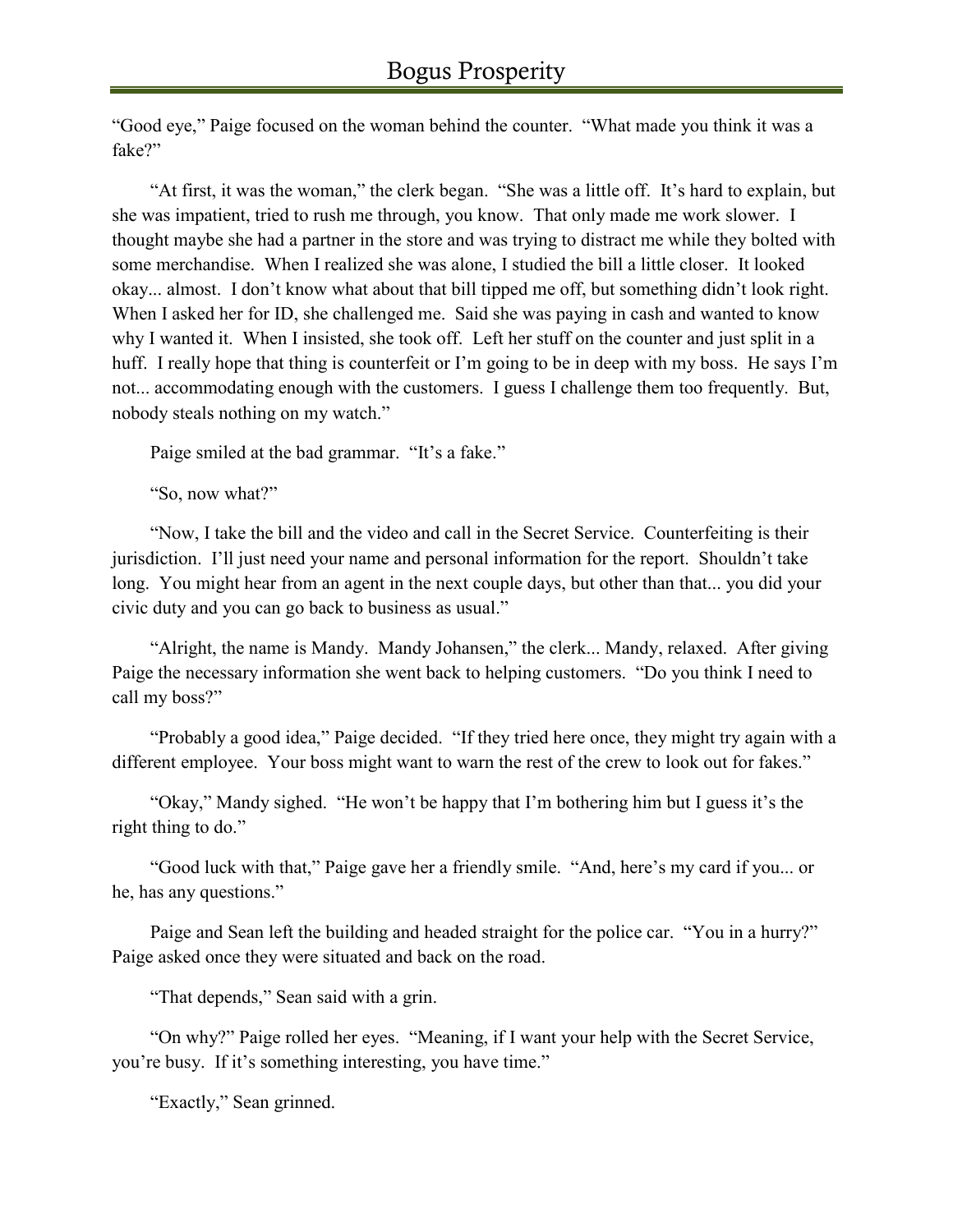"Just before that call came in," Paige sobered. "I got the packet on Brian's murder, from Chicago. I thought if you had time, we could go through it together. You might catch something I miss. Two sets of eyes are always better than one."

"I've got time," Sean said immediately. "Plus, that's legit. I can report to the good general that I've been working the case all day. But, I thought the gun running was out of New Orleans. How does a murdered cop from Chicago connect?"

"Brian worked in Chicago," Paige agreed. "He was killed on duty but Carmen found a bunch of stuff about guns being shipped illegally out of New Orleans. It's all connected somehow. I just haven't figured out all the details, yet. Thanks for sticking around to help," Paige sighed. "I didn't know Brian well, but I met him once and he was important to Carmen. I have to warn you, this might get a little..."

"Emotionally draining?" Sean provided. "I know, especially after the incident with Dax. Just another good reason for me to stay and help."

\*\*\*\*\*

Hawk watched as Paige walked to her police car and drove away. It was early, he thought Dax might still be out on the back porch enjoying his coffee. He had waited, impatiently, knowing she'd be headed out to work to start her day. That meant she'd be gone for several hours. Plenty of time to hash this out and get things back on track... if Dax was willing to cooperate. He made his way across the backyard and paused at the foot of the stairs. He spotted Dax immediately. His old friend was watching him intently. "Can I join you?"

Dax shrugged and pointed to an empty chair.

Hawk settled in next to Dax, considering his opening carefully. At least Dax had relocated and was staying with Paige now instead of Carmen. "First, I want to apologize for yesterday. I was taken by surprise at first, then..." he paused and sighed. He wasn't sure the best way to continue.

"Then you got offended and you became defensive," Dax offered. He understood and if Hawk wasn't part of this, he knew he'd regret what he had to do. But he did have to do it and he hoped when it was all said and done, his friend would forgive him... if there was anything to forgive.

"Pretty much," Hawk was watching Dax. "Anyway, I slept on it and I guess you have a point. But, I think I do, too."

Dax smiled. "That's your idea of an apology?"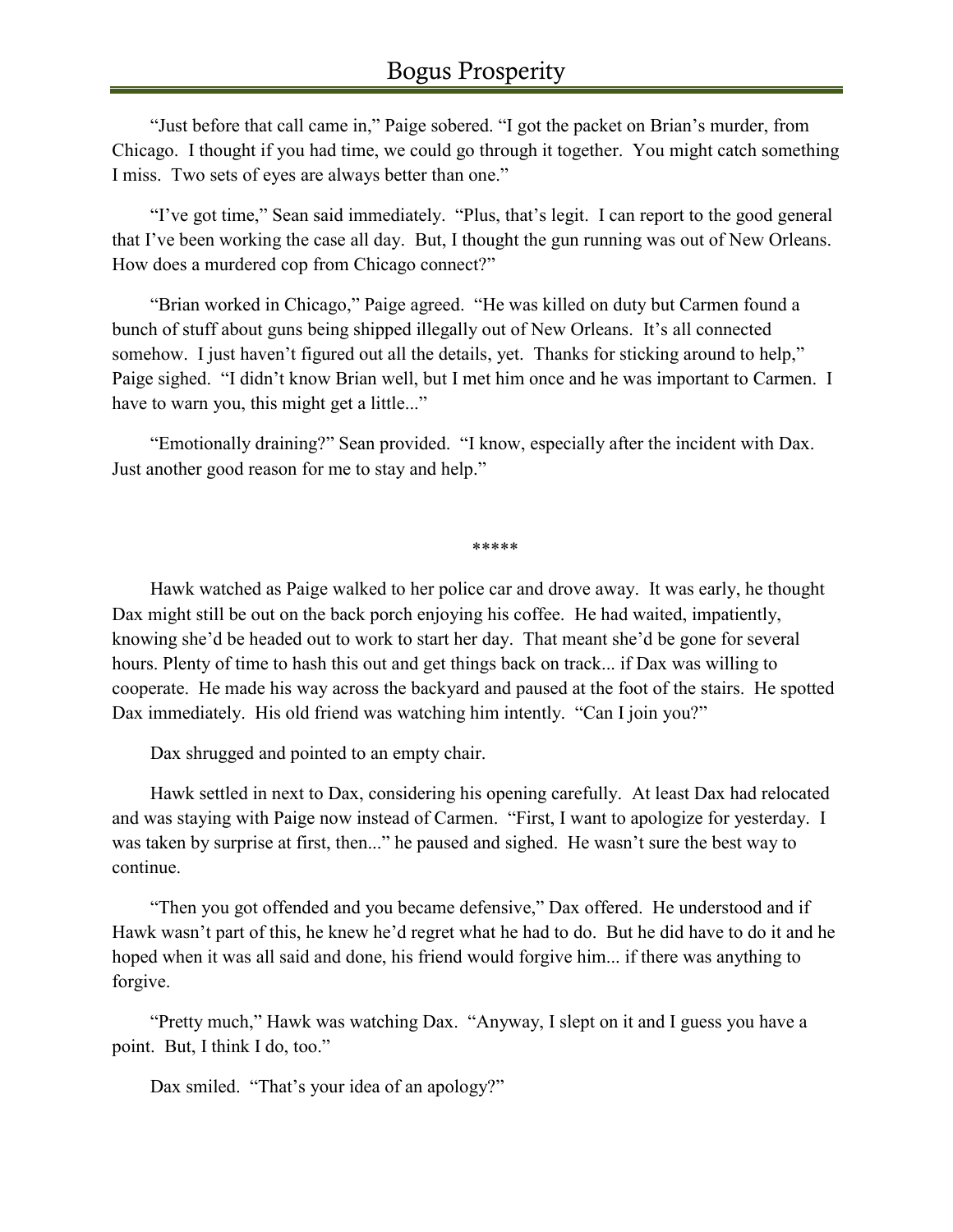"Dax," Hawk gritted his teeth and pushed down the anger that was starting to boil inside him. "Any chance we can forget what happened last night and start over?"

"Sure," Dax watched Hawk closely. He knew the man, almost better than he knew himself. If Hawk was involved with Vato, he'd see the signs. This impromptu meeting had presented the perfect opportunity for Dax to do a little interrogating of his own.

"I don't understand all the secrecy," Hawk began. "I want to. I trust you, so I know you had a reason, I just can't figure what it was."

"You know me," Dax began. "Probably better than anyone else on the team. Except for Zee. So, you know I had my reasons. You say you trust me. Do you trust me enough to answer some questions?"

Hawk studied Dax for several seconds. At first, he felt defensive and betrayed... the same as he did the previous evening. Then, he saw something in his leader's eyes. Pain, not physical pain but raw emotion. Something Dax never let show. Something he rarely felt. There was more to this story. And if Hawk knew anything about Dax, he knew the guy never did anything without a good reason. Someone had betrayed them. "I'll answer any question you have for me on one condition."

"Which is?"

"Once you're finished," Hawk leaned forward and rested his forearms on his knees. "Once you trust me again. When you know, without a doubt that I'm not involved in whatever it is you discovered, you tell me it was."

"Who what was?" Dax realized Hawk knew him too well. He'd figured it out. He knew that Dax knew they had a spy in their ranks. He just hoped Hawk wasn't involved because if he was... he had just lost the element of surprise and everything just got a little more difficult.

"We can talk about that later," Hawk pushed that aside. "Ask away." He didn't like being interrogated this way, but he'd do it. He'd accommodate Dax because his friend was suffering and because they needed to get back on track if they were going to solve this mystery and stop the bad guys.

"First," Dax considered. "Zee said after Nassar and Williams arrested me, he called you."

"He did," Hawk settled back in the chair again.

"And you dropped everything and flew out that same day?"

"I contacted the guys and we all flew out, yes."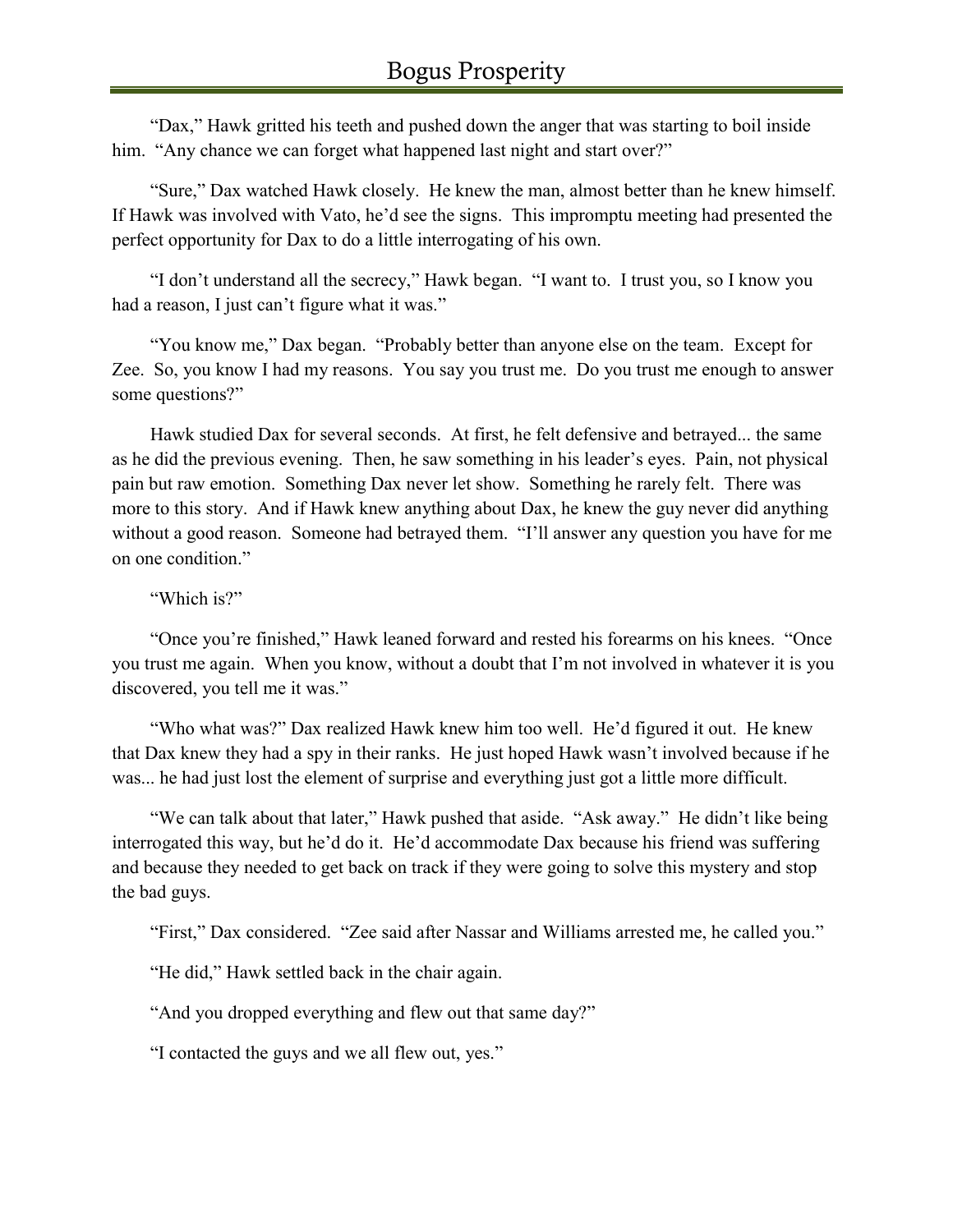"Do you have a job?" Dax wondered. Ken's words had stuck with Dax and he wondered what Hawk was doing to adjust to civilian life now that he left the Rangers.

"You're wondering if I'm drifting, a man without a purpose?"

"Something like that," Dax evaded.

"I'd have to say I am drifting, in some ways. But, I'm not lost. I'm not looking for some higher purpose. I'm just taking my time. When I settle in somewhere, I want to know I made the right choice."

"So, no job then?" Dax knew Hawk had done a couple jobs for Brent while he was visiting Florida. He just wondered if the guy would admit it. And who else he'd worked for since he'd come home.

"I spend some time down in Sarasota," Hawk shrugged. "Did a couple missions for Brent. Mostly I just pick up odd jobs here and there. Pays the rent until I decide where I want to land."

"You hook up with any of the others?" Dax hoped the question sounded casual. "Maybe freelance with other Rangers on the side?"

"Other than this mission?" Hawk focused on Dax. "No."

"You have to know there's a reason I'm asking," Dax decided to give a little. "So, other than Brent you spend any time with the other guys on the team?"

"No," Hawk said again. "Bucket and Solo are still in. I did a couple missions with the two of them before I got out but we don't seem to have a lot in common these days. I met Solo while he was on leave... five, maybe six months ago. We met up, had a beer and immediately realized it was a bad idea. He wanted to talk about the job and couldn't, I didn't really want to hear it, anyway. I haven't heard from him since."

"Jeeves? Wooley? Thor?"

"Not until this mission," Hawk said soberly. "We basically went our separate ways. I thought about looking them up, eventually. I was headed west anyway and I heard what happened to Zee down in Mexico. Thought I'd drop in and see how he was. Thought maybe you and I could catch up as well. Clearly, my plans changed and I'm here, now. I called those guys in because you were in trouble. You've saved our hides more times than anyone can count. It was a no-brainer... for all of us."

Dax let that pass. None of them would ever forget the past, but nostalgia wouldn't stop him from weeding out any traitors on his team, either. "What about Vato? You talk to him since that last mission?"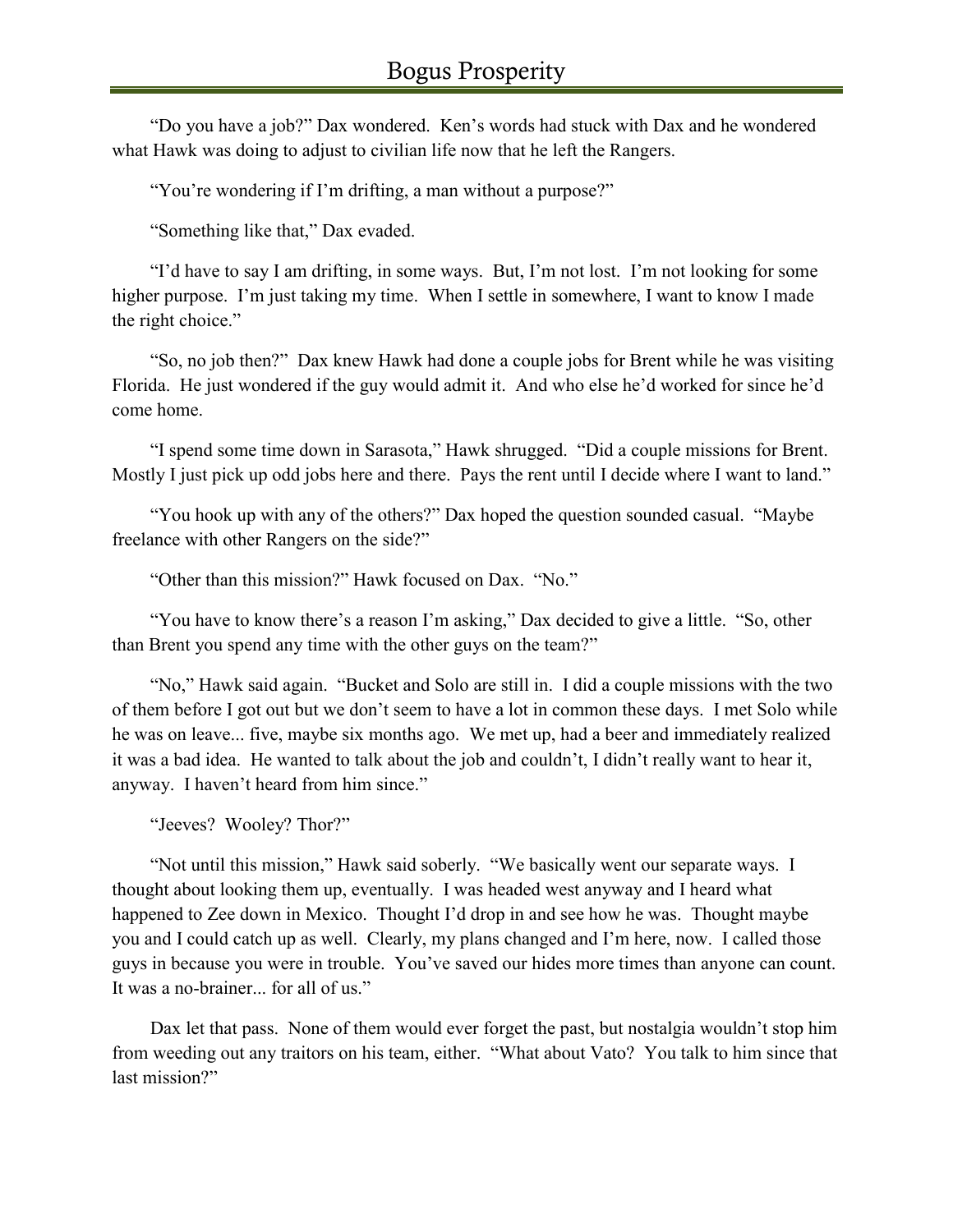"Yeah," Hawk shifted and crossed one ankle over his knee.

Dax watched the movement and knew his friend just became uncomfortable. "How'd that go?"

"Not well," Hawk confessed. "He apparently blames me for Maverick's death."

"What?" Dax asked, surprised. "If anyone is to blame, it's me. That man died saving my life."

"Which is why Vato blames me," he said softly. "We got into it, nearly ended in a physical altercation. I walked away, but it wasn't easy. That man accused me of being a coward."

Dax settled back in his chair and shifted. His broken ankle was starting to ache. So Hawk and Vato had a falling out.

"You want to move inside?" Hawk offered. "Might help to elevate it, I can help you to the recliner if you want."

Dax was about to decline but decided Hawk was right, elevating his ankle might make the throbbing stop. "Sure and thanks."

Once they were situated in the living room, Hawk picked up where he left off. "Vato seems to believe I neglected my duties. He said I should have been the one to go in that night. He's probably right. I was your second, it was my responsibility. I would have, I hope you know that. Maverick just beat me to it."

"I've never blamed you for what happened that night and I never will," Dax said immediately. "You shouldn't blame yourself, either. We knew it was dangerous going in. We knew there was a chance none of us would make it out. I accepted that risk when I ordered you guys to go ahead. You accepted it when you stepped in as leader in my absence. We rescued our victim and destroyed the compound. The mission was considered a success, even with the  $loss.$  I..."

"Dax, it wasn't your fault either," Hawk pointed out. "Maverick stepped up but each and every one of us would have done the same. Like you said, the mission was dangerous and we all knew going in we might not make it back home."

"Vato doesn't really blame you," Dax decided. "He just needs a villain and he's convinced himself it's you."

"Doesn't matter," Hawk shrugged. Clearly, it did matter.

"So," Dax considered. "You and Vato aren't on speaking terms these days?"

"Not at the moment, no."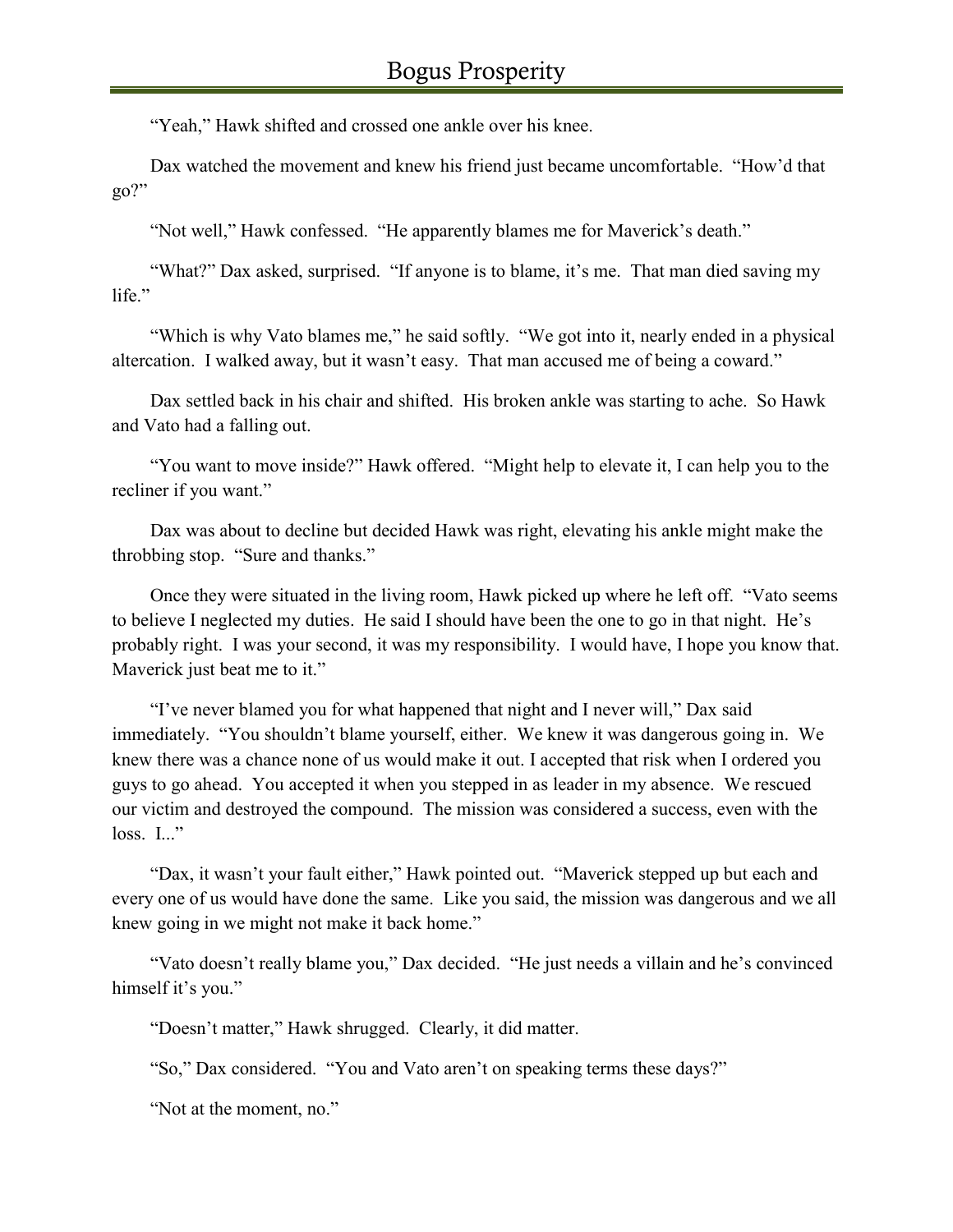"I already knew that," Dax admitted. "Like I said, Carmen ran everything."

"Dax, can you tell me if this has something to do with Vato?" Hawk asked. "I know it has to be one of us, something happened that made you question your team. The only thing that would do that... after all these years, is if one of us betrayed you somehow. Was it Vato?"

"Vato is involved," Dax admitted. He was pretty sure Hawk had cleared his name this morning, but he still needed answers.

"So," Hawk frowned. "I'm not in the clear yet. Have you crossed any of us off the list? I'm guessing Zee passed the test early on. What about me, Jeeves and Ken? Never mind, don't answer that." Hawk stood and began searching for a pen and some paper.

"What are you doing?"

"Does that cop of yours keep a pad of paper around here anywhere?"

"In the top drawer of that table over there," he pointed to the corner of the room.

Hawk scribbled something onto the pad then tore off the sheet and held it out for Dax.

"What is that?"

"The number goes to a burner," Hawk said soberly. "Only my parents and my sister have the number. The other is the account number to my secret stash. An account in the Caymans. I live... frugally. Everything is dumped into that account. The jobs I did for Brent gave me the funds to start it up. There's not a lot, but I can account for every penny."

Dax took the information and shoved it into his pocket. As extensive as Carmen's background had been... both pieces of information hadn't been discovered. "Why are you giving these to me?"

"Let's call it... a good faith effort. That's me cooperating with your investigation," Hawk decided. "I firmly believe the only way we are going to win this thing, is if we are all on the same team. Something has jeopardized your trust in our team... your team. I need you to clear my name as soon as possible so we can get back to work. I don't have anything to hide, Dax. You can trust me... like I trust you. The sooner you realize that, the sooner we can start working together instead of against each other."

"And, if I told you Vato went dark?"

"I'd be shocked," Hawk said honestly. "And I'd want to know what makes you so sure he's working against you."

"He called Nassar," Dax told him. Sometime in the past hour he realized keeping that knowledge to himself was futile. It was also impossible. He'd told too many people, the rest of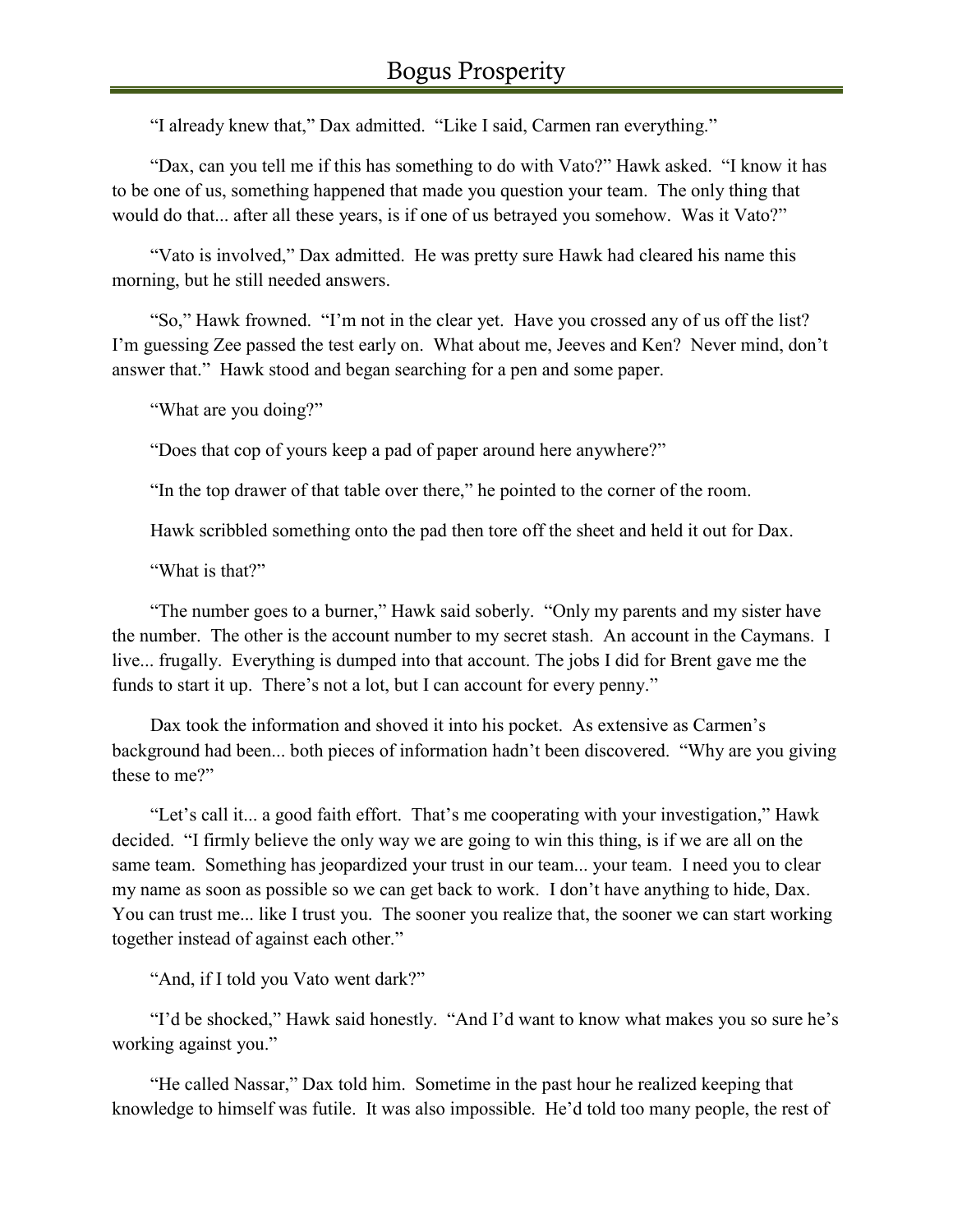the team would know before the day was over. "The prick was breaking my fingers, trying to get me to talk, when the phone rang. He put it on speaker while he cleaned up. I heard Vato's voice loud and clear."

"On purpose?" Hawk considered. "You know he did that on purpose. It was a mind-game. He was trying to break you. You do know that, right?"

"Doesn't matter," Dax focused on Hawk. "It didn't work. I escaped, Nassar is dead, and I learned Vato was involved. All-in-all, I'd say we're the ones ahead on that one."

"What exactly did Vato say?" Hawk was surprised at the information, but not convinced. "Did he reveal anything that would tell you what their plan is?"

"You're not going to argue with me?" Dax asked. "Not going to tell me I have it all wrong?"

"Do you?"

"No," Dax sighed. "I know what I heard. It's just..."

"Everyone else has argued Vato's case," Hawk provided.

"Exactly," Dax ran a frustrated hand through his hair. "I know Vato is involved in this. I heard him. I would recognize that voice anywhere. Still, I was beginning to question myself. I've gotten the same response from every one of my guys. Not Vato."

"Except me," Hawk frowned. "I wonder, does that help clear my name... or make me more suspicious?"

"Good question," Dax smiled.

"Are you comfortable telling me what he said? Maybe we could talk it through like we used to."

"He said some nonsense about the torture," Dax admitted. "He said Nassar was fighting a losing battle. Some nonsense about me resisting just to show I'm the bigger man. He suggested Nassar kidnap someone I care about and told my captor I'd talk to save a loved one."

Hawk frowned. "But that's not true and Vato knows it."

"You don't think I'd cooperate if Nassar had Paige?"

"No," Hawk said confidently. "You'd get pissed. You'd work even harder to escape with Paige, but you would never give up any Intel. Not even to save Paige from being tortured. I have no doubt about that, Dax. Vato knows that, too. He gave Nassar bad Intel. The question we need to answer is why."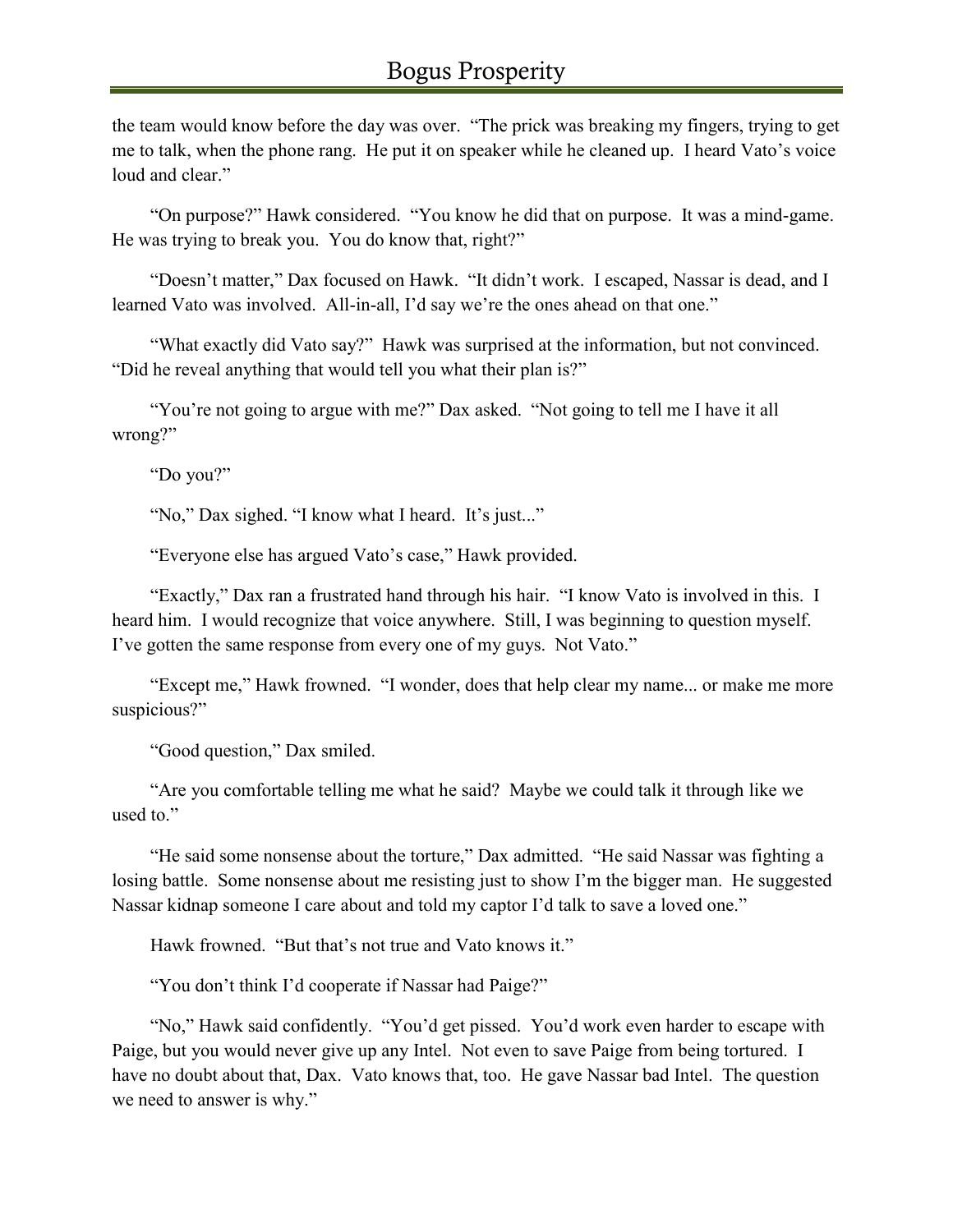"And what's your answer?" Dax asked. He had more doubts now about Vato's involvement than he'd had before. It was one thing to defend Vato because he was a friend and a teammate. It was entirely different to question his involvement because of his actions. And that's exactly what Hawk just did. Dax hadn't worked it through that far. Hawk was right, he would never have answered Nassar's questions, not even if he brought in someone Dax cared about. That tactic would only make him more determined to get free... and to make Nassar pay for his crimes. Vato knew that.

Hawk stood and began to pace. "I don't know," he said honestly. "On the surface, the evidence is too strong to dismiss. Vato's got a distinctive voice. Which I believe is the reason Nassar took the call on speaker in the first place. He wanted you to know a friend had betrayed you. He was trying to break you. And, just like when I walked into that house last night and saw you sitting there... hearing that conversation must have been a sucker punch. A blow you've been struggling to deal with ever since. But Vato's motives have to be analyzed. He gave bad advice to Nassar. Is that because he wanted Nassar dead? Maybe to take his place? Does it mean he's on our side and was buying you time to escape? Trying to motivate you? Or was he sending you a message? This is actually something I can look into if you'll let me. Take that info, run the financials, check the phone records, do what you have to do to clear me. Then, let me help."

"Go ahead and look into it now," Dax decided. "I'll give this to Carmen but you need to know this doesn't clear you. If you have one burner we didn't find, you could have more. And there's still the question of Thor."

"I think you should consider one more possibility," Hawk faced Dax. "Someone very powerful is trying to break up the team. They used Keaton from the FBI to go after Sean. The ATF has been hassling Walters. Wooley's mother was mysteriously shoved down the escalator. And, Thor has been disappearing on top-secret personal missions for weeks. What if it's all a setup? What if this is just another way for our enemy to split us up? Divide and conquer."

"Could be," Dax agreed. "But it still doesn't explain why Vato called a known terrorist and how he knew I had been captured and was being tortured when he's deployed at the moment. I also don't believe it's a coincidence that Ahmed came here from Iraq at the same time Vato is working in Iraq. It's all connected and we both know it."

"I agree," Hawk sighed. "And, no matter our differences, I don't want to believe Vato is involved in this. The evidence is strong, but we don't know enough. I'll let you know what I find. We can go from there. Let me know when I make it back on the honorable soldier list. I'm looking forward to working with you on this. It's one of the things I miss the most. You, our friendship, is one of the things that I miss the most. I hope one day soon, you will believe that."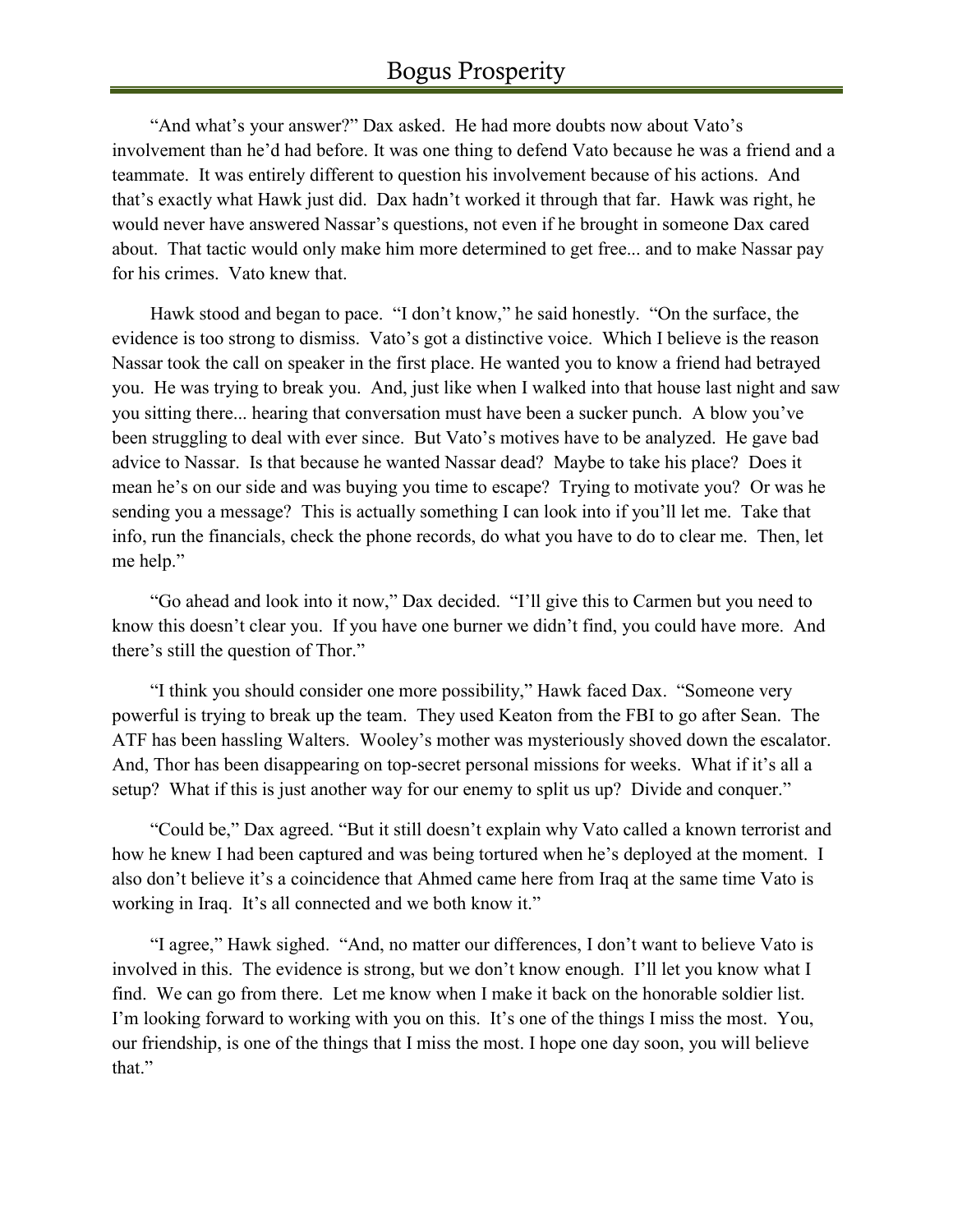Dax sat, silently analyzing the conversation he had with Hawk long after the man left the house. His gut was telling him his long-time comrade was telling the truth. But, could he trust his gut? He also realized Hawk was the only member of the team that had reacted from an analytical standpoint rather than an emotional one when he learned of Vato's involvement. He smiled. That was the reason Hawk made such a good Army Ranger... and a leader. If Dax were going to be honest with himself, he had to admit he too had been looking at the situation through emotion, rather than logic. Did that exonerate Hawk, or prove his guilt? That was still one question Dax couldn't answer. But, he knew someone who might be able to. The one person he knew he could trust... he'd talk to Paige when she got home from work. Maybe she'd have some insight. Otherwise, he was back to square one, and that was one place he didn't want to be. In the meantime, he'd call Carmen and relay the new Intel.

\*\*\*\*\*

Sean and Paige had been going over the new file on Detective Brian Stewart for nearly two hours when a stranger in a black suit walked through the front door. The man approached Margie's desk, had a brief conversation, and then made a beeline for Paige. She knew the instant Sean saw the fed. He visibly stiffened and his features became hard and unfriendly. She was about to ask him about it when the stranger spoke.

"Sean Wilkens," the guy practically sneered. "Figures I'd find you here. I heard about your trouble; it was only a matter of time before you got yourself fired. Looks like the Bureau finally realized their mistake. You should never have been hired in the first place but finally, your days are numbered. Who's the phony now? I admit, you lasted longer than I thought you would. But we both knew, eventually, the sham would be up and you'd show everyone just how inept you truly are. Let me guess, you're here hoping the locals can use another incompetent, washed-out agent on their team."

Paige jumped to her feet, but Sean placed a hand on her arm to stop her. "I assume you're here to pick up the evidence Paige recovered this morning. I'd watch myself if I were you, Ray. She's out of your league. One misstep and you'll realize just how far."

Paige remained standing. Her gaze followed Sean's angry form as he made his way across the room and shoved open the front door. The instant he disappeared, she turned to glare at the newcomer. "I'm going to need to see your credentials." She dropped back in her chair in an act of defiance. She wouldn't say what she was thinking, she still believed in professional courtesy. But if the man didn't leave soon... she just might change her philosophy on that one.

"You're going to want to be more selective," the agent warned as he held out his credentials. "You know, do a better job of picking your friends."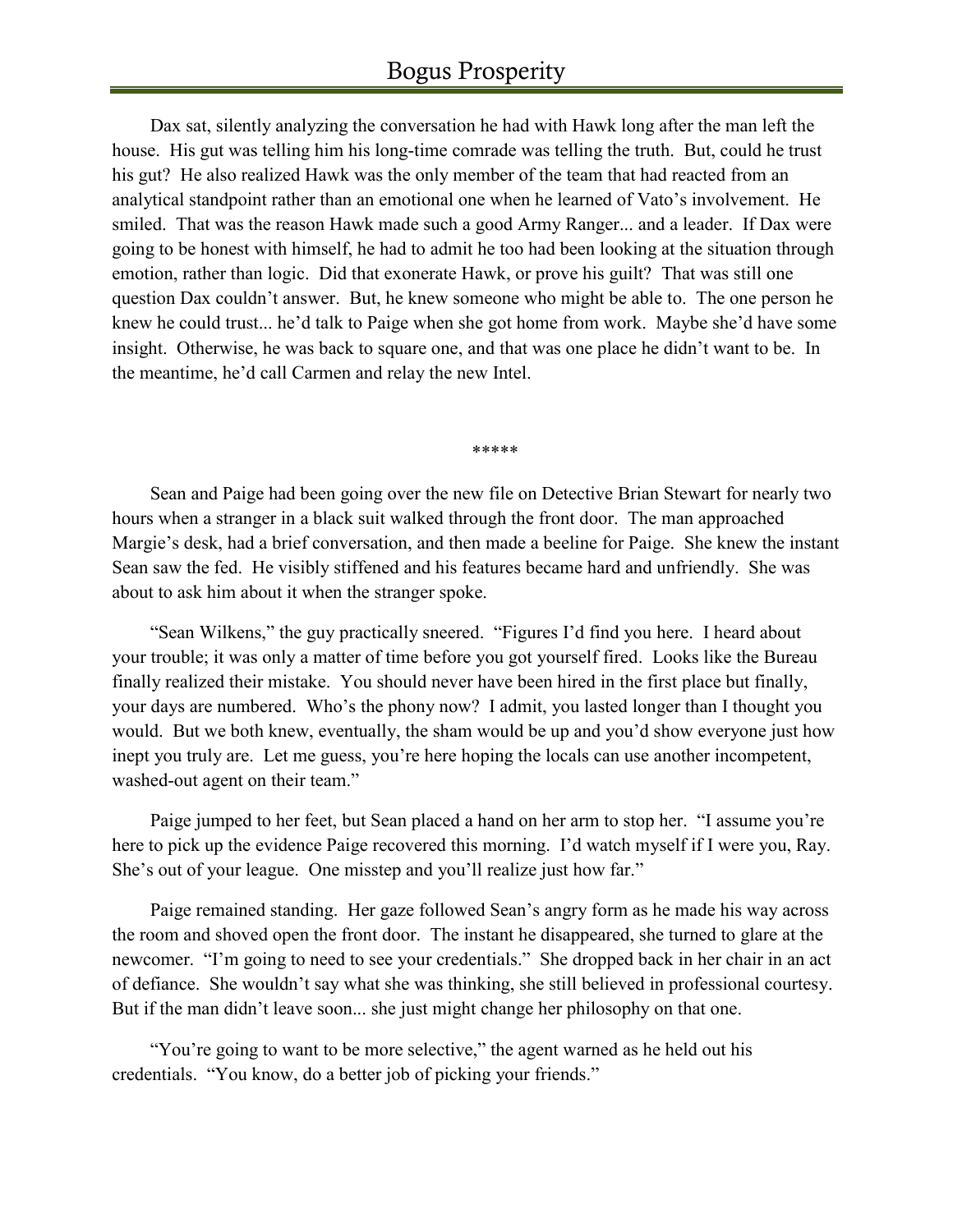"Agent White," Paige glanced at the Secret Service seal. "I highly suggest you keep this visit professional. Here's your evidence." She held out a bag that contained the hundred-dollar bill and the video disc. "Good luck." She flipped open the file she'd been reading, a clear signal the discussion was over.

"I'm going to need your report as well," Agent White said angrily.

"Margie can pull that for you," Paige didn't look up. "Just request a law enforcement copy on your way out."

"Deputy Carter," Ray fumed. "It's been a long day already and I still have to drive back to Salt Lake this evening. There's no reason for you to be this difficult. We both know you could just pull up the report and print it from your desk. You wouldn't want me to complain to your boss, tell him you were less than... cooperative would you?"

Paige was already in the process of doing just that. Anything to get this annoying man out of her sight. She clicked print then focused on the man that had just ruined her day. "Go ahead, but I doubt talking to Sheriff Walters will get you the results you're looking for. However, I suspect if I called your supervisor... I just might get the results I'm after."

The man stepped forward until he was looming over Paige's desk. He was obviously angry but before he had a chance to speak, Gage seemed to appear out of nowhere.

"Paige, you okay?" Deputy Clayton asked, placing his large body between Paige and the stranger.

"Sure," Paige smiled. Agent Ray White wasn't quite so cocky with Gage nearby. "Agent White was just leaving." She reached behind her desk, snatched the report off the printer and shoved it toward White.

"Agent?" Gage asked. "What agency? You're not acting like a law enforcement official."

"Secret Service," Ray said absently as he grabbed the report and turned to leave.

"Oh," Gage glanced at Paige. "Did you call him?"

"Yeah," Paige sighed. "I got a call this morning, at the Top Stop. Turns out some woman passed a hundred. It was fake."

"And he's here to collect the bill?"

"I'll be in touch if I need anything else," White said, clearly uninterested in the exchange.

"Yeah," Paige focused on Ray White. "Now he's leaving. Probably has some dignitary he needs to babysit. You know, some guy that has zero chance of running into danger. Agent Ray White is a very important man with a very important job. See ya, or not."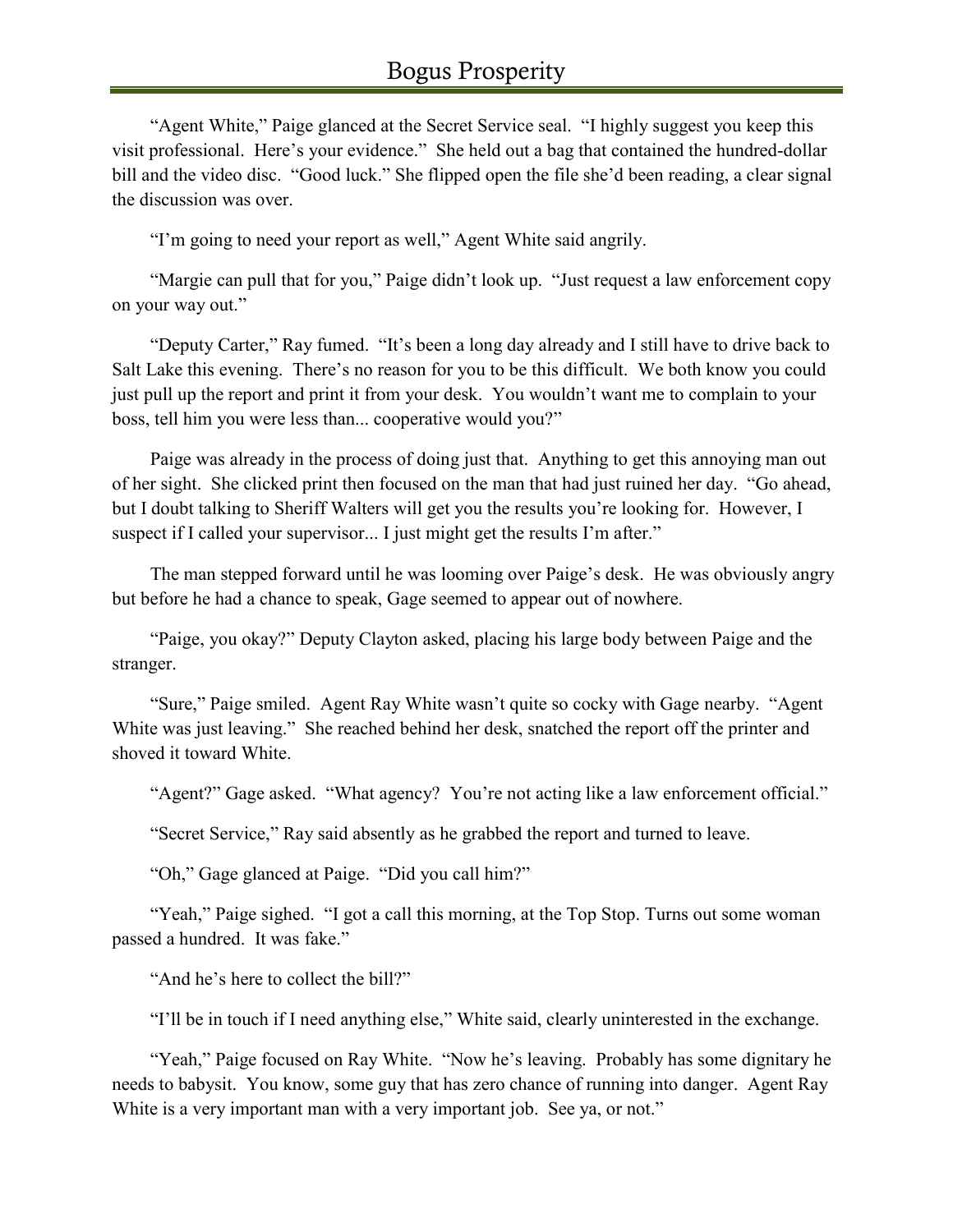Gage frowned. "Before you go, can you take this too?" Gage held out an evidence bag. "I was just about to call you guys."

"You caught another one?" Paige frowned. "Two in one day? The counterfeiters must be here, in town. But are they visiting or are they residents?"

"That's the question," Gage continued to watch his friend and the agent. He hadn't felt this much tension between two officers since... well, Havilland started working here.

"Meet me at the bank," White demanded. "I need you to go through every hundred-dollar bill they have to see if the perpetrator has used more."

Gage started glancing around the room. His movement was exaggerating and obvious.

"What are you looking for?" White demanded.

"The other Secret Service agent," Gage said flatly.

"I'm the only agent here, you idiot," White growled. "We need to get to the bank."

"You see," Gage settled into his chair. "There's the rub. I'm afraid I don't work for you, Agent White. And neither does she," Gage pointed his thumb in Paige's direction. "So, unless there's a mouse somewhere in the room that takes orders from the feds... we're a little busy. And counterfeiting... well, that's not our jurisdiction. We've fulfilled our obligation. We turned the evidence over to you. If you don't know where the bank is, I'm sure Margie can give you the address."

White's face turned an unhealthy shade of pink. Paige was about to address the man when Sheriff Walters stepped into the building. He glanced around the room and frowned when Agent White headed his way.

"Are you in charge here?" White demanded.

"Last time I checked," Jericho focused on his deputies.

"Well," White held out his business card. "I'd like to make a formal complaint."

"In regard to who?"

"Those two," he motioned backward. "Deputy Carter and...well, I don't know that man's name."

"For?" Jericho asked.

"Refusing to cooperate with my investigation," White said immediately.

"Paige?"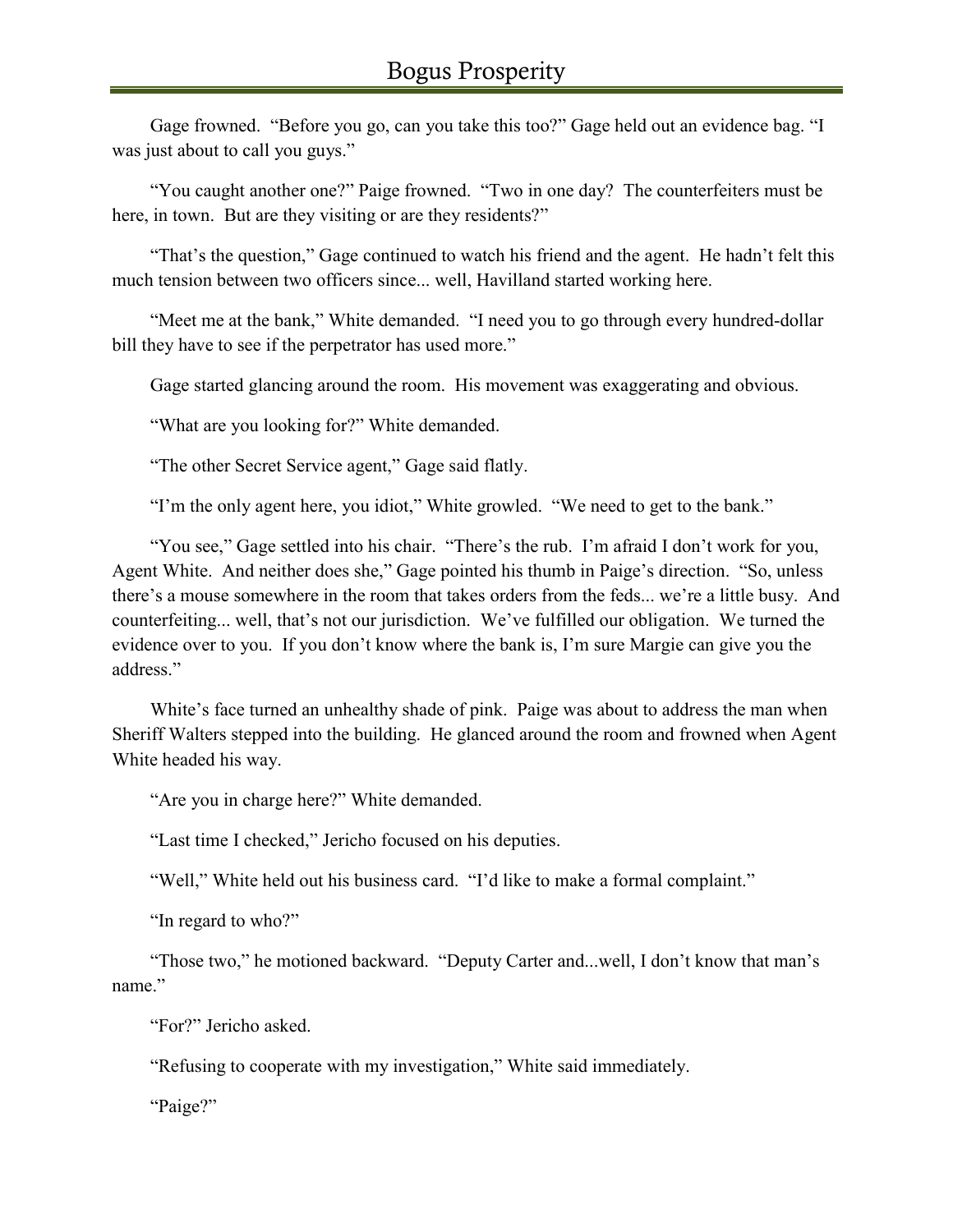"Go ahead, take his complaint," she smiled at White. "I have one of my own to lodge. It shouldn't take long. I'll be here when you're finished."

"You are not seriously calling my supervisor on this?" White spun around to face Paige. "On what grounds."

Paige stood and smiled. She rattled off three policy numbers and waited. It didn't take long.

"I'm withdrawing that complaint," White fumed. "Now, if you'll excuse me, I have work to do at the bank. Of all the places I could have been sent today, I landed in hick-town USA. I don't have time to deal with Sheriff Jed and his two hillbilly deputies; Elly May and Jethro the buffoon," he mumbled on his way out the door.

"Do I need to know what that was about?" Jericho asked, watching the agent disappear out the door.

Paige couldn't help herself, she laughed out loud. "What's wrong Sheriff Jed? Possum stew giving you indigestion?"

Gage smiled. "Maybe a good long swim in the ceee-ment pond will settle your stomach."

"The two of you jokers getting back to work will settle me just fine," Jericho grumbled. "Is that something I need to worry about?"

"Maybe," Paige sobered. "I haven't figured him out yet."

"What did you threaten him with?" Jericho finally asked, curiosity getting the better of him.

"Just a couple rarely used codes that he violated and he knew it," Paige shrugged. "They have to do with professional conduct and how federal agents interact with their fellow law enforcement officials. Now he's been warned and he knows I have pull with his boss. Peter Elliott and I go way back. It's the reason Agent White was sent here so quickly. And knowing Peter, he told Ray to play nice."

"Somehow," Gage put in. "I don't think he got the message."

Jericho frowned.

"I'll let you know if he complains, Jer," Margie added. "But that man was rude and unprofessional from the minute he stepped through that door. What he said to Sean Wilkens..."

"Sean was here?" Jericho asked.

"Yeah," Paige moved forward. "The file came in from Chicago. We were working on it together. Then, White came in and insulted Sean right off the bat, said he was inept and a fraud.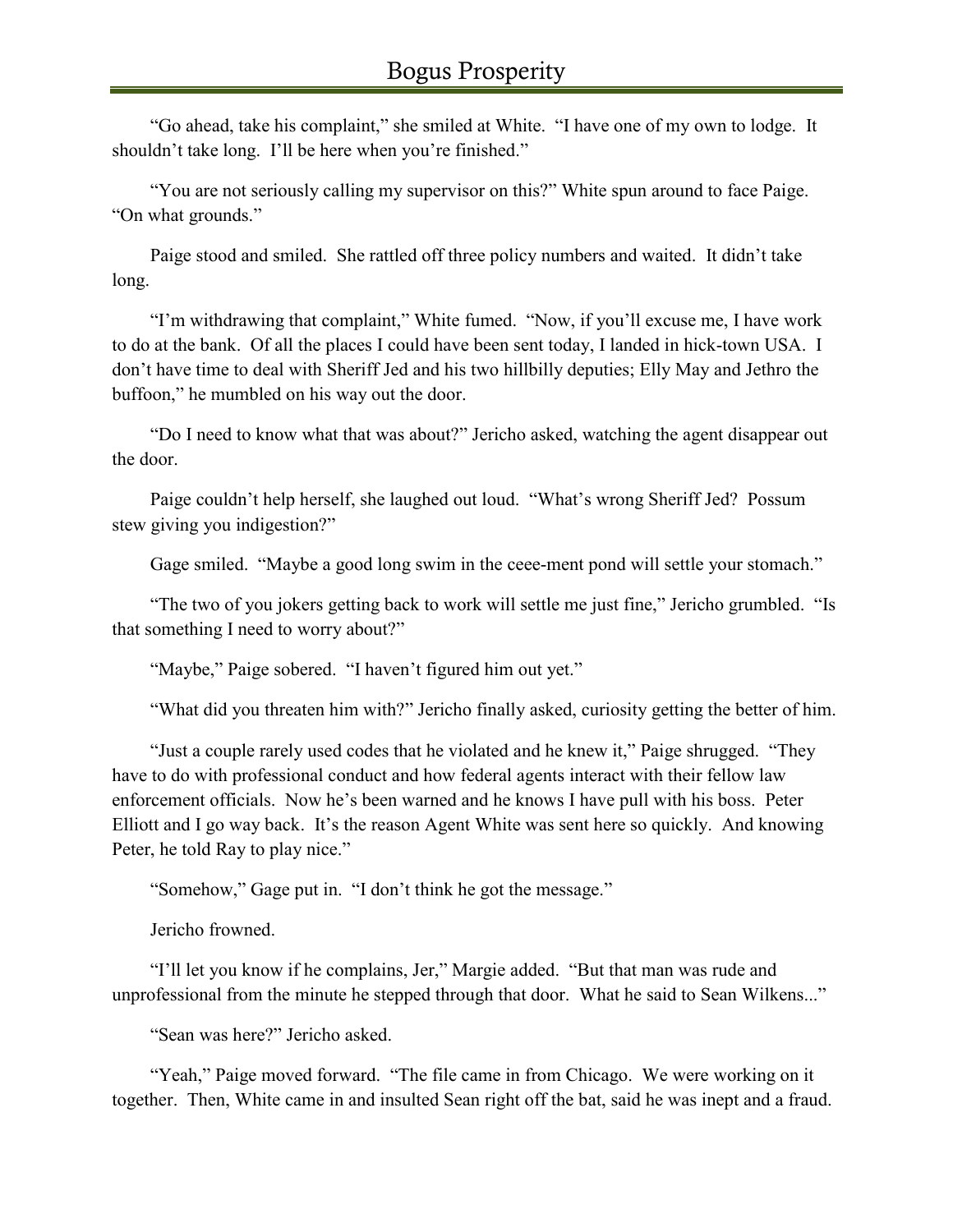He was practically tapping out a happy dance right in front of my desk. Sean handled it, better than we did, actually. He just left and I got to deal with Agent A-hole. But those two have history, I'd bet my career on that."

"Why is he here?" Jericho pressed.

"Oh, sorry." Gage grabbed his report from his desk and handed it to his boss. "I confiscated a fake hundred. I came back to the office to call the Secret Service and found White looming over Paige like he was going to hit her or something. That's when I found out Paige got one this morning, too."

"You sure you don't want to file that complaint, Paige?" Jericho studied his deputy.

"I'm sure," Paige shrugged that off. "But I think we have a counterfeiter in the area. I know it's not our problem, which is why Officer Friendly is over at the bank sifting through hundreds; but, I think we need to send out an alert. Let the rest of the crew know to be on the lookout just in case."

"I agree," Jericho turned to Margie. "Will you take care of that and make sure Susie's aware so she can handle the calls on the night shift?"

"I'll take care of it," Margie assured him.

"Now," Jericho focused on Gage. "I need the two of you to play nice with the federal agent. But, I want to know if he gets out of line. Paige, you might have pull with his boss, but a call from me will hold more weight in the end."

"I don't think that's going to be necessary," Paige assured him. "I can handle White. And, I saw his reaction when he thought I was really going to call his boss. That man is on thin ice and my knowledge of their procedure worries him. If Gage can resist his urge to body slam the insulting prick, we'll get through this just fine."

"I'm not making any promises, but I'll do my best." Gage glanced at Jericho before he made his way back to his desk.

Margie answered the phone and frowned. "Hold please," she said politely before putting the call on hold. "We have another one. This time it's over at Fred's Sports Grill. Trina will be waiting for you."

"I'll go," Gage grabbed his jacket and headed for the door.

"And I'll inform our federal agent he has another possible crime to deal with," Paige sighed, grabbed her jacket and headed for her car.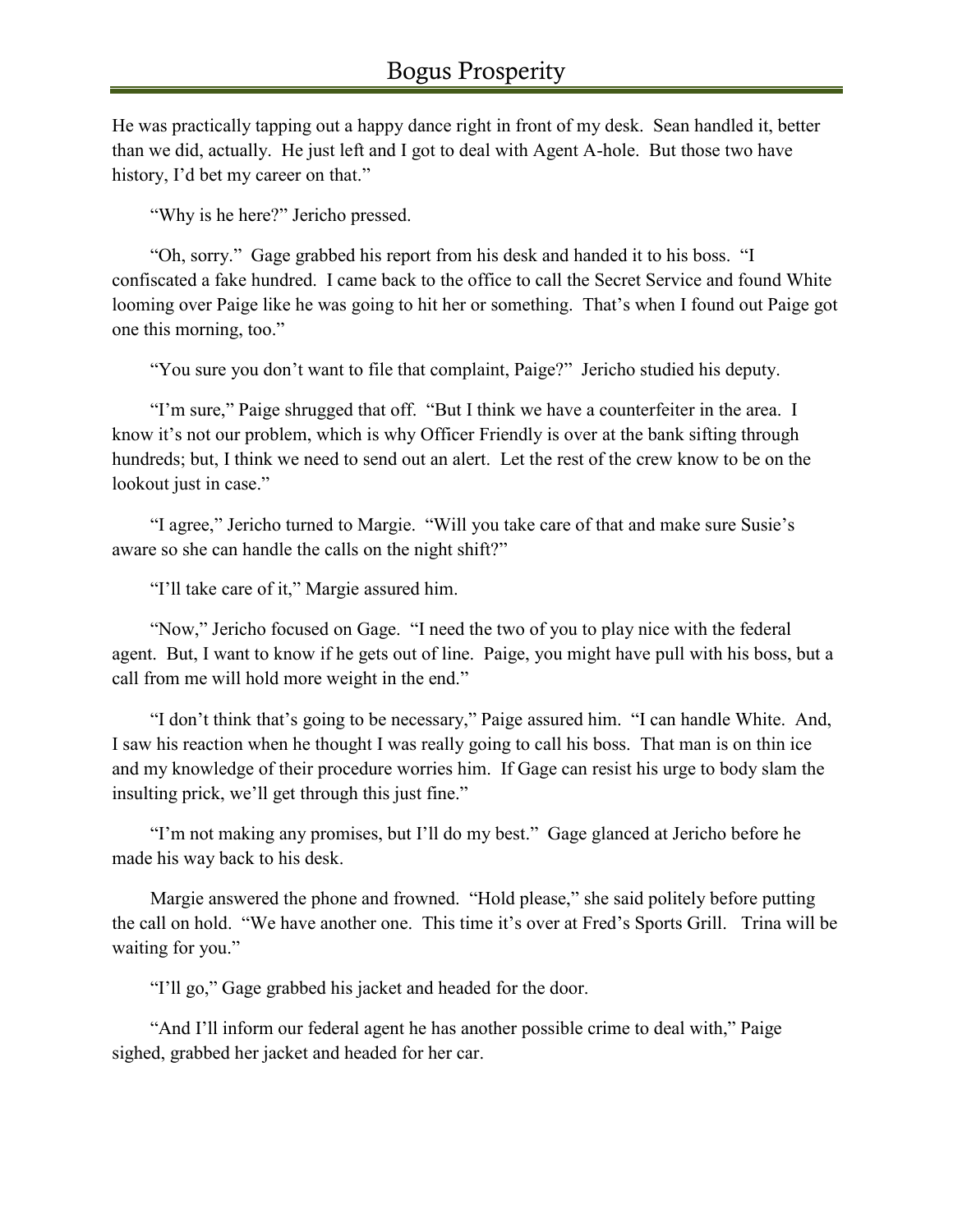"Margie," Jericho continued to frown as his two deputies bailed from the building. "Call the local motels and hotels, tell them to be on the lookout for fake bills. If this is a visitor, they have to stay somewhere."

"And if it's a local?" Margie asked.

"Then we have a bigger problem," Jericho admitted. "Because they are going to be harder to find."

"Paige got some grainy video from the Top Stop," Margie informed him. "The quality is terrible, but I didn't recognize her. That doesn't mean much, they could be new to the area."

"Let's start looking," Jericho turned to leave them mumbled under his breath, "The sooner we get rid of the fed, the better."

Margie smiled, picked up the call to tell Trina Deputy Clayton was on his way, then started making phone calls to the local businesses. She'd also prepare a quick press release. Jericho might want to notify the locals, but Agent White was technically in charge. He'd be the one to make the final call on that one. In any event, they'd be ready.

\*\*\*\*\*

Paige stepped through the front door, dropped her gear and settled into the recliner unwilling to move another inch. She glanced up and saw Dax watching her.

"You okay?" he asked.

"Rough day," she straightened to study him more closely. "You look a little worn out yourself. Everything okay?"

"There was something I wanted to run by you, but tell me about your day first," Dax patted the couch next to where he was sitting, inviting Paige to join him.

Paige sighed, stood and made her way to the couch. She practically dropped to the surface and snuggled in next to Dax. They sat there for several minutes before Dax prompted her to talk.

Paige sighed and straightened. "It's nothing really," she began. "Just... well, I got a call this morning. Possible fake hundred at the Top Stop. Sean was headed in to tell me Nathan made it back to Washington okay and Sean is now cleared to return to work. We verified the bill was phony and I called the Secret Service. Sean and I went back to the office. The complete report on Brian's murder in Chicago came in so we were hard at work, going through everything when this Secret Service guy marches in and starts insulting Sean. He took it but left mad. I can't find him. He's not returning my calls, his sister has no idea where he is and..."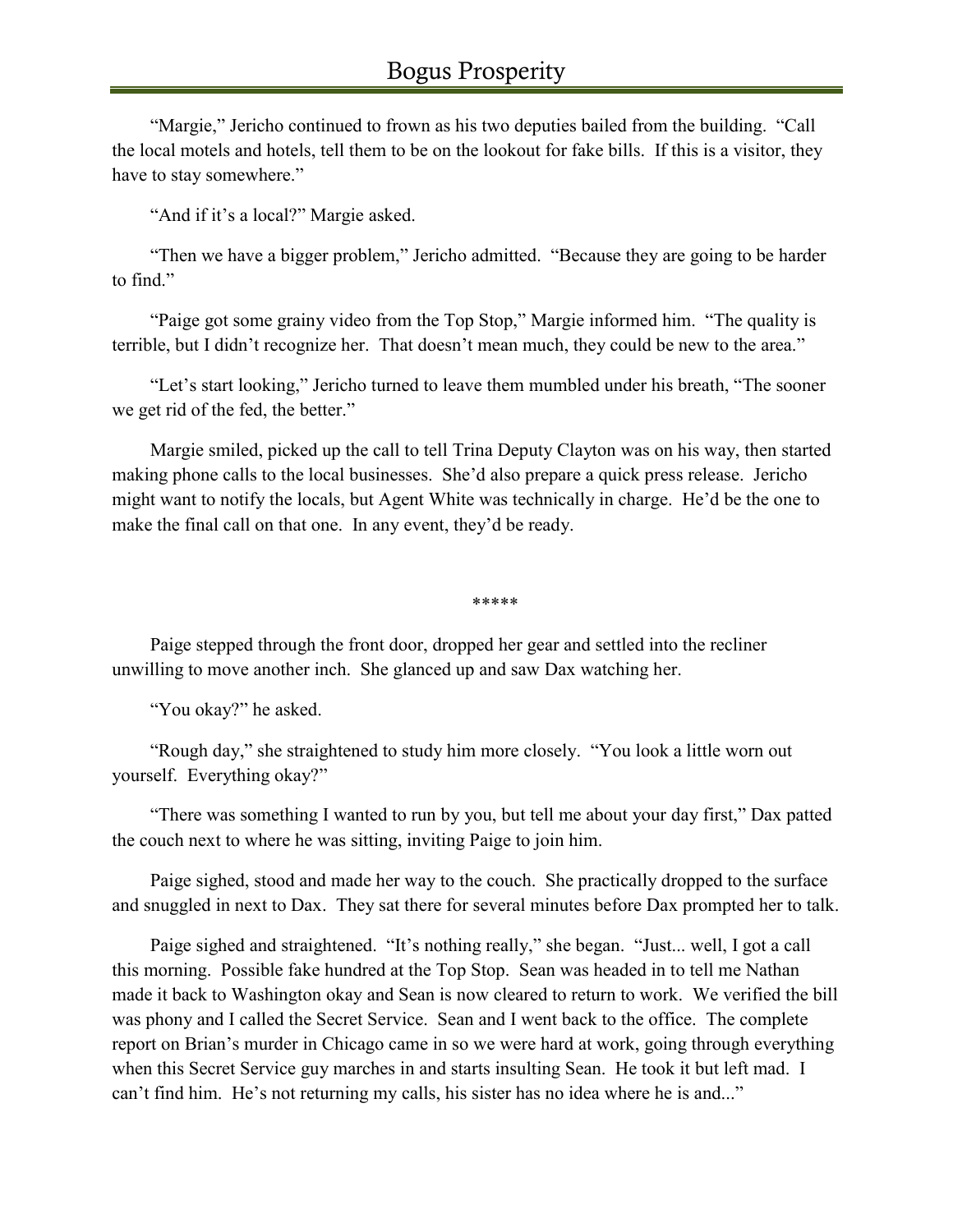"And you're worried about your friend," Dax said in understanding. "I'm sure he's okay. If the guy pounced the moment he arrived, they must have history."

"That's what I think, too," Paige frowned. "And he probably just needed some time alone. That's how Sean deals with things. First, he stews alone. Then, he confides in someone he trusts. I just hope he doesn't stew too long because that guy is not worth it."

"Sounds like he got under your skin, too."

"Once Sean left, he insulted me, then called Gage an idiot," Paige smiled.

"And somehow... he lives?"

"Then he insulted Manti, called it hick-town USA and said Jericho is Sheriff Jed Clampett. I've been crowned Ellie May and Gage, apparently, is Jethro the buffoon."

"He better hope he doesn't have to work with you again," Dax concluded.

"Oh, he does. Because we were discussing the situation with Jericho when we got another bad bill. Someone used a fake fifty to pay for dinner at Fred's." Paige sighed. "And I got to deal with Agent A-hole all over again,"

"No wonder you look beat," Dax shifted her slightly so he could rub her shoulders. "Do you think they're local or tourists?"

"No idea," Paige said softly. "But I was surprised they're passing hundreds and fifty's. Usually, counterfeiters only cloak one type of bill. They must have access to sophisticated equipment to pull this off."

"You'll figure it out," Dax said confidently. "You always do."

"Not always," Paige disagreed. But if she had to deal with Mr. Congeniality, she wanted to catch the bad guy. It only seemed fair. "Anyway, what did you want to talk to me about?"

Dax walked her through his conversation with Hawk that morning. She stopped him a couple times to ask questions but mostly just listened. When Dax was finished, he waited anxiously for her assessment.

"Before I say anything," Paige said carefully. "Am I discussing this with you as a police officer, a team member, or your girlfriend?"

"All the above," Dax said impatiently. "I just want your take, Paige. Right now you are the only person I know I can trust completely."

"Okay," she turned to look him in the eyes. "I don't think Hawk is involved. I never have. We don't exactly get along and I think he's an arrogant... overly confident jerk, but he's not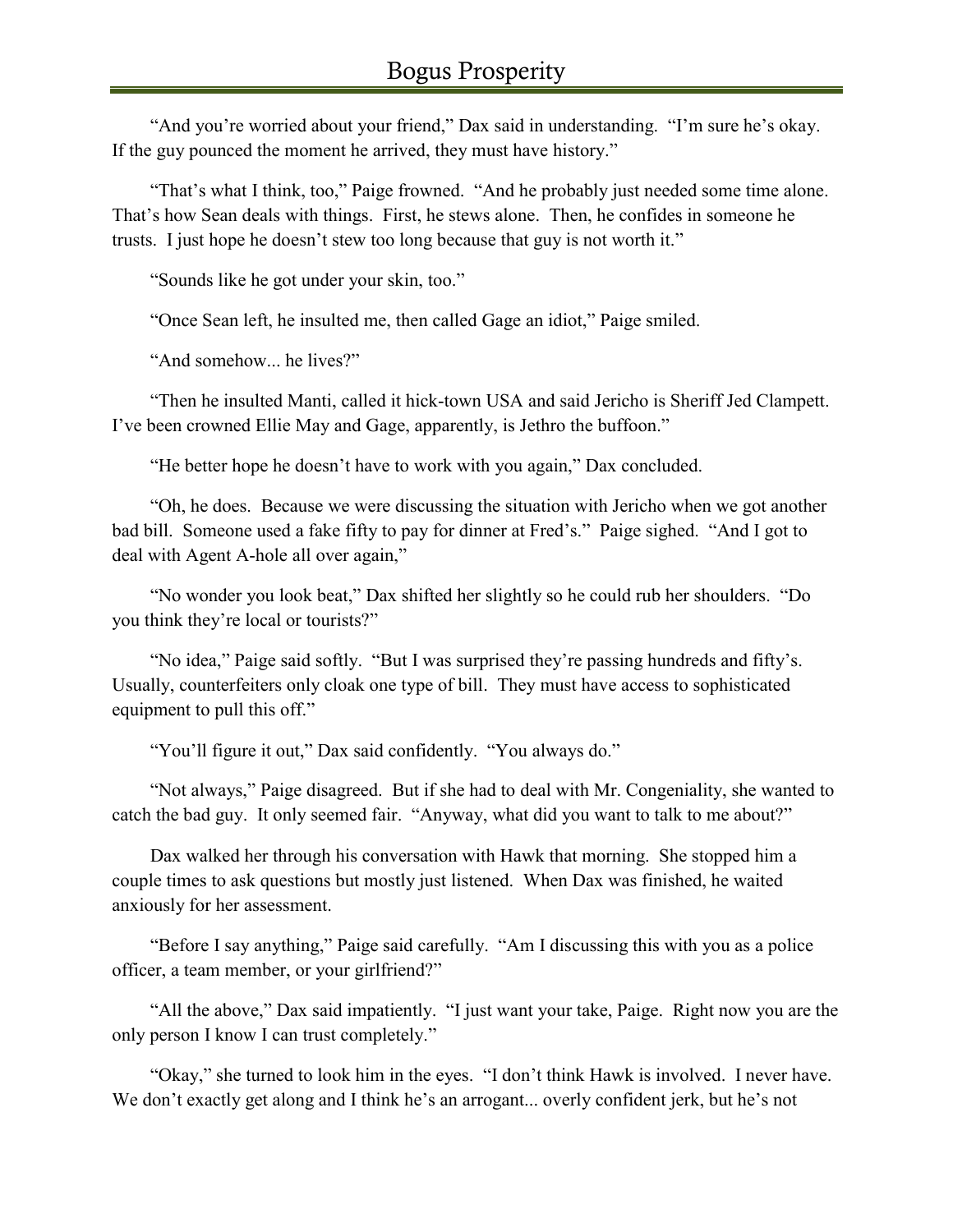dirty. And, I know this Vato guy was a member of your team and anything is possible... I'm just not convinced Hawk's involved. I worked with him... as much as he'd let me. I saw how desperate he was to find you. If he knew where you were... he deserves an Oscar. My gut says he's on your side. I think he always will be."

"Okay," Dax let out a relieved breath. "My gut says the same, but I'm just not sure I can trust my gut at the moment."

"Then I'll trust it," Paige leaned in and gave him a gentle kiss. "I know this Vato thing has you turned upside-down. I'm sorry for that, but you have good instincts. You need to find a way to trust yourself again. They tried to take you out for a reason and I think it was because you're the only one that can figure this all out. They're afraid of you. We can use that, but you have start trusting yourself again."

"It's not that easy," Dax looked away. "Vato was mine, now he's working against me. I just can't reconcile any of this."

"Hawk has a good point," Paige pressed. "I hadn't thought of it that way before, but he's right. Vato lied. Is it possible he hasn't turned against you? Is it possible he was trying to save you, trying to give you a reprieve, time to escape?"

"I've considered that all day," Dax told her. "That's about the only thing I've had on my mind since Hawk left this morning."

"And?"

"And I still don't know," Dax admitted. "If he's not involved, that message wasn't just a stall tactic, though. I'm sure of that. If he's not there willingly, I think they have someone important to him. It would explain why Thor keeps disappearing. It would also explain why Vato tried to reach me, Ken and especially Zee before he shipped out."

"Because Zee is an extraction guy," Paige said in understanding. "But he was tied up... literally. Locked up in prison in Mexico. Makes sense, but can I ask you a question?"

"Sure," Dax said immediately.

"What does your gut say?" Paige waited. "Does this scenario feel accurate or does it feel like you're grasping at straws because you want him to be one of the good guys?"

"I told you, I don't trust my gut."

"But I do," Paige insisted. "What is it telling you?"

"I honestly don't know," Dax admitted. "I guess it's telling me I need to find Thor. He's the only one that has the answers and he's disappeared completely."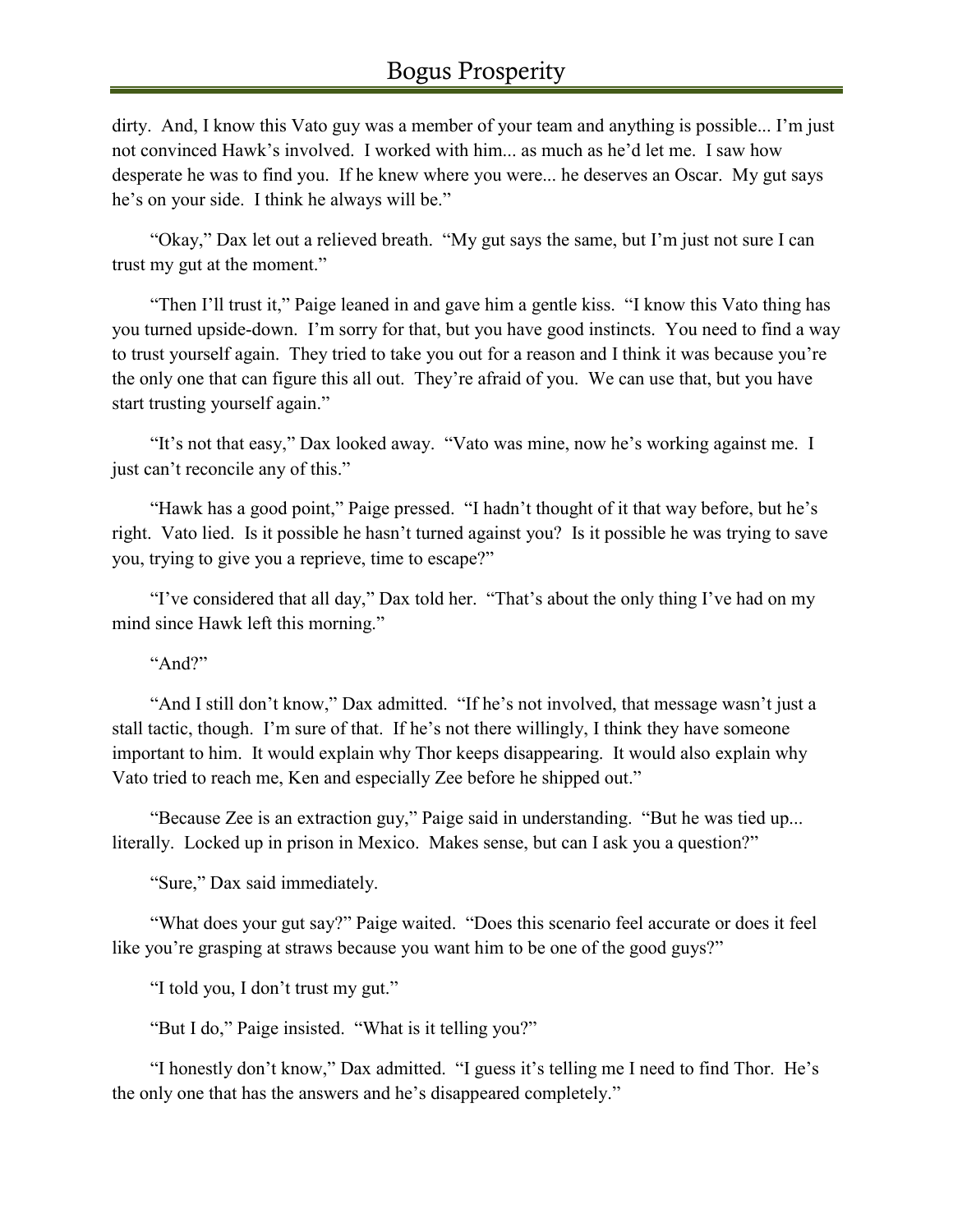"Hawk doesn't know where he went?"

"Nope," Dax shook his head. "Thor has gone completely off the grid and that worries me."

"What are you going to do?"

"I doubt I'll need to do anything," Dax shifted in frustration. "Zee wants to go after him. He thinks, with Carmen's help, he'll be able to find Thor and get the answers we need."

"He wants Carmen to go with him?"

"No," Dax answered. "Carmen will stay here. Zee will just phone in, tell her what he needs and have her run it from her place."

"It sounds like it might be a good idea," Paige decided. "What don't you like about it?"

"If anyone can talk Thor down, it's Zee," Dax began. "Those two are tight. Zee is probably the only one that could get answers from Thor about Porter, his immediate distrust, and his mysterious trips."

"But?"

"But what if Thor is involved?" Dax barked. "What if both Vato and Thor are working for the enemy? Zee will be alone and vulnerable because he wants to trust them. His faith in those two could be the weakness they will exploit."

"I think Zeus and Thor are close," Paige said slowly. "I saw them together. Even if Thor was involved, I don't believe he would ever harm Zeus. He's big and can be scary, but underneath it all... I think he's just a big teddy bear. Especially when it comes to his team."

"So, you trust Thor?" Dax asked, seriously.

"I'm leaning that way," Paige evaded.

"But?" Dax parroted her earlier question.

Paige smiled. "But, he's leaving all of a sudden. He hasn't told anyone what he's doing or how to find him and he's hiding something. I don't know what. I couldn't begin to tell you if it has something to do with Reynolds and his band of thugs but I do think it has something to do with your team. Maybe Vato, maybe not. I don't have enough information to venture a guess. The way he immediately went after Nathan was also strange. And, whatever caused that... it's new. He didn't act that way when we were searching for you and Thor knew Nathan was involved."

"Maybe Vato told him something," Dax said absently. "They're in constant contact. Maybe the distrust is Vato's doing."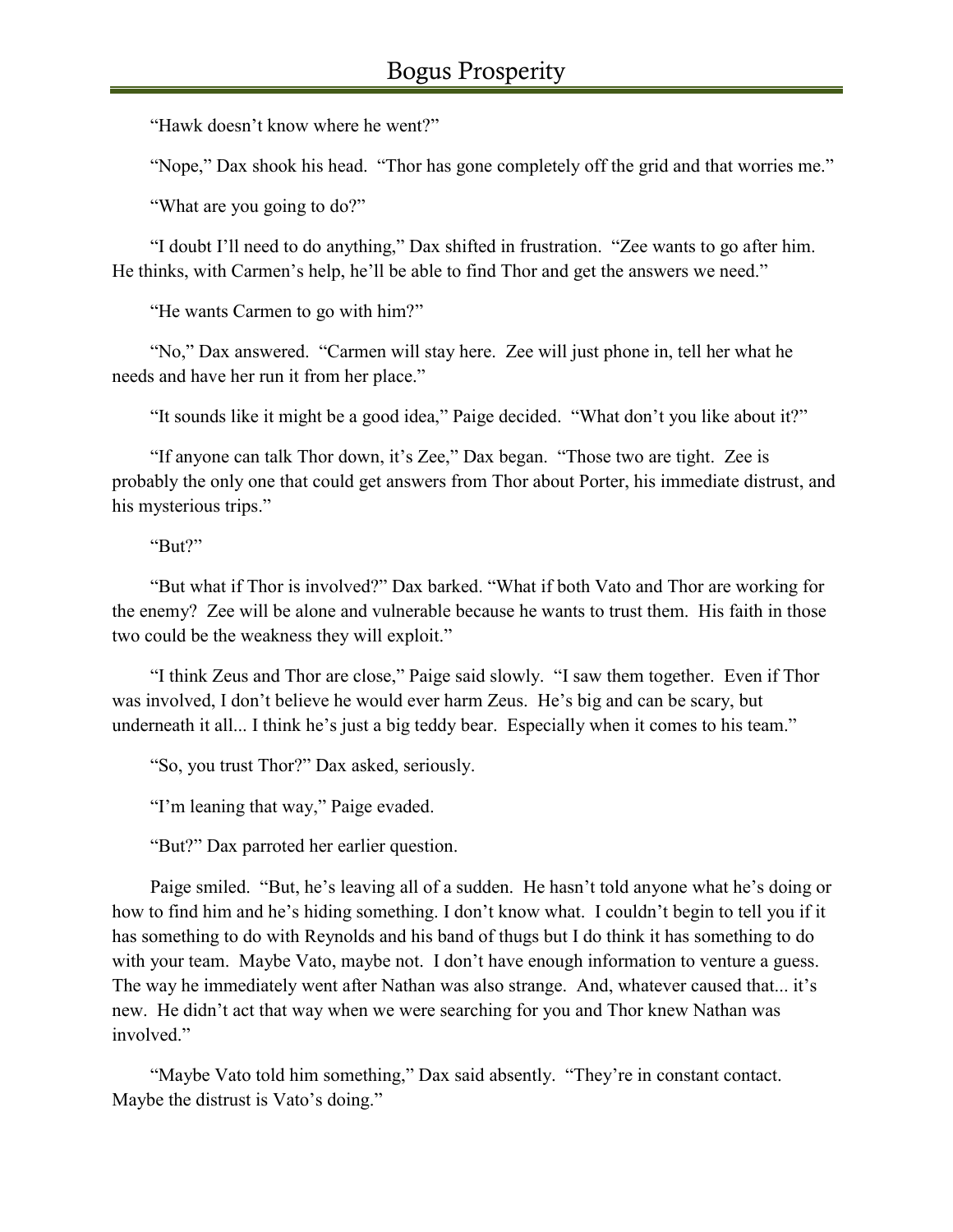"Maybe," Paige shrugged. "Maybe not. That's just speculation until you talk to Thor. You know I don't deal in speculation."

"I know," Dax brushed a finger over her lips. "That's why I needed to talk to you. Sorry to dump this on you after such a long, complicated day."

"I don't mind," Paige hesitated but decided to continue. "Dax, will you answer something for me and be completely honest?"

"I'm always honest with you, Paige."

"Does your hesitance to clear Hawk have anything to do with the way he treated me? Because I don't need you to protect me from your friends. He could be a jerk at times and I know he was inside making fun of me when I was out in your driveway collecting dirt particles to analyze. But, that's all separate from this. He didn't know me and he didn't like me. I can live with that. I can't live with it, if you're shutting him out as a punishment for the way he treated me."

Dax didn't answer for several minutes.

"I thought you said you'd answer honestly," Paige prompted.

"I will," Dax pulled Paige close. "As soon as I figure out what the answer is. I want to say no, absolutely not. But, I guess deep down, I know it has played a part. How much? I can't answer that yet. It shouldn't influence my feelings at all. But, I care about you. I expect my men to accept that. I expect them to treat you with respect. Things would have been different, Hawk wouldn't see you as a threat... if you had met under different circumstances. I don't think I've forgiven him for the way he's been treating you. Does that play a part in my... outlook on the situation? I think maybe it has."

"Then you have to set that aside," Paige insisted. "Because Hawk and I... we'll find a way to work through this. You have to let us do that on our own and you can't punish him for not liking your girlfriend. It's not fair and you, Dax Hamilton are always fair."

"I'll think about it," Dax shifted to stand. "I promise. But right now, I'm starved. Dean brought takeout from Dirk's. You ready to eat?"

"Absolutely," Paige jumped to her feet. "Beyond ready."

\*\*\*\*\*

The next afternoon, Paige was sitting at her desk plotting the information she had gathered on the counterfeiters on a digital map. She had dates and times when the bills were passed as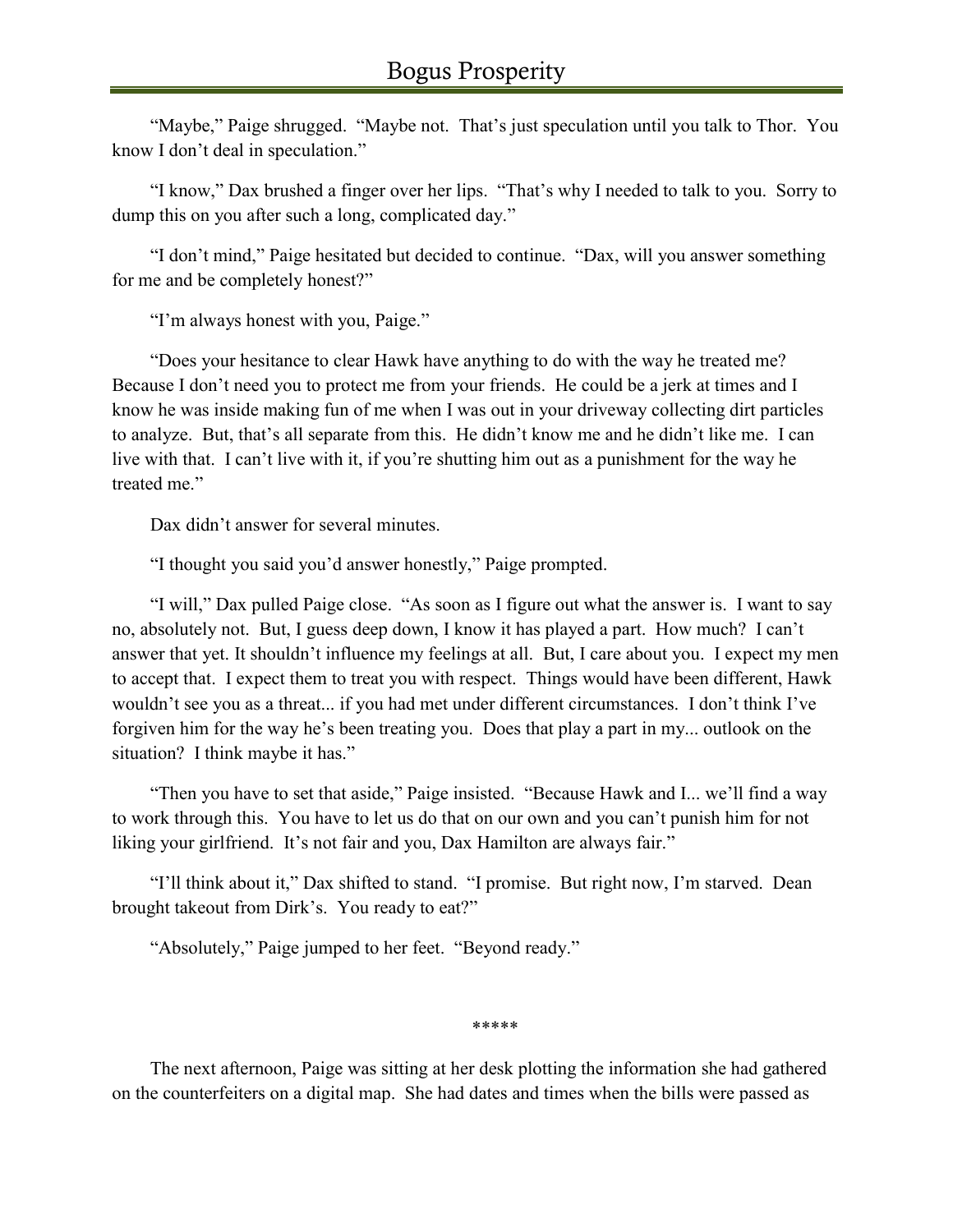well as locations plotted when Sean walked through the front door. Paige remained silent, watching her friend as he made his way to her desk and settled into her visitor's chair. She waited for him to speak first, knowing the slightest thing could make him withdraw.

"Sorry about yesterday," he began. "I guess you've figured out by now Ray White and I have a history. A complicated, contentious history."

"I gathered," Paige straightened and settled into her chair. "You should probably know he's still in town. We had another report of fake bills at Fred's and Gage retrieved another one just after we seized the one at the Top Stop."

"Thanks, but I'm good now," Sean insisted. "Ray won't get to me again."

"Because?" Paige asked.

"Because he's a bully, a loud-mouthed bully, but nothing more than an annoyance. I don't need his approval and we both know I'm not on the verge of getting fired. That alone will drive him crazy. I can live with that."

"You want to talk about it?"

"Not really," Sean sighed. "But you deserve to know. I'm afraid he's going to take his frustration out on you. He's figured out we're friends by now and he won't let up until he leaves. I'm sorry for that, too."

"That's not your fault, Sean."

"And still... I'm sorry for it," Sean stood, doctored a cup of coffee and returned to Paige's chair. "Ray and I went to college together. We were never friends, more like rivals. We both knew we wanted to work for the FBI when we graduated, which meant we ended up in the same classes more often than not. He's competitive but lazy. He wanted the best grade, wanted to beat my scores, to show me up, but he wasn't willing to put in the time."

"And you aced everything you ever tried," Paige smiled. "That had to drive him nuts."

"It did," Sean admitted. "At first I felt bad, but not bad enough to relax my own personal standard. Later, I decided it was on him. He wasn't willing to work for what he wanted. He just thought it should be handed to him. It didn't take long to realize he was born into money. His parents were rich and gave him everything from the moment he was born. Not rolling in it, but enough that he was spoiled. He was used to getting what he wanted, when he wanted it... with very little effort."

Paige stared at Sean in wide-eyed shock. "He's the one."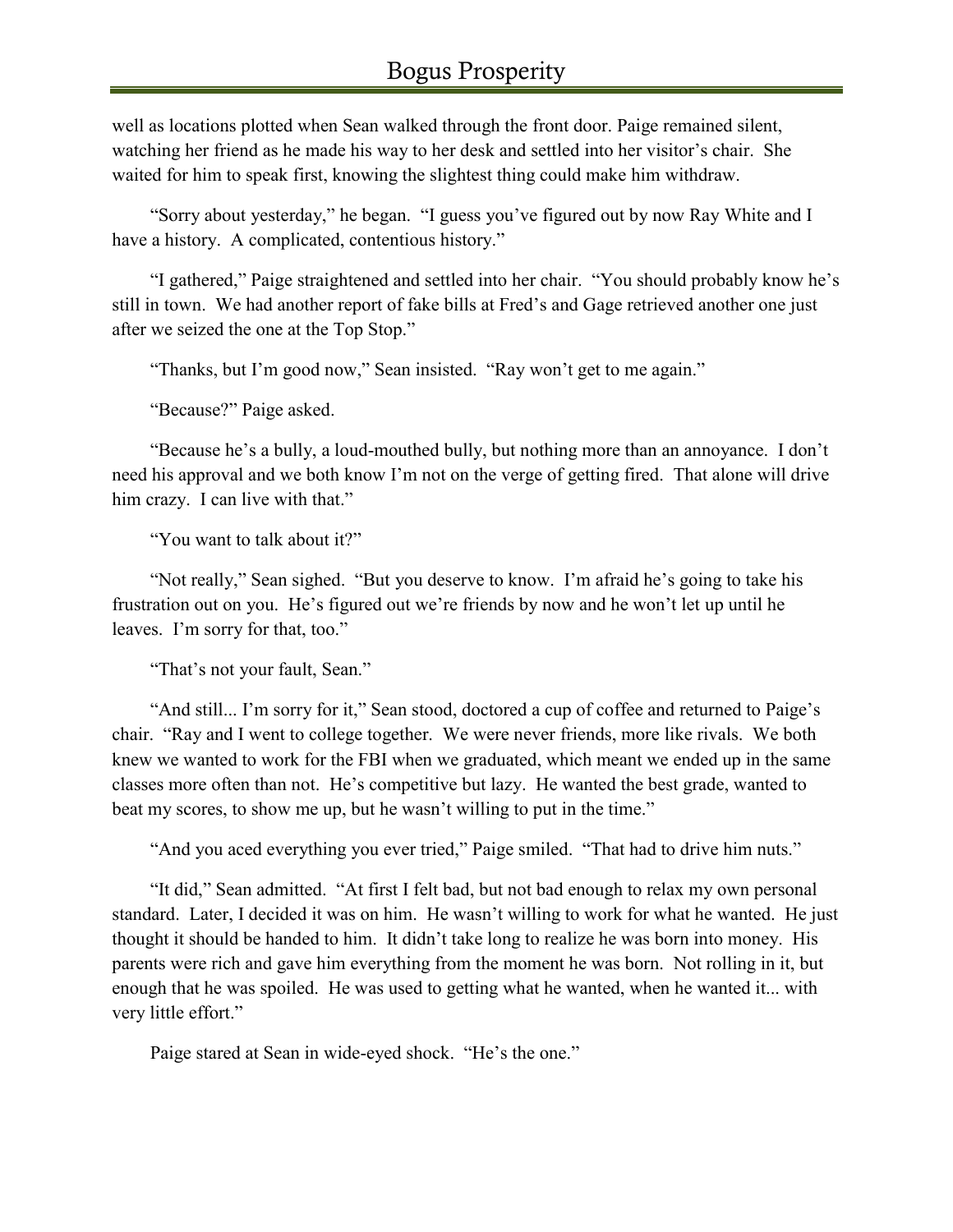"Yeah," Sean said softly. "He's the guy that stole my girl just to prove he could. Then, after he was sure I would never forgive her, he dumped her... again, to prove some twisted point. He ruined both of our lives and I let him."

"Sean," Paige stood and moved her chair around the desk next to his. "You told me the story. We talked about this... we talked it to death. Lisa made a choice; clearly the wrong one. But, she's not a victim in this. You are the only victim. And I still believe, if she truly was the one, if she was in love with you the way you loved her, she never would have cheated with that man in the first place. You're holding onto a fantasy and it's holding you back. Until you let her go, you will never be able to move on. I thought you had finally put the heartache and the pain of betrayal behind you."

"I thought I had," Sean sighed. "Then Ray White walked into your office and it all came rushing back. I hate him with every fiber of my being. I hate everything about him. I hate the way he treats people, I hate his arrogance, I hate..."

Paige smiled. "I get the idea. And, for the record, the feeling is mutual. Even without the history."

"What did he do?"

Paige smiled. "For starters, he called Gage an idiot. Then, he called Jericho Sheriff Jed Clampett. You should have seen his face," Paige laughed out loud.

"And you?"

"I'm Ellie Mae, of course."

"What else?" Sean pressed. "I know you, and that's not enough."

"It doesn't matter, Sean," Page brushed that off. "Because I don't care what he thinks. It didn't take long to realize that. He's insecure, especially when you're around. And, he's afraid of me. I called Peter yesterday. Elliott's your good friend Ray White's supervisor. We have nothing to worry about. Agent Hateful has been put in his place and he's running scared."

"Be careful, Paige," Sean warned. "That's when he's the most lethal."

"I wish I had known," Paige said in answer. "I wish I knew exactly who he was the instant he stepped through those doors. I was far too kind to him yesterday. I don't think I'll make that mistake again."

"Let it go," Sean requested. "He's not worth it."

Paige shrugged. "It's up to him, really. But, after what he did to you... he better watch his step."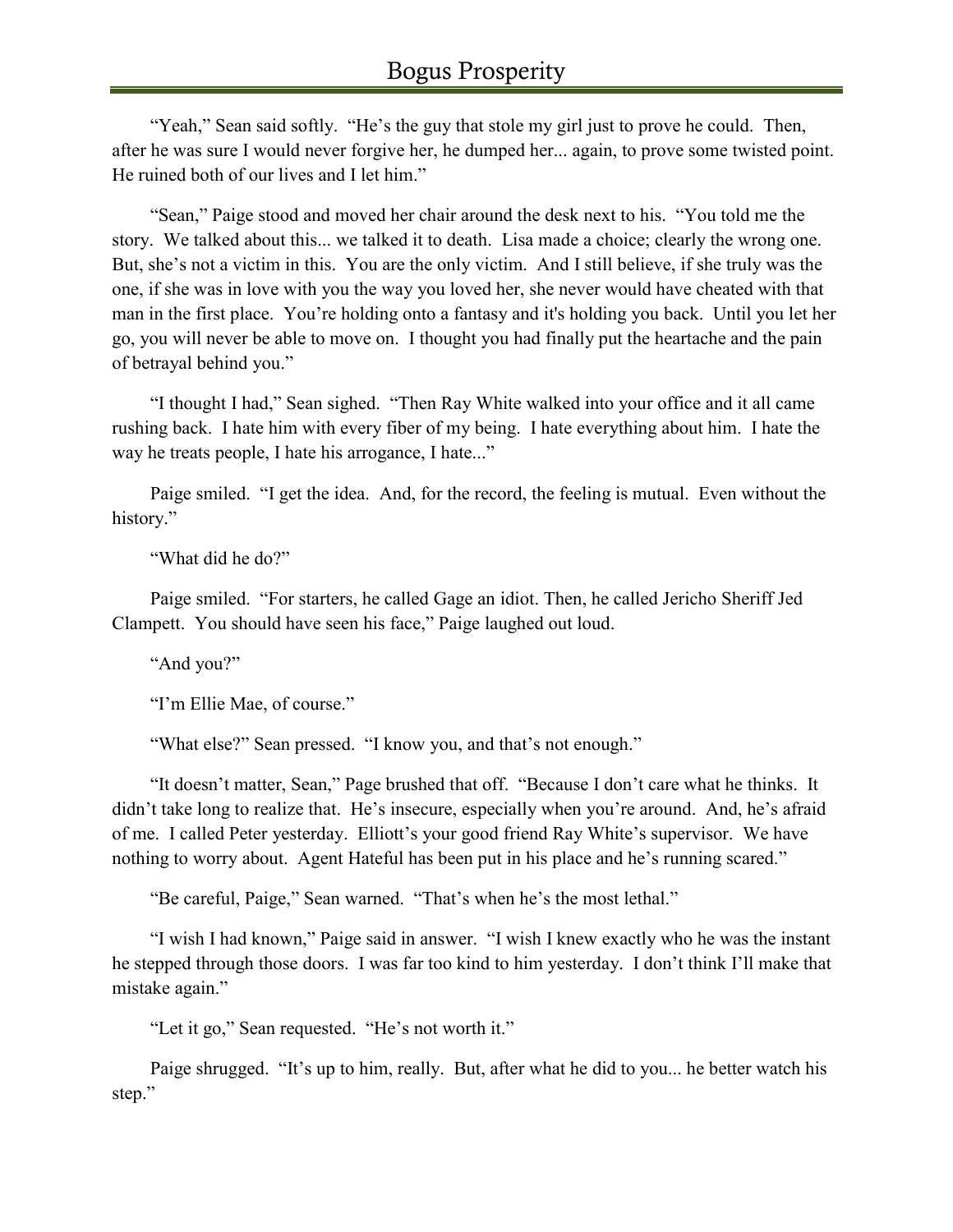"Paige," Sean said more forcefully.

"So, you want to help with the phony money case? Or, should we pull the murder back out and finish that up?"

"I'll let you choose," Sean decided.

"Then I pick money," Paige flashed a mischievous smile. "I can't wait to see Agent White's face when two inept FBI washed-outs solve his mystery and arrest the bad guys before he does."

"I should say no," Sean smiled back. "But, I have to admit, I'm going to enjoy this."

"Then let's get started," Paige moved her chair back around the desk. "Before I show you what I've been working on, I have one more question."

"Shoot," Sean said absently as he studied the map Paige was creating.

"You said both of you knew you were going to be FBI agents. But, he works for the Secret Service. How come?"

Sean grinned. "He tested at the Bureau, he applied at the same time I did. He was rejected, I got hired. Just another reason he hates me and wants to see me fail."

"So he just gave up and decided he'd rather be an overpaid babysitter?"

"You might get away with calling them that with Peter Elliott, he has a sense of humor. But, go there with White and he'll blow a gasket," Sean warned.

"Good to know," Paige was still grinning. "But, seriously. He just gave up his dream because he failed once?"

"Yeah," Sean shrugged. "That's the way he works. He's always been like that... well, he was like that in college, anyway."

"Then he never would have made it as an agent," Paige concluded. "I wonder how he's survived all this time in the Service."

"He's smart," Sean drug his chair around the desk. "Don't underestimate him. Just because he's lazy, doesn't mean he's stupid."

"I don't know," Paige pulled out a notepad. "He did tell Gage he was an idiot. I'm surprised he lived after that one."

"Can we get to work and stop talking about White?" Sean asked. "He's already taken up more of my time that I'd like."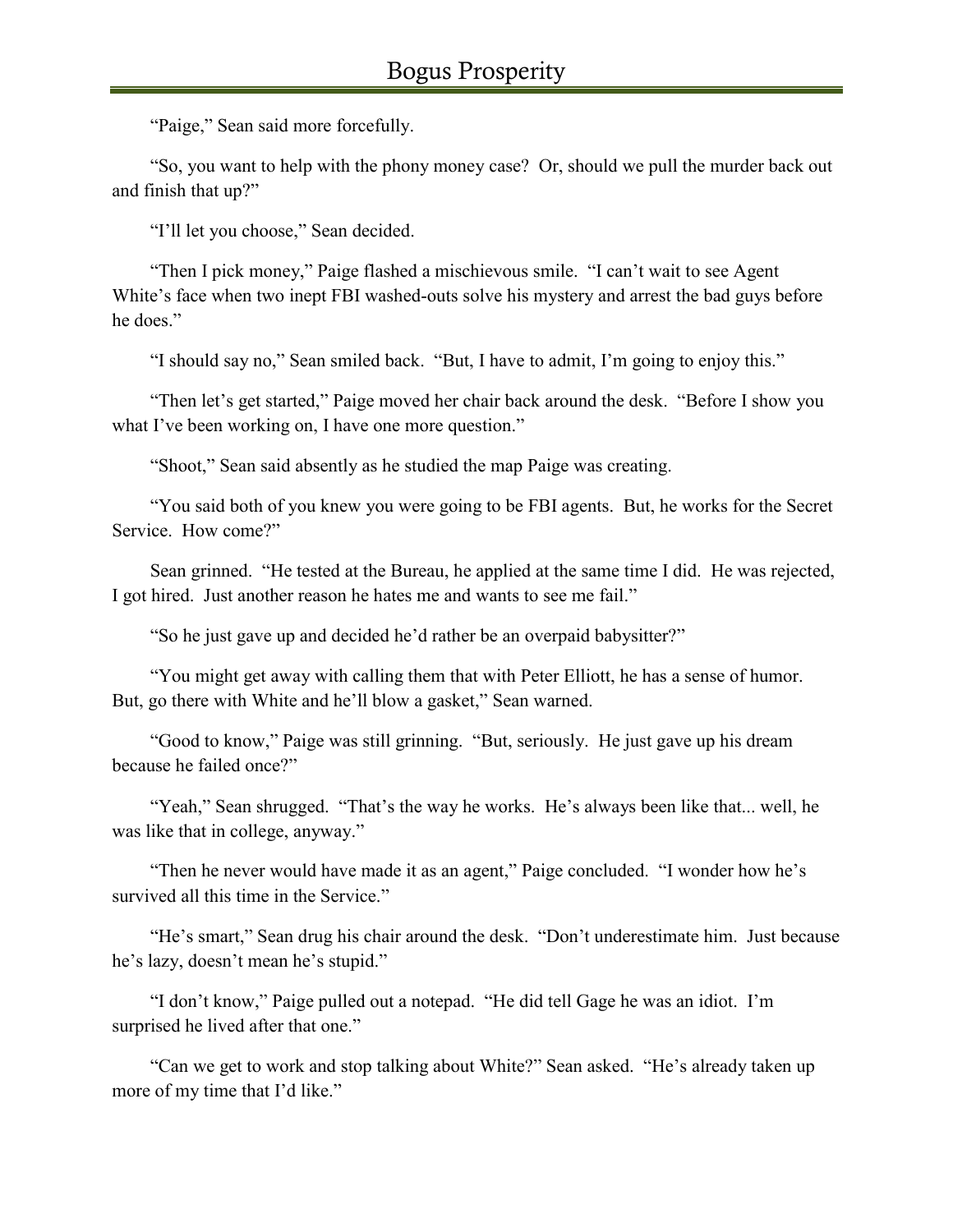"Sure," Paige grabbed a pen and started tapping the pad. "We'll get Gage to help as soon as he stops in. Between the three of us, we're bound to come up with something to follow."

\*\*\*\*\*

Dax stepped into the bakery and paused to enjoy the amazing aroma of freshly baked goods. He loved it here. Loved the smells, loved pretty much everything they baked. His mouth began to water as the sweet smell of sugar and chocolate flooded his senses. He was glad he'd reneged on his promise to stay home. Paige was not going to be happy with him, but she was hovering. And, he had to do something to show her he was capable of living his life again.

He moved forward to scan the large display case when Chelsea rushed toward him. "Hey, Dax. I was wondering if you could look at something for me. Maybe, I don't know, tell me what you think and if I should call the police."

"What's going on?" Dax immediately surveyed the open floor plan. When he didn't see an immediate threat, he relaxed. "Does it have something to do with that table you blocked off?"

"Nothing serious," Chelsea assured him. "It's just... well, a customer paid with a fiftydollar bill and when I went to put it in the safe, I thought it looked strange. I thought maybe you could look at it and we could decide if it was worth calling the cops."

"Go get the bill," Dax pulled out his phone. "I'm calling Paige. Someone has been passing fake bills around town. I'm afraid you're going to be out the fifty. She's going to need it for evidence."

"I understand," Chelsea sighed. "Which is why I blocked off that table. It was busy at the time, mostly takeout orders. The woman approached the counter, said she was in a hurry and handed me the fifty. She said something about keep the change and the two of them left. I was surprised, the bill couldn't have been more than thirty and that was a huge tip. But, they looked like tourists and sometimes we get wealthy customers who are generous. I took care of the line and then grabbed the fifty to drop it in the safe. That's when I really looked at it. I'm not sure why, but it looks... off. Maybe the color, or it's missing something. Anyway, that's when I realized I was probably out fifty bucks. I also remembered they were sitting at that table and I hadn't had a chance to clear it yet. As you can see, they ordered coffee. I was hoping maybe the police could get prints or something. Maybe if they arrest the couple, I could get restitution. I'm not out much. Just, you know, the thirty but it's early in the season and money is tight."

"Quick thinking," Dax grinned. Chelsea may have just provided the lead Paige was looking for.

"Dax," Paige said in answer. "What's wrong? Are you okay?"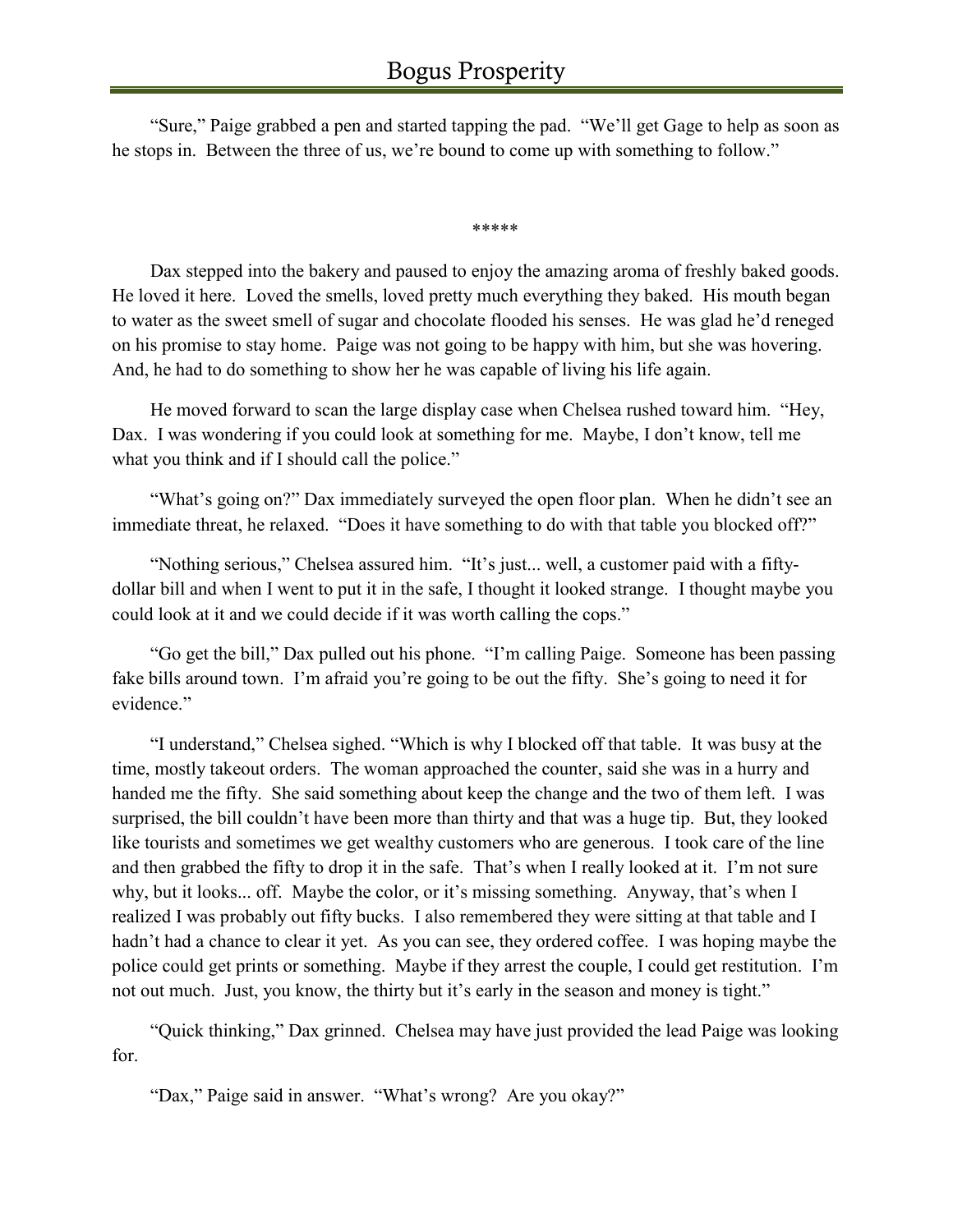"Paige," Dax scolded. "We talked about this. Just because I called, it doesn't mean I've fallen and I can't get up."

"Then you're okay?"

"I'm fine," Dax said through gritted teeth. This overprotective crap had to stop. "But, I need a cop. You available?"

"Then you're not fine."

"I am, but Chelsea... here at the bakery, needs a cop," he corrected. "She was passed a fifty this morning, and she thinks it was your counterfeiters."

"Then why did she call you?"

"She didn't call me, I'm here."

"What?" Paige jumped to her feet. "We agreed you wouldn't leave the house for at least two more days. What are you doing at the bakery?"

"Getting an oil change," Dax said sarcastically.

"Dax," Paige fumed.

"Paige," Dax parroted her tone.

"I'm on my way," Paige grabbed her jacket then realized Gage and Sean were watching her intently. "We have another fake bill, at the bakery. Dax is there waiting with Chelsea. Apparently, donuts are more important than his personal well-being."

Sean laughed. "I'd say donuts are pretty good one's personal well-being. You want a back?"

Paige paused to study Gage. "Someone has to call White."

"You take Sean, hook up with Dax and see what you have. I'll track down White and meet you there."

"I owe you for this one," Paige said sincerely. "Sorry."

"Not accepted," Gage smiled. "I'll collect one day and this favor is going to be huge."

\*\*\*\*\*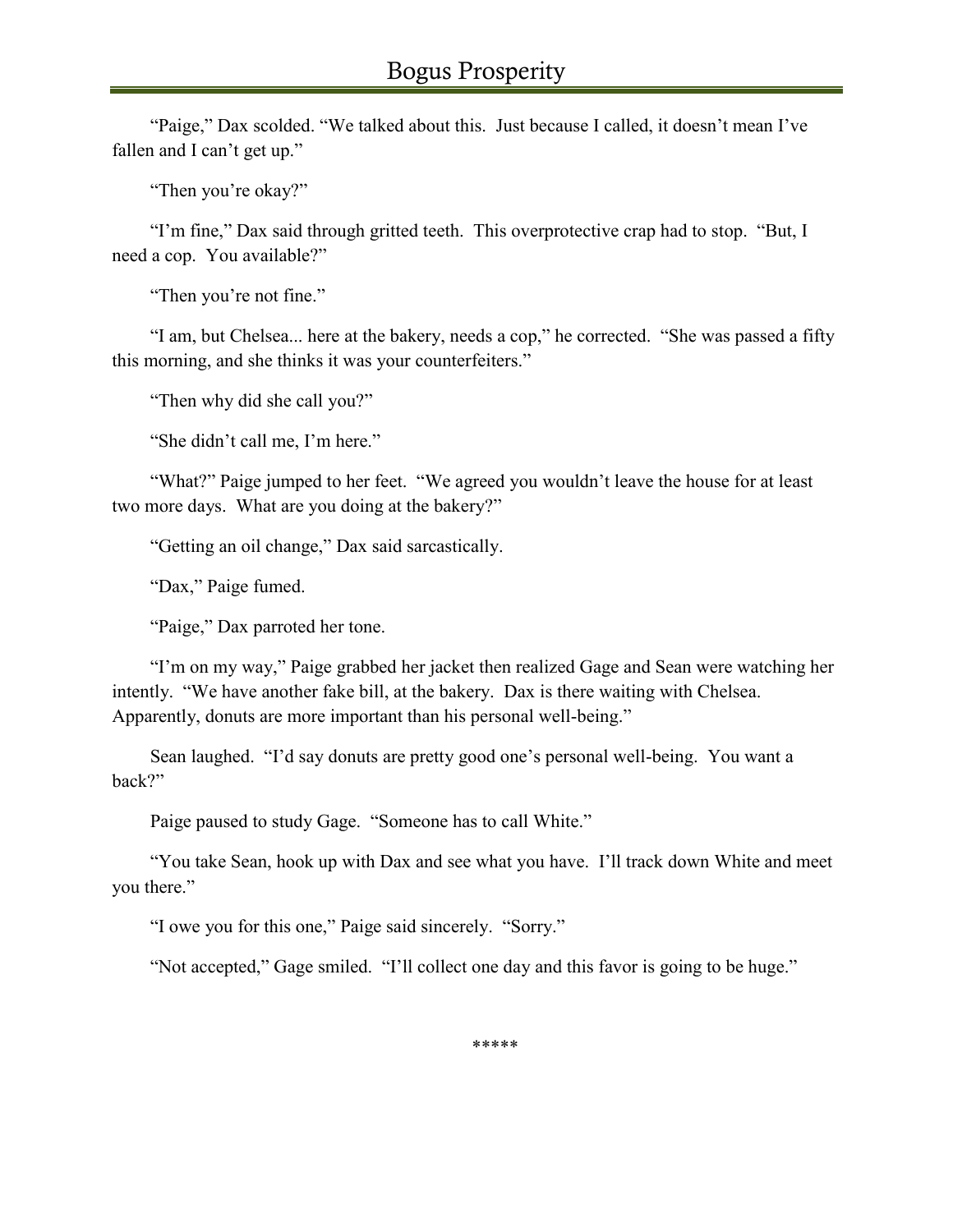Paige stepped into the bakery and glanced around. She spotted Dax sitting casually at a table sipping coffee and munching on baked goods. She did her best to set aside her anger and approached him.

"Try harder," Dax said in greeting.

"What?" Paige asked, confused.

"You don't like that had the nerve to venture out in the big bad world alone. You think I disobeyed your order, which I did because I don't take orders from anyone. So, you're mad but you're trying not to let it show. You're on a professional call and this is personal. You're going to need to try harder. You mad is showing."

"Dax," Paige warned.

"Paige," Dax returned.

"I can't do this right now," Paige said in frustration.

Dax retrieved a cane and used it to stand. Before Paige knew it was coming, he wrapped an arm around her waist, yanked her against him and planted a deep, seductive kiss on her lips.

Paige was lost in the moment... for about a second. Then she pushed away and took a step back. "Dax Hamilton!"

"Yes, Paige," Dax was grinning.

"I can't begin to tell you how inappropriate that was," she inhaled deeply. "I'm on an official call."

"I know," Dax casually settled back in his seat. "I called you. Before you get started, I assume that fed of yours is on his way, so you don't have much time. Chelsea blocked off that table over there," he pointed to the corner. "Because it's where the couple was sitting. If you can't get fingerprints off the mugs, you might be able to get DNA."

Paige was now smiling. "Thanks, I'll deal with you later... when I get home. Do you need a ride?"

"No," Dax sipped his coffee. "I drove."

Paige opened her mouth to chastise him, quickly shut it again, turned, and walked away. She knew she was being excessive but she couldn't help herself. Dax had spent over two months in a coma. He was still healing. But, now that he was awake, he wanted to act like none of that had happened. She couldn't do it. She cared too much. Her instinct was to hover, even if it drove the man crazy.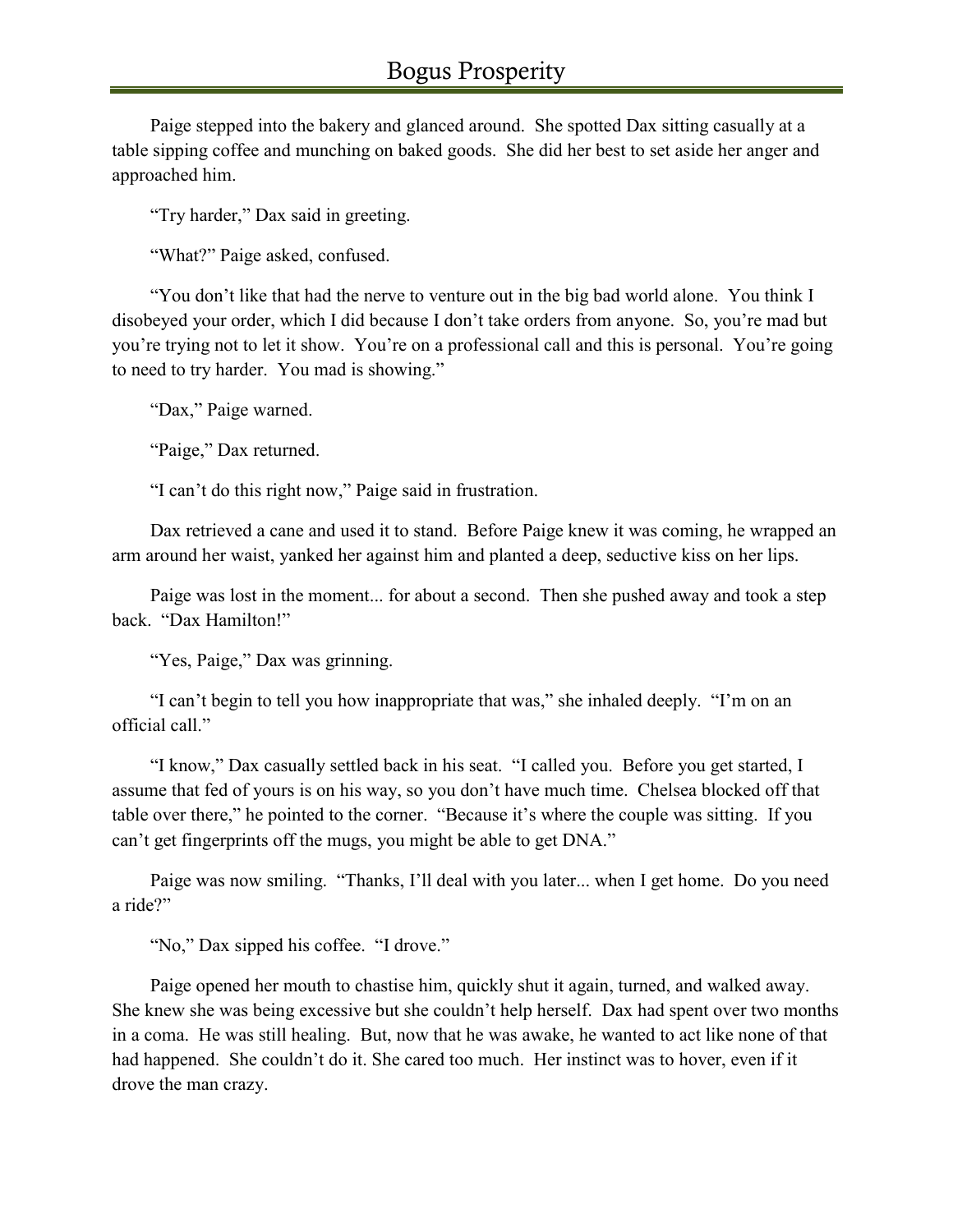#### \*\*\*\*\*

"I found your bad guys," Sean said, dropping two packets on Paige's desk.

Gage pushed to his feet and joined them.

"Shirley and Joseph Wilmoth," Paige read. "And lookie here... they both have warrants for their arrest."

"Check fraud," Gage observed. "Looks like they upped their game a bit."

"True," Paige agreed. "But fraud is fraud. Counterfeiting isn't much of a stretch when you think about it. It's kind of the next big step."

"Do we have to tell White?" Gage asked.

"Yes," Sean said immediately. "It's his case and if it were anyone else, they'd be here working with us right now."

"True," Paige said slowly. "But, I told him we may have prints. He blew me off. Said I was chasing unicorns, and he'd drop by later this afternoon to check in and see if I had any real leads to follow. I'm inclined to wait."

"I told him not to underestimate you," Sean sighed. "That man never could take advice from anyone. We'll do this your way. I'm not even here, remember."

"Let's get Margie to help us," Paige jumped to her feet. "We need the names of every guest in every hotel here in town. If they're not on the guest list, we're screwed."

"Yeah," Gage said. "Because they're into fraud, which means they probably have fake  $ID's."$ 

"Exactly," Paige began to pace. "Maybe we should send photos with the request for the lists. Let the hotel's know if they pass the fake bills at their fine establishments, they're out the money. Might get them to cooperate."

"I'll get Margie," Gage stood. "She can contact the motels, hotels, B&B's and cabin rentals in the area. Then, I think we should split up. Print off a bunch of photos and take them to the restaurants, gas stations, anywhere we think they might drop in. If we spread the word and provide photos, the entire town will be looking for these guys. We'll catch them, our community is awesome that way. The instant they're spotted, we'll get a call."

"Good idea," Paige glanced at Sean. "You in?"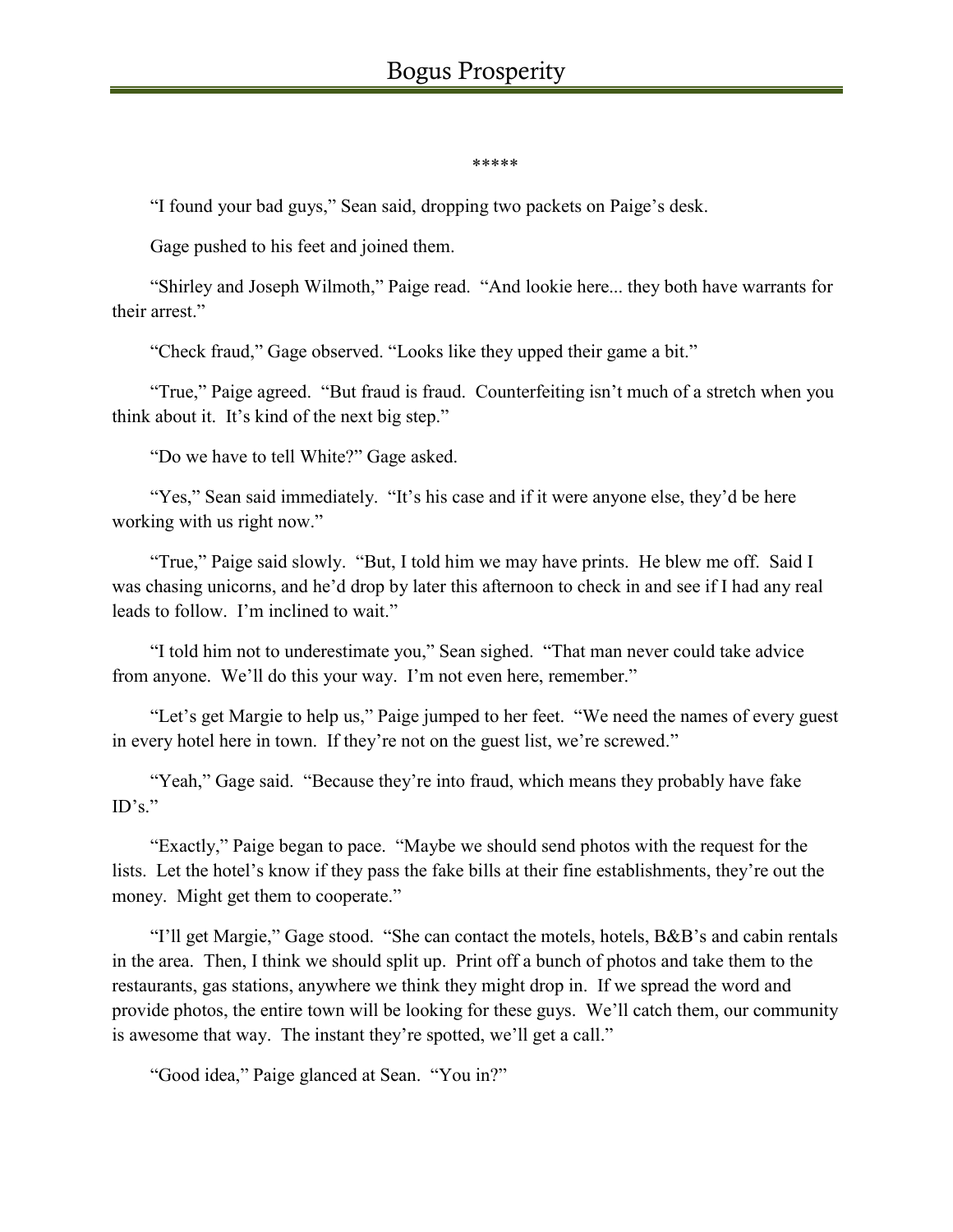"Yeah, let's print off those photos and get started."

"Here," Paige held the rap sheets out to Gage. "Give those to Margie, when White shows up, she can give him what we found. Where he goes from there is up to him."

"Good idea," Gage took the papers. "Then he can't say we impeded."

Paige pulled up each photo, pasted into one document with limited details and printed off a hundred copies. If they needed more, she'd stop in at the copy store and see if they were willing to donate to the local PD. Once each of them had a large stack, they fanned out to cover the entire town. Before they finished tonight, their two perps wouldn't be able to go to a public bathroom without being spotted and reported. Paige had a good feeling about this, and if she was right... they'd have their dynamic duo behind bars before the weekend.

It was late when Paige stepped through her front door. She glanced around the room and spotted Dax in the recliner. He looked upset. Had something new happened? "You okay? And, yes... I know you're tired of me asking. But... well, you just look upset. Did something happen today?" She moved forward and settled onto the couch.

"Zee left," Dax rubbed a hand over his face. "I have a bad feeling about this, but he wouldn't listen. He's off to track Thor down and physically drag him back here if necessary."

"We sort of knew that was coming," Paige pushed backward and crossed her legs in an attempt to get comfortable. "He's been threatening this ever since Thor took off."

"I know," Dax barked. "Don't you think I know my men?"

"Don't take this out on me, just because I'm handy," Paige warned. "Of course, you know your men. I'm just saying you couldn't stop it and you know that. You've known it the entire time you were trying to convince him to stay."

"I did," Dax sighed. "Sorry. I'm just... I should have gone with him."

"But you couldn't and that frustrates you," Paige said in understanding. "But, you said yourself... Thor and Zeus are close. Thor won't hurt him. You have to believe that."

"But, what about the others?" Dax was restless and he couldn't ignore the feeling that Zeus was walking into a trap. "I told him to take Hawk, but he refused. He said we needed him here. But, this is insane. Zee should not be out there, risking his life, all alone."

"What if we do this?" Paige straightened her legs and moved closer to Dax. "Zeus is going to stay in touch with Carmen. He promised he would, plus he's going to need her help. I'll talk to Carmen and if she senses he's in trouble... you and I will head out immediately and join him. That will give you a few more days to recover and I'll let Jericho know I may need to head out with little notice."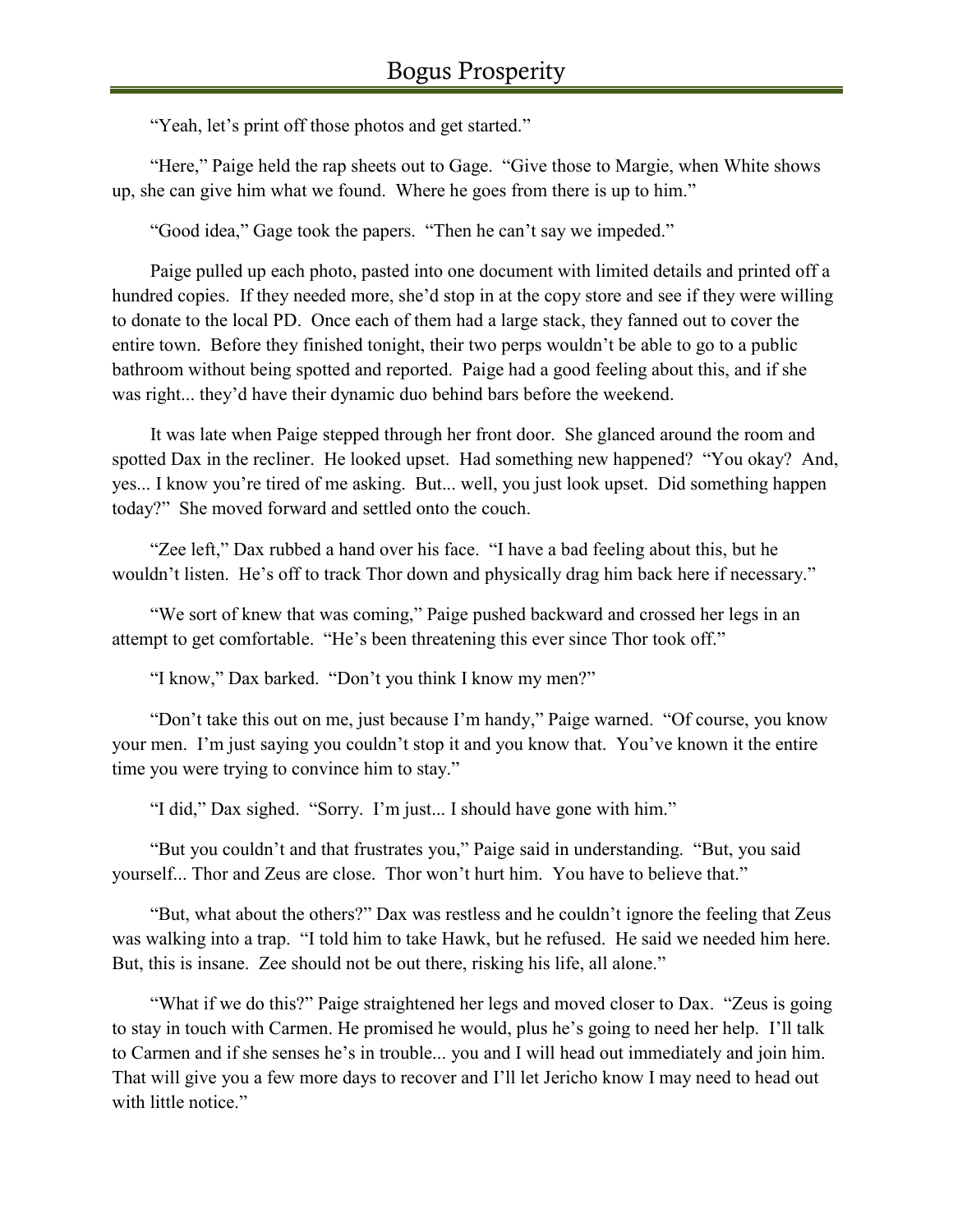"You would do that?"

"In a second," Paige assured him. "And in the meantime, try to have faith in Zeus. He's good at what he does."

"I know," Dax conceded. "But I can't help worrying."

"Now you know how I feel," Paige grinned. "But I'm working on it. I know you're not helpless and I think, because of my own fears, I've been treating you like you are. I'll try to do better. I'll try to trust you to know what you're doing if you'll do the same. Trust Zeus. He'll call if he runs into trouble and he's tough. You know that, look at what he survived in Mexico. If they couldn't break him, Reynolds and his group won't be able to, either. We'll be there, the second he needs us... we'll be there to help."

Dax pushed himself up until he was standing. The process was slow, but Paige realized he was doing better already. Maybe going out was good for him after all. "I have dinner in the kitchen. I'm sure you're hungry. You're getting in late, did Chelsea's lead pan out?"

"We got prints," Paige followed him into the kitchen. "Sean tracked them to a married couple that's wanted for fraud. Now, we just have to find them."

"And the Secret Service guy?"

"He thinks I'm hunting unicorns," Paige smiled. "I really can't stand that guy and I can't wait to move in and steal his glory out from under his nose. He's going to blow when Sean and I arrest his suspect. And, I know his boss. Peter and I worked together on a project in Washington a few years back. Agent Elliott has very little tolerance for bloviating and pomposity. He expects hard work and results. Ray White is going to have to do some fast talking on this one, especially if I'm able to make the arrest instead of him."

"And that's what you're hoping for?"

"More than you know," Paige settled in at the kitchen table.

"I think there's more to the story than his constant jibes and insults," Dax settled in across from her.

Paige filled her plate, then began to tell Dax the story of Sean Wilkens, a girl named Lisa Conlin and Ray White... a rival with a mean streak and no boundaries.

\*\*\*\*\*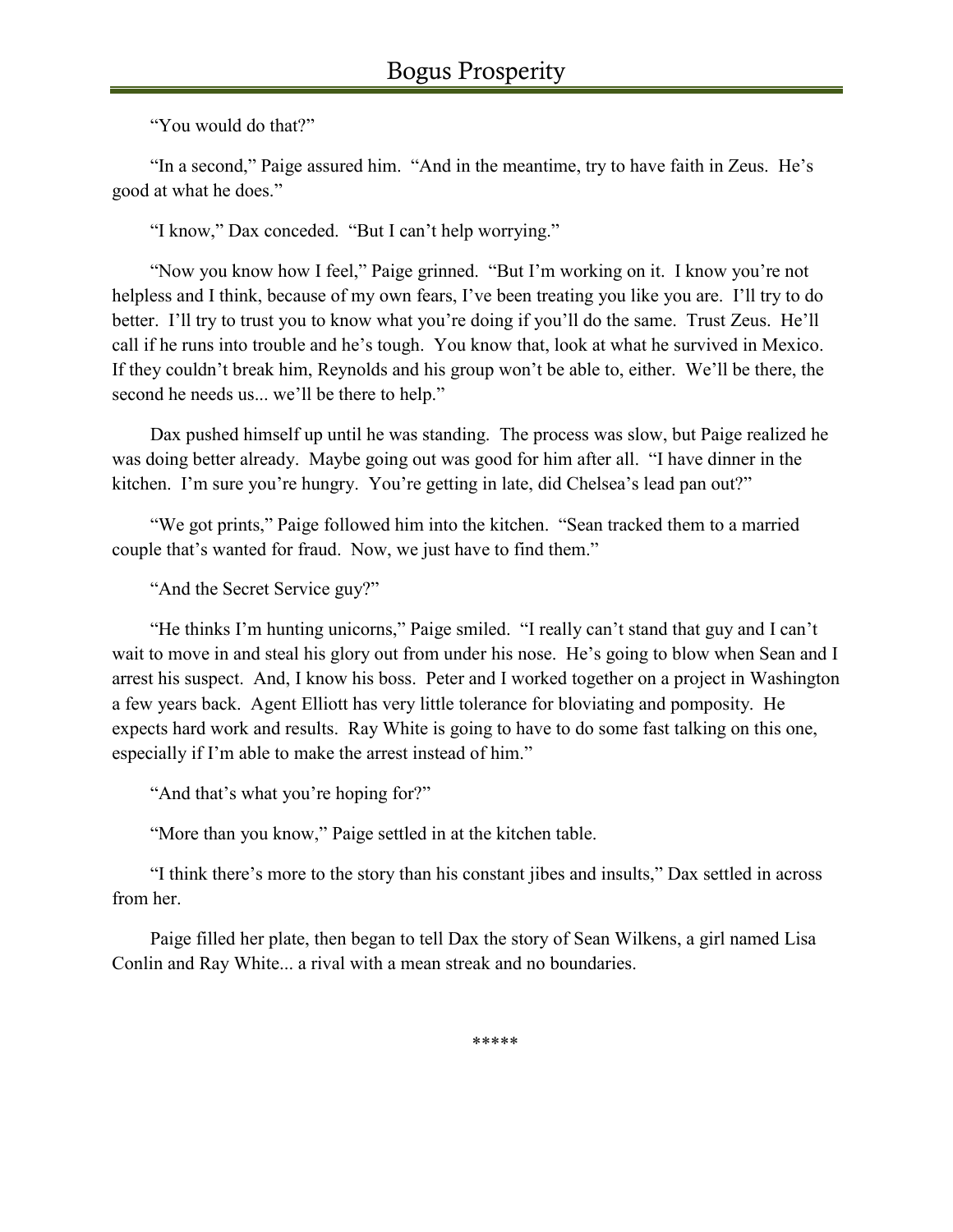"Paige," Margie called out. "Nancy, over at the Yardley says a couple just checked in that match your photos. They're using the names Ember and Grady Schoell. She said the woman just booked an afternoon spa treatment and paid with a hundred."

"Tell her we're on our way," Paige got a nod from Gage as he jumped to his feet and joined her at the front door.

"Hey, Nancy," Gage said in greeting. "What room?"

"They're in the Sunshine Room," Nancy held out a key. "Just up the stairs and to the left."

"First door?" Paige asked.

"Right," Nancy bit her lip, worry written all over her face.

"Do me a favor," Gage move toward the stairs. "Keep the rest of the guests occupied down here. We don't want anyone coming up behind us."

"I can do that," Nancy bit down on her bottom lip a little harder.

Paige was nearly at the top of the stairs when a movement caught her eye at the front door. She motioned for Sean to join them, then continued down the hallway. Once she reached the door, she whispered instructions to Gage. "I'm going to knock, tell her there's a problem with her spa appointment. Ask her to schedule a new time. You stand over there to the side. Once I get her out of the room, you and Sean can go in and take care of her husband."

"Sean?" Gage asked, just before the agent rounded the corner and joined the large deputy.

Paige gave them a nod before she briskly knocked on the closed door.

"We don't want to be disturbed," Shirley Wilmoth, Ember at the moment, called out.

"I'm sorry to bother you, Mrs. Schoell," Paige called out. "But, I'm afraid we doubled booked your spa appointment and I'm going to need to find a new time that will work for you. One of the other guests already scheduled that spot yesterday. I'm afraid Brook forgot to put it in the book. I'm terribly sorry for the inconvenience...."

The door flew open and an angry woman stood in the opening. She had her hands on her hips and was clearly prepared to argue. Paige didn't give her a chance. Within seconds, the woman was spun around and pinned against the wall. Before Shirley Wilmoth knew what was happening, she was cuffed and shoved to the side so Sean and Gage could go after her husband. Paige heard a commotion and guessed the man... Joseph Wilmoth... must have resisted. She peeked around the corner and saw Gage marching the man toward the door. "Trouble?"

"Naw," Gage grinned. "Piece of cake."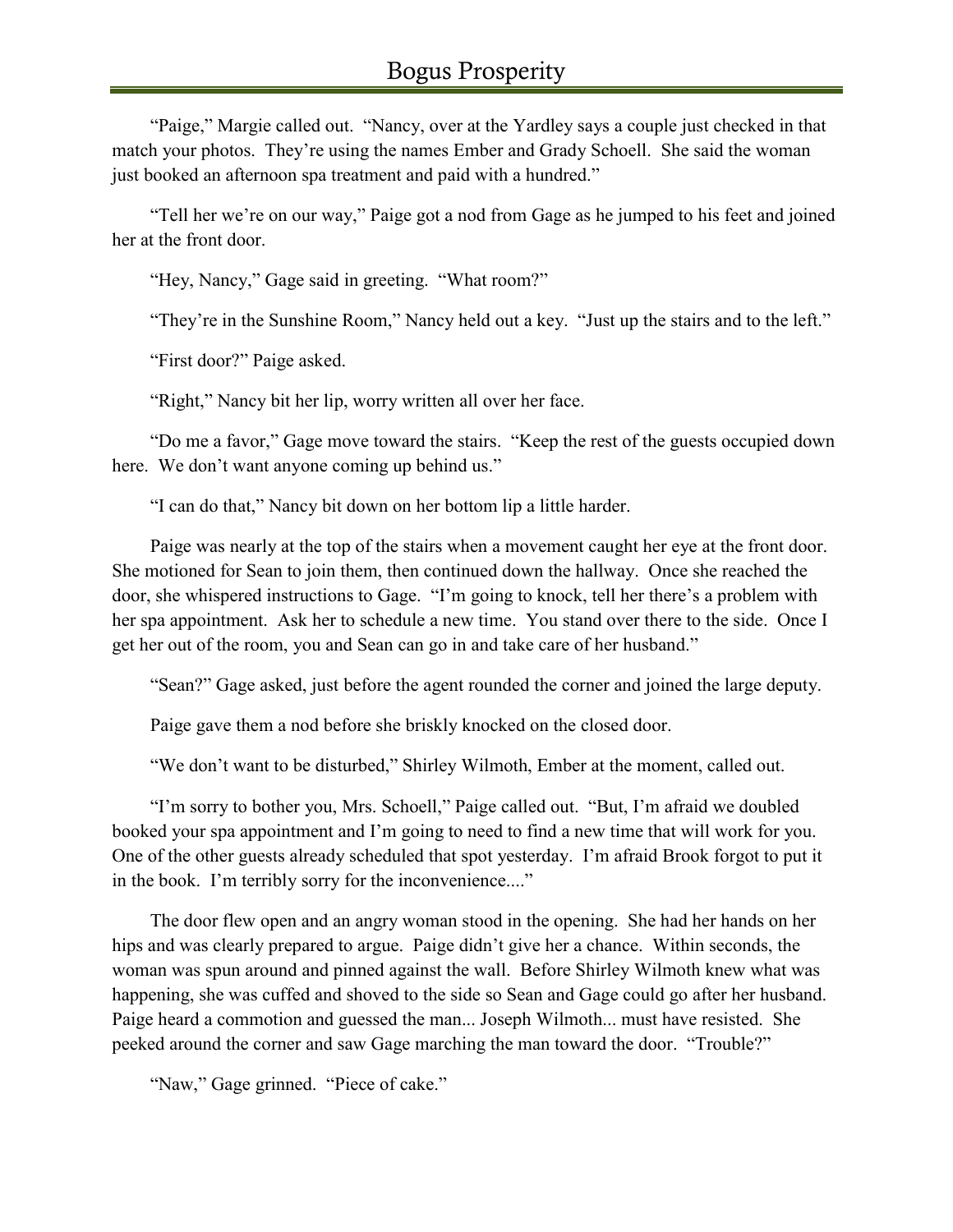"You tackled him, didn't you?"

Gage didn't answer, but his grin grew wider. "I'll deal with these two, you should probably help Sean secure all that evidence. They've got stacks of fresh bills spread all over the second bed." He shook his head as he grabbed the woman's arm and marched the couple down the stairs.

Paige stepped into the room and studied the scene, then she pulled out her phone and dialed her boss.

"How can I help you, Paige?" Jericho answered.

She ran him through the situation and asked how he wanted to handle the Secret Service. "We're going to need a warrant for a thorough search. I'm sure the equipment is somewhere in this room. And, White will need to be notified although I'm more inclined to call Elliott and let him know we have his suspects in custody without his man's assistance or cooperation."

"Let me handle the call up north," Jericho offered. "And, I'll call Tolman. He should probably be in the loop on this one, even though he won't be the one filing charges."

"In the meantime," Paige added. "Sean and I will package up the evidence that's sitting out in plain sight. They have to have at least a hundred thousand neatly piled on the bed."

"Sounds like a plan."

It was less than ten minutes later when Paige's phone began to ring. She glanced at the display and smiled. "Bank of deception," she said in greeting. "Where your crisis ensures our prosperity."

"Seriously, Paige?" Elliott laughed. "What if I had loaned my phone to the local SAC?"

"Then I guess you'd have some damage control to deal with," Paige shrugged. "I assume Walter's filled you in."

"Yeah," Peter sighed. "Sorry about White. I wanted to send Anderson, but he was out on assignment. Maybe you could take a picture of those unicorns and make sure Sean Wilkens is right in the middle of the photo."

"Sounds like Jericho was thorough," Paige shot a glance at Sean. "So, how do you want me to handle this?"

"Your DA is working something out with Sutton; the federal prosecutor here in Salt Lake," Peter told her. "It's going to end up in federal court but the two of them can work it out. That part doesn't matter. I'm going to tell you, White is going to fight you on the arrest. He wants this one, which is why I'm counting on you to fight back. He needs to learn a lesson and a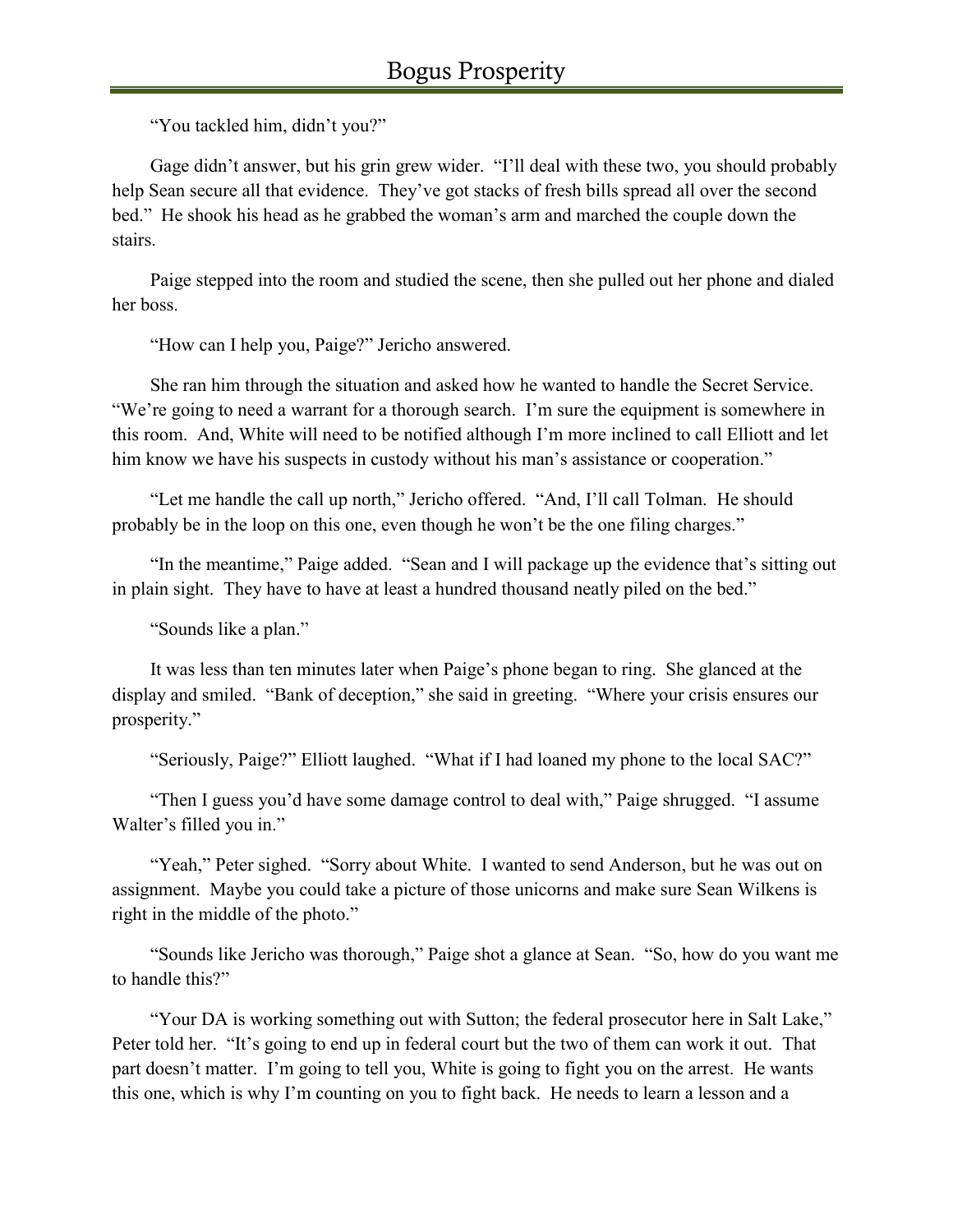couple letters in his file hasn't done much to correct his behavior. Maybe losing a collar he wants will be a wake-up call, especially when I don't back him on it."

"Losing it to Sean is going to make things worse, but I'm giving it to him," Paige decided. "Do you have a problem with that?"

"No," Elliott sobered. "I also heard about the trouble you guys are having out there. Give Sean my best and tell him he has my full support. How are you holding up, kid?"

"Kid?" Paige laughed. "You not even ten years older than me."

"Eleven, actually."

"A whole decade," Page challenged. "Better start looking for care centers in the area, how are the dentures holding up?"

"You laugh, but wait another ten years and you'll understand," Peter answered. "My mind says 'let's go' but my body says 'no way, pal.' It's frustrating to realize I'm not Superman, anymore."

"You'll always be Superman to me," Paige promised. "Okay, I'm going to let you go now. Gage has already transported the couple to holding. Any word on our warrant?"

"I'm guessing Tolman and Sutton have already taken care of that," Peter answered. "Let me know if you need anything else on my end. And, don't let White bully you. He has a habit of sticking his foot in his mouth when it comes to the locals. Unfortunately, most of them are so relieved when he's finally gone, they never make a formal complaint. Do you plan to change that?"

"Probably not," Paige decided. "I prefer to handle guys like Ray White myself."

Peter laughed. "I'm thinking that will probably be worse than anything I could dish out. Don't be a stranger, kid. My assignment here is temporary, but I'm only a phone call away."

"Ditto," Paige said before disconnecting.

"I'm not taking credit for this bust," Sean said the minute Paige hung up. "First, I shouldn't be involved at all. This doesn't have anything to do with the FBI and I can't even connect it to Nathan's project. It's all yours and you won't change my mind, so don't even try."

"Publically," Paige said. "I agree. But, in private... I say we rub this in a little. I expect White to arrive any minute. And, Peter wants a picture of you sitting on that bed with all the evidence in the background. So, park it buddy. I always follow orders from a superior."

Sean snorted but complied. That's how White found them when he stepped into the room with the warrant.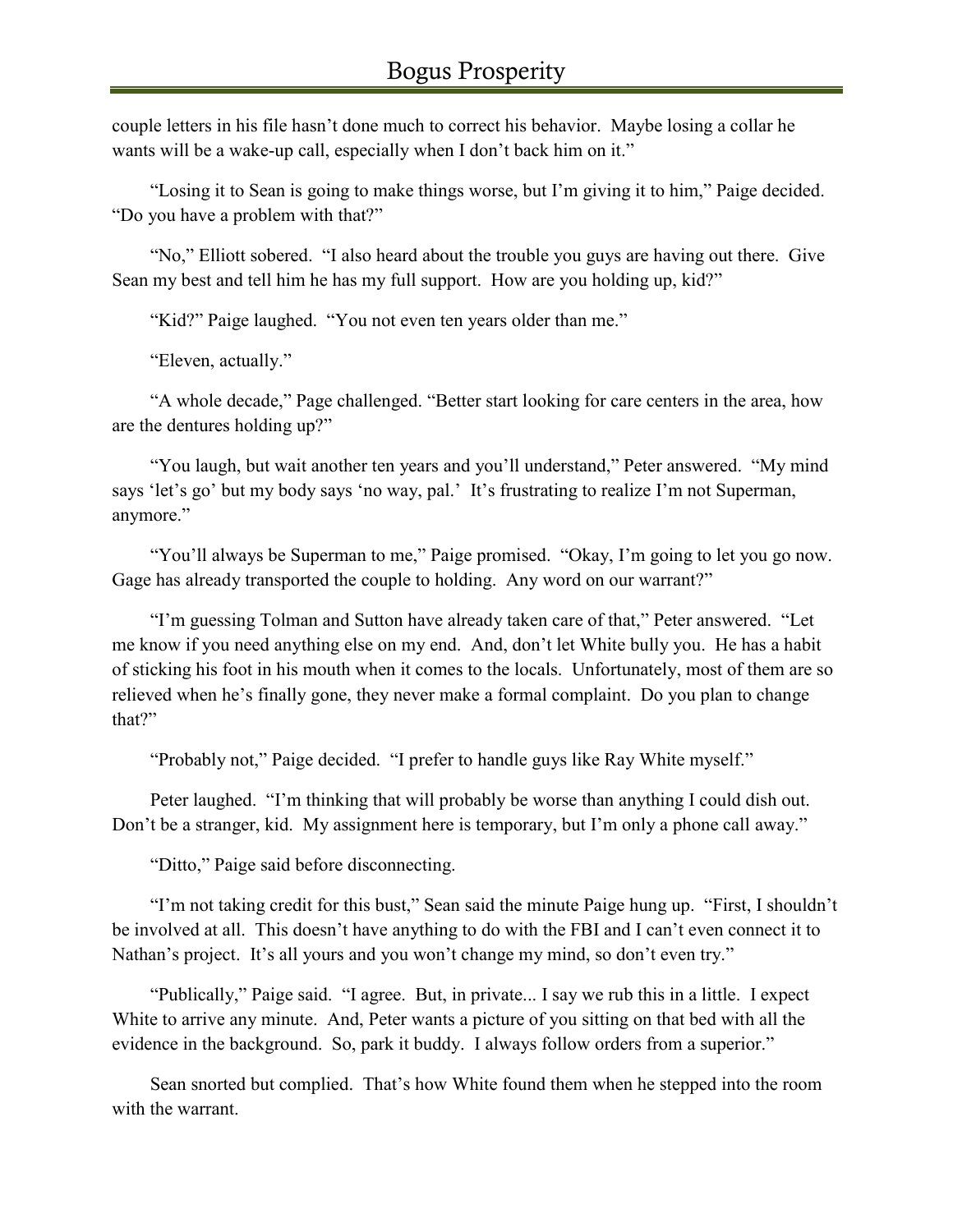"What are you doing?" he demanded. "You're going to contaminate the evidence."

"Corralling unicorns?" Paige said in answer as she snapped a couple more shots. "Did you bring the warrant?"

"I have it," White held the paperwork, still scowling. "This is the most unprofessional display I've seen in a long time. I guess I should have expected it... given Wilken's involvement."

"And I suggest you tell Peter Elliott exactly how you feel," Paige suggested.

"Elliott? What does he have to do with this?" White asked, confused.

"Oh," Paige flicked her hand nonchalantly. "He's the one that asked for the photos. Apparently, he wanted to make sure Sean here got the credit internally... even if he could get recognition for the bust publically."

White's face turned a bright shade of red. "Elliott is...he thinks Sean made the arrest? He believes Wilken's solved the crime?"

Paige stepped forward to crowd White's space a little... similar to the way he loomed over her desk the other day. "He knows Sean is the one that solved the case. He knows Sean is the one that arrested the suspects. He knows Gage and me... we just assisted Sean because technically, this wasn't his problem. Oh, yeah... it was actually yours. How's that 'real investigating' working for ya?" She snatched the warrant out of his hand and began reading the language. Once she was sure it covered the entire room, she dropped it on the bed in front of White and began carefully searching for evidence. It might not be her case anymore, but she was going to make sure the feds put these two away for a very long time.

\*\*\*\*\*

"Hey Carmen," Paige greeted. She was finally on her way home after a very long, aggravating day. At least White was on his way back to Salt Lake. With any luck, she'd never have to work with that guy again. Even the satisfaction of rubbing another Sean Wilkens win, Ray White loss in his face didn't counter the man's annoying personality. Good riddance!

"Zeus called," Carmen replied. "He's in Texas. Thor was down there a couple days ago, but he's long gone. Zeus is going to grab a few hours' sleep, then he's heading to Kentucky. Paige, Thor doesn't know anyone in Texas. What was he doing there?"

"Does Vato?"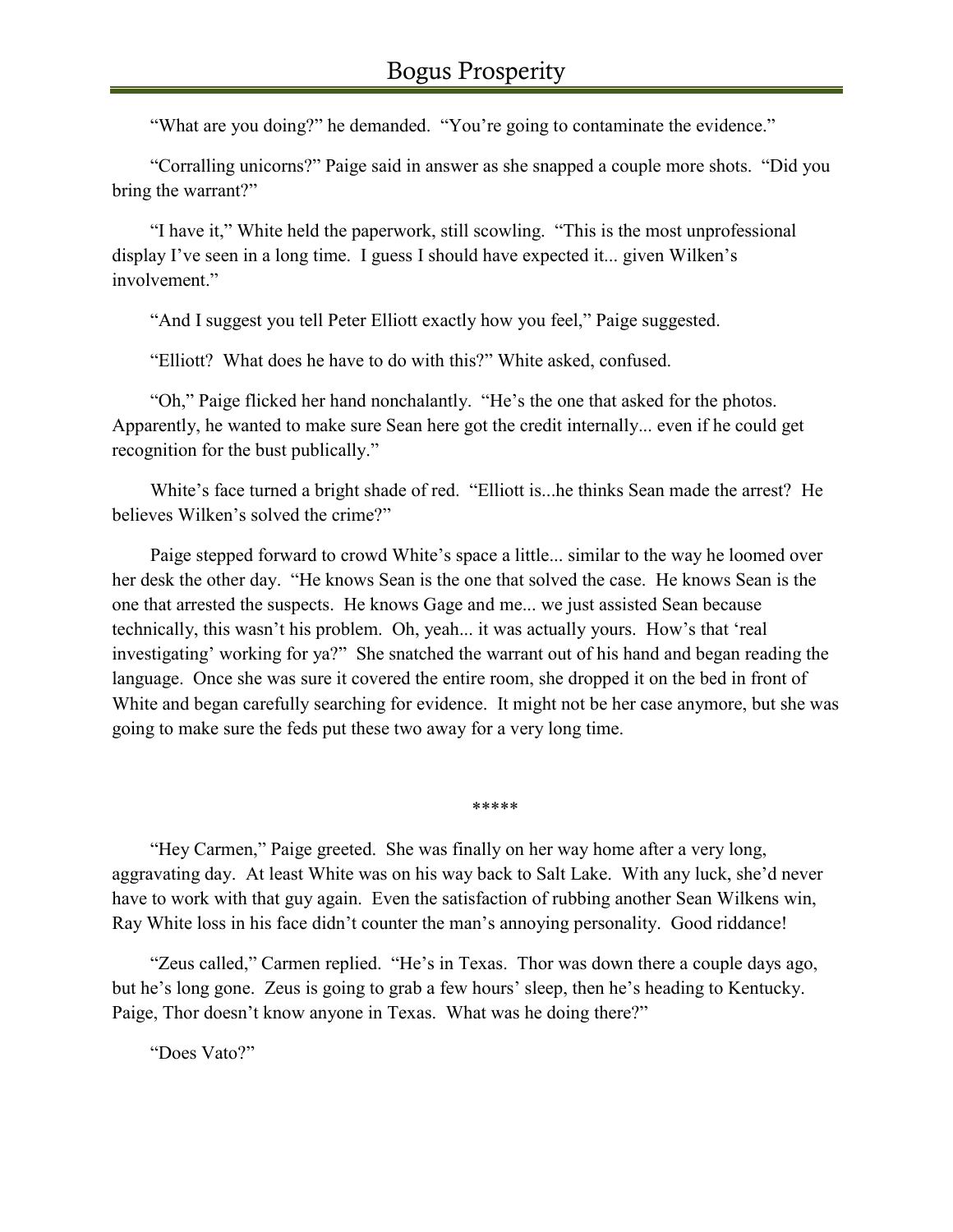"You still think he's working with Vato on this?" Carmen asked skeptically. "I was there, Paige. In the room, while we were all frantically trying to find Dax. You know as well as I do, Thor didn't have the slightest clue where his friend was being held."

"I do know that," Paige agreed. "Doesn't mean he's innocent. Maybe Vato didn't tell him. Maybe this Vato guy is playing Thor. Appealing to his emotions, his sense of duty or loyalty, and he's only telling Thor what he wants him to know."

"Do you really believe that?" Carmen asked. "Because Zeus doesn't. And since I don't know Vato and neither do you... I think I'm going to trust Zeus. He's smart and a good judge of character. I think he'd know if his friend went off the rails."

"I don't know what to think," Paige admitted. "But, I do know Dax is conflicted. He wants to believe Thor is still on his side. He wants to hold out hope that this Vato is, too. But, he's having doubts. I don't think any of you realize just how much this entire incident has impacted Dax... or his confidence. And, honestly... I think Zeus leaving him this way has made it worse."

"Don't try to push a guilt trip on me... or Zeus," Carmen objected. "Dax has the other guys to help him. Thor is out there alone. You know Zeus, he had to help a friend in need. Even if that friend refused to ask for his help."

"I know," Paige sighed as she pulled into her driveway and shut down the car. "But, I'm counting on you to keep me in the loop. And, if you even sense that Zeus is in trouble, I need to know. I promised Dax we'd step in at the slightest hint of danger. Dax can't lose Zeus over this. He'd never get over that. I know the team is broken at the moment, that there's not a lot of trust between any of us... but you have to promise me this, Carmen."

"You are putting me in a difficult position here, Paige," Carmen said softly. "I think I love him. I never thought I'd fall for anyone... not like this. He's trusting me and I won't betray that trust. But, if I want you to go after him if there's danger. I need Dax to be there, to protect him from himself and his trust in a friend that might betray him. But, what if never forgives me?"

"If he's in danger, he'll forgive you," Paige said confidently. "Because he'll know what you did, you did out of love. Now, it's been a long day and I still have to check in with Nathan. I'll talk to you tomorrow. Hang in there, and Carmen?"

#### "Yeah?"

"Remember you're my friend first," Paige said as she climbed from the car. "I'm here for you... no matter what. If you need to talk or if things get lonely out there alone... you always know where to find me. I have a feeling Zeus leaving is going to be just as hard on you as it is on Dax."